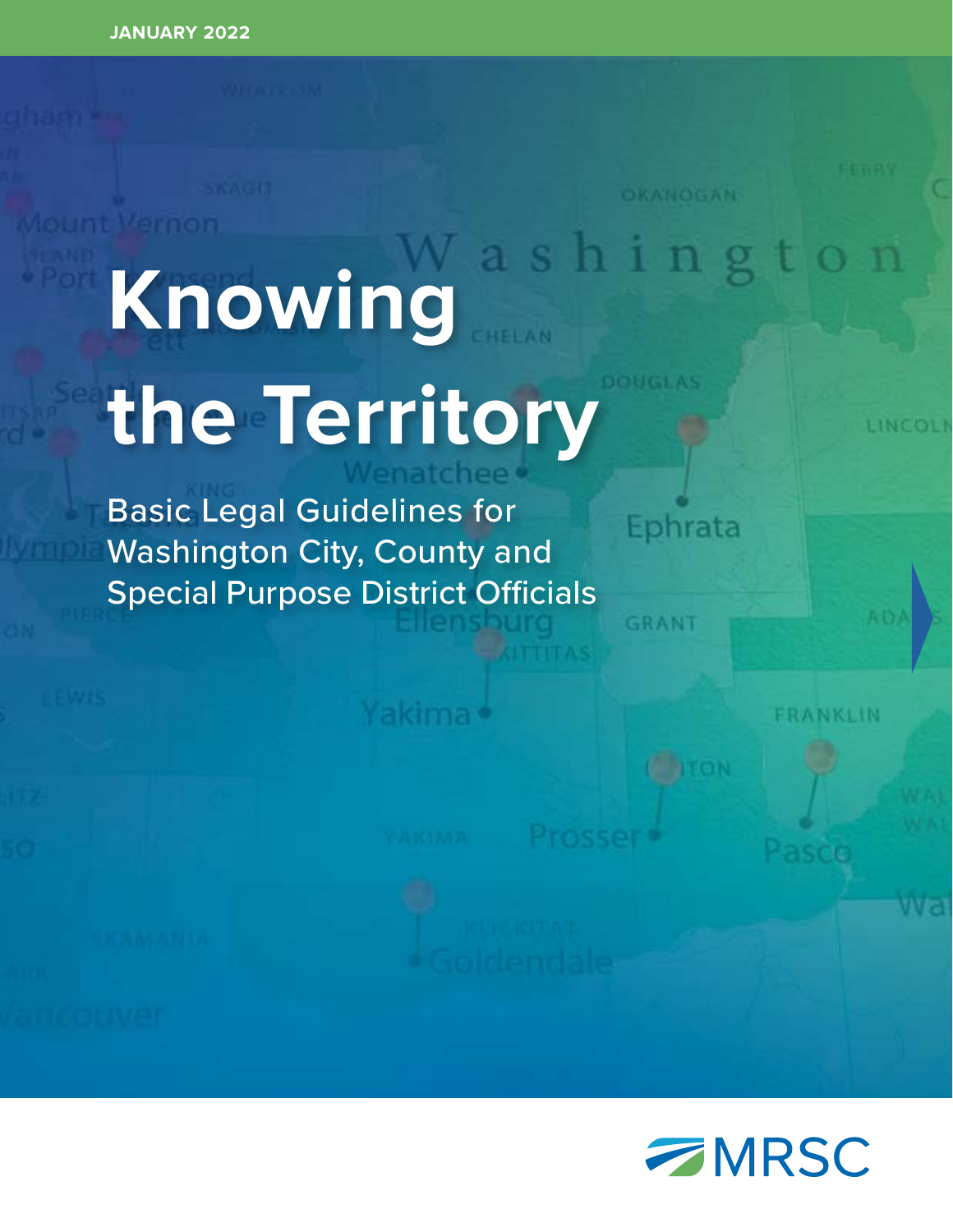

# **KNOWING THE TERRITORY**

Copyright © 2022 by the Municipal Research and Services Center of Washington. All rights reserved. Except as permitted under the Copyright Act of 1976, no part of this publication may be reproduced or distributed in any form or by any means or stored in a database or retrieval system without the prior written permission of the publisher; however, governmental entities in the state of Washington are granted permission to reproduce and distribute this publication for official use.

## **DISCLAIMER**

The content of this publication is for informational purposes only and is not intended as legal advice, nor as a substitute for the legal advice of an attorney. You should contact your own legal counsel if you have a question regarding your legal rights or any other legal issue.

## **MRSC MISSION**

Trusted guidance and services supporting local government success.

#### **MRSC**

2601 4th Avenue, Suite 800 Seattle, WA 98121-1280

(206) 625-1300 (800) 933-6772

www.MRSC.org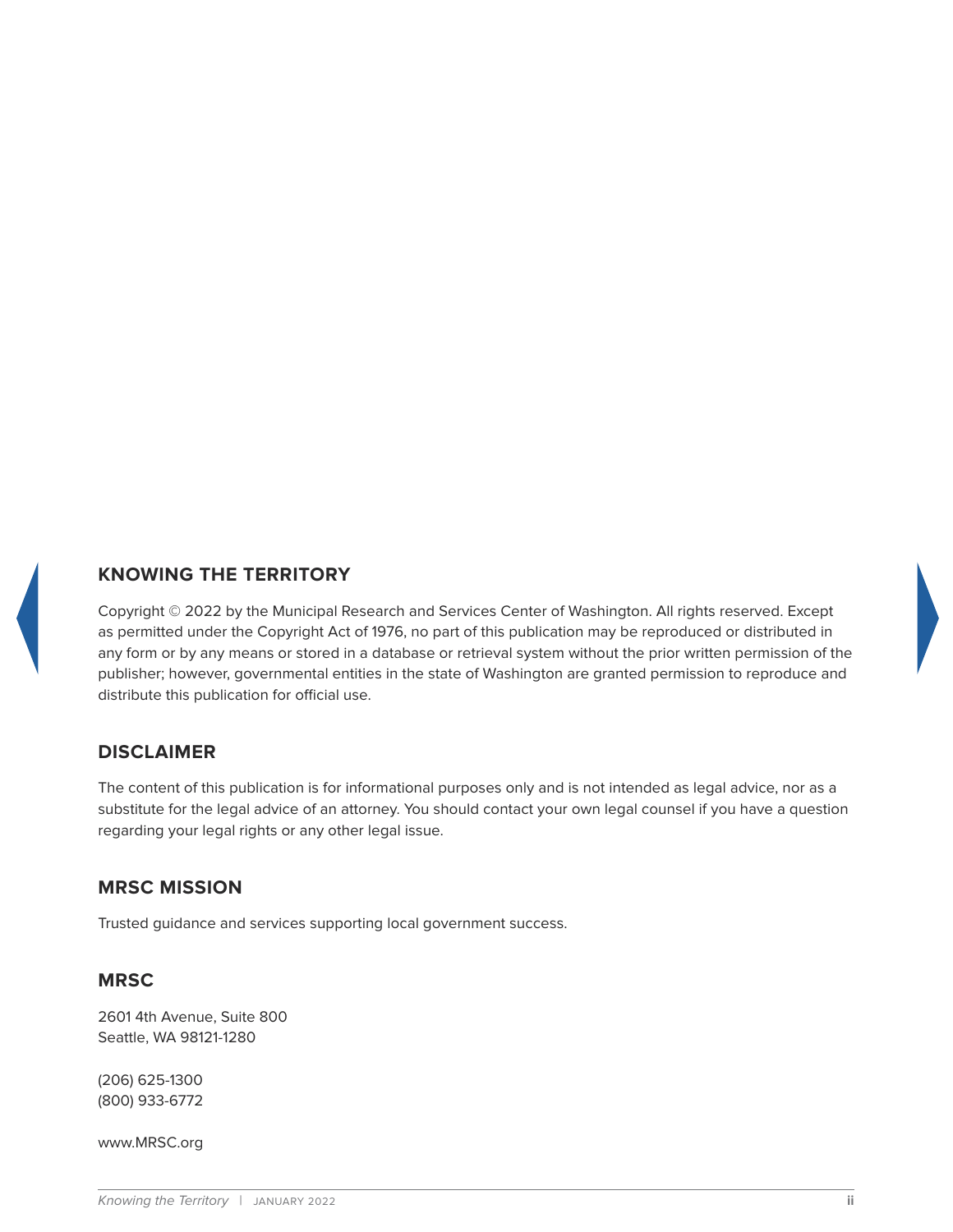# **Revision History**

MRSC updates this publication as needed to reflect new legislation and other changes. To make sure you have the most recent version, please go to mrsc.org/publications.

| <b>DATE</b>    | <b>SUMMARY</b>                                                                                                                                                                                                                                                                    |
|----------------|-----------------------------------------------------------------------------------------------------------------------------------------------------------------------------------------------------------------------------------------------------------------------------------|
| January 2022   | City Attorney, Prosecuting Attorney and Legal Counsel Roles: Added new<br>case citation, Koler v Black Diamond (2021)                                                                                                                                                             |
| November 2021  | <b>Potential Conflicts and Ethical Guidelines:</b>                                                                                                                                                                                                                                |
|                | • Statutory Prohibition against Private Interests in Public Contracts - RCW<br>42.43.030 exempts public contracts employing any person for unskilled<br>day labor at wages now not exceeding \$1,000, instead of \$200, in any<br>month, with some statutory exceptions (SB 6326) |
|                | <b>Open Public Meetings Act:</b>                                                                                                                                                                                                                                                  |
|                | • Minutes - RCW 42.32.030 recodified as RCW 42.30.035                                                                                                                                                                                                                             |
| September 2019 | Potential Conflicts and Ethical Guidelines: Spouses and Relatives Also<br>Serving as Officers - New section added (RCW 42.23.030; AGO 1978 No. 22)                                                                                                                                |
|                | <b>Open Public Meetings Act:</b>                                                                                                                                                                                                                                                  |
|                | • Two Kinds of Meetings, Regular Meetings - Added note on online<br>availability of agendas per RCW 42.30.077                                                                                                                                                                     |
|                | • Executive Sessions - Added section regarding public hospitals (section i)<br>per RCW 42.30.110(I)                                                                                                                                                                               |
|                | <b>Public Records:</b> Records that May Be Withheld - Added section regarding<br>child victims of sexual assaults (section r) per RCW 10.97.130                                                                                                                                   |
| October 2017   | <b>Open Public Meetings Act: Executive Sessions</b>                                                                                                                                                                                                                               |
|                | <b>Public Records:</b> Agency Duties - Charges for Providing Electronic Records<br>$-$ RCW 42.56.120(2)                                                                                                                                                                           |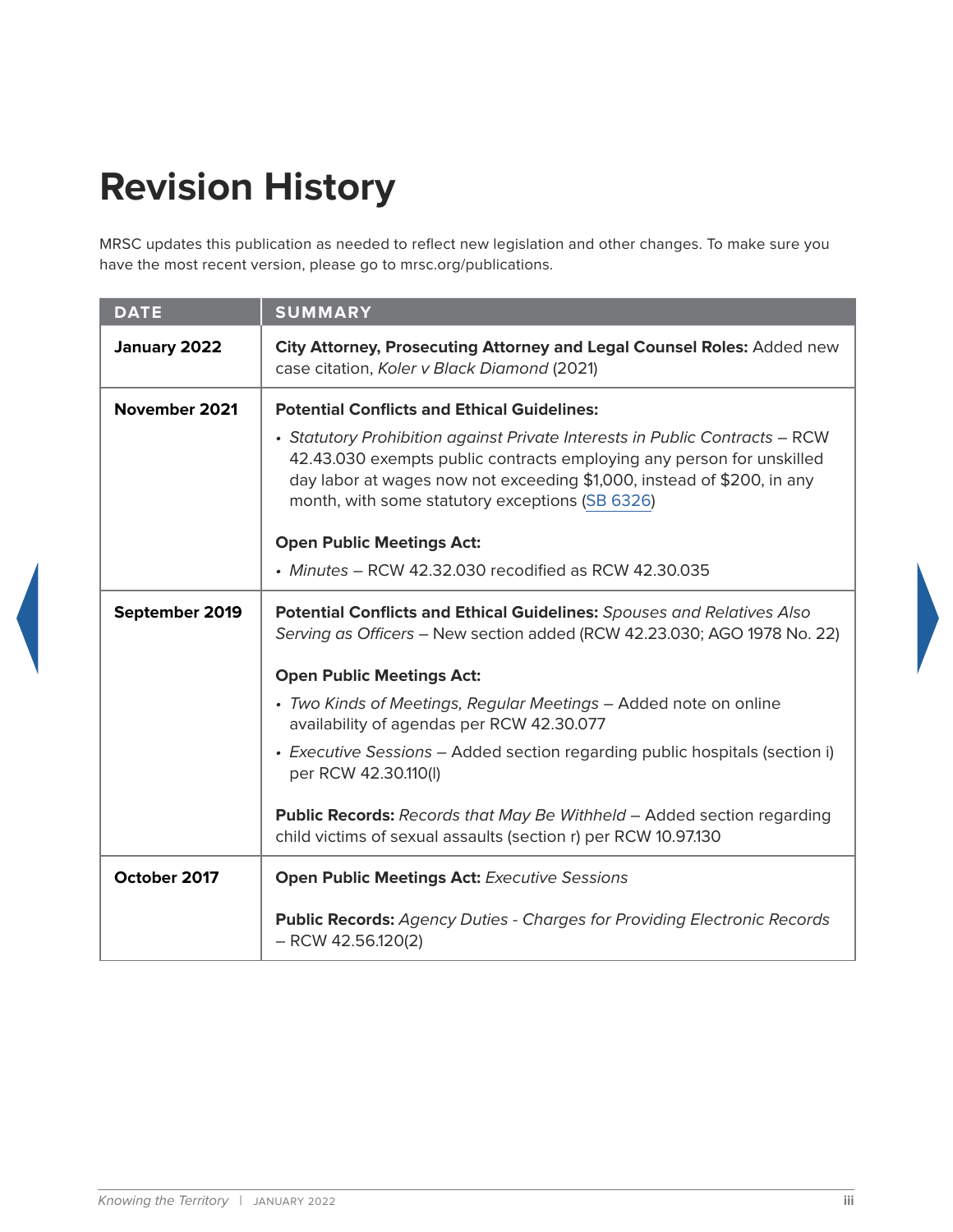# **Contents**

| Basic Duties, Liabilities and Immunities of Officers4  |  |
|--------------------------------------------------------|--|
|                                                        |  |
|                                                        |  |
|                                                        |  |
|                                                        |  |
|                                                        |  |
|                                                        |  |
|                                                        |  |
|                                                        |  |
|                                                        |  |
|                                                        |  |
|                                                        |  |
| Prohibited Uses of Public Funds, Property or Credit 16 |  |
|                                                        |  |
|                                                        |  |
|                                                        |  |
|                                                        |  |
|                                                        |  |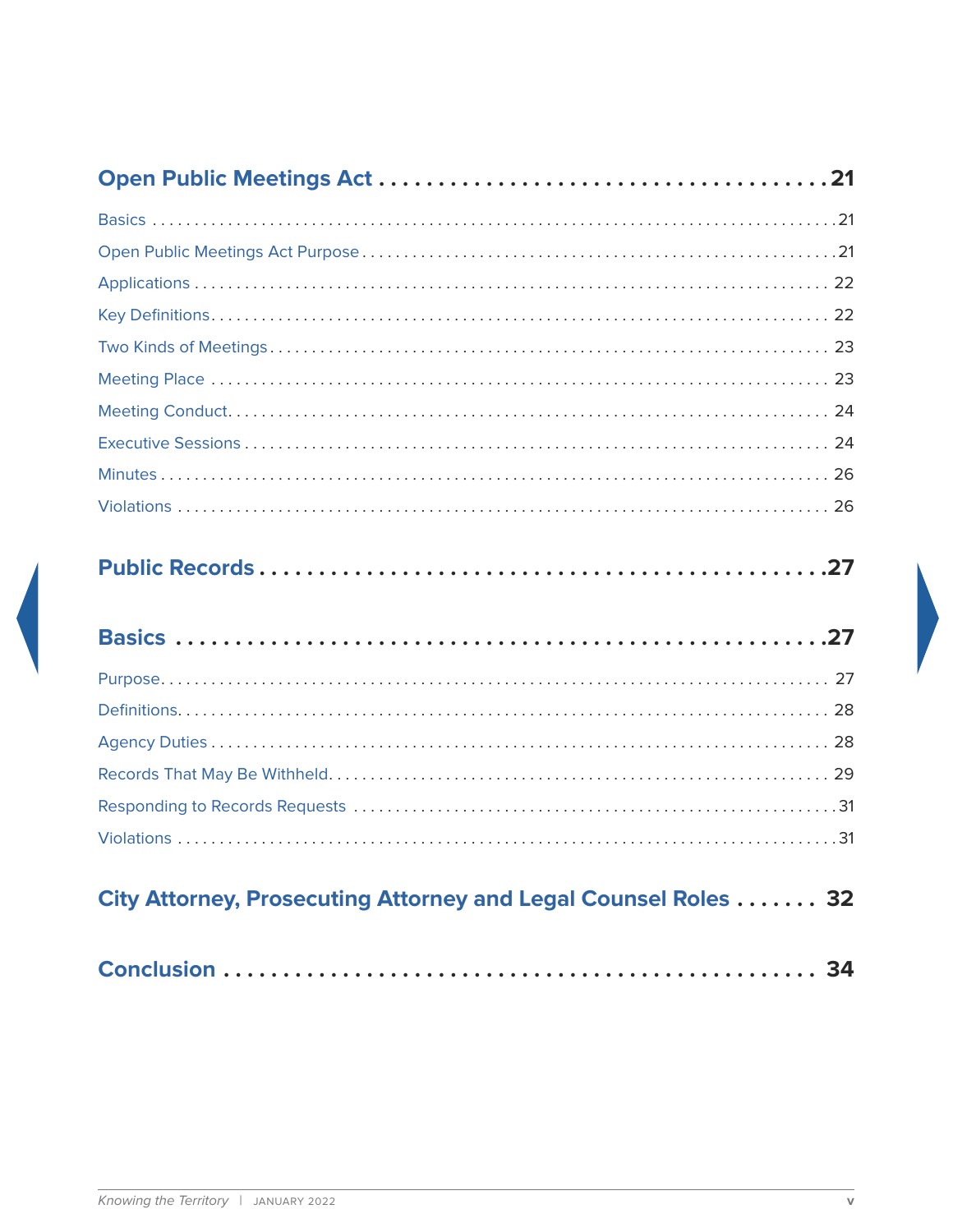

# <span id="page-5-0"></span>**Basic Powers**

# <span id="page-5-1"></span>**THE SEPARATION AND DISTRIBUTION OF GOVERNMENTAL POWERS**

It is essential for effective local government that municipal officials, especially county commissioners, mayors, councilmembers, city managers, and special purpose district board members or commissioners, understand the roles of their respective offices and their inter-relationships with others. This brief discussion is meant to provide some basic guidelines in order to promote harmony and avoid unnecessary conflicts.

# <span id="page-5-2"></span>**NATURE AND POWERS GENERALLY**

#### **Counties, Cities and Special Purpose Districts**

Cities and towns are created under our constitution and general laws as municipal corporations. Wash. Const. art. XI, § 10; [RCW 35.02.010](http://app.leg.wa.gov/rcw/default.aspx?cite=35.02.010); McQuillin, *Municipal Corporations*, § 1.21. (Because their nature and structure are essentially the same, this publication will refer to both cities and towns, generally, as cities.) Counties are also established under the state constitution as political subdivisions of the state. Wash. Const. art. XI, §§ 1, 3. They are considered municipal corporations, or, at least, quasi-municipal corporations. *[King County v.](http://courts.mrsc.org/mc/courts/zsupreme/063wn2d/063wn2d0393.htm)  [Tax Commission](http://courts.mrsc.org/mc/courts/zsupreme/063wn2d/063wn2d0393.htm)*, 63 Wn.2d 393, 398, 387 P.2d 756 (1963). Special purpose districts are authorized by state legislation and are considered to be municipal corporations.<sup>1</sup>

As corporate entities, cities, counties and special purpose districts are capable of contracting, suing, and being sued, like private corporations. As municipal corporations, however, their functions are wholly public. They are, in a sense, incorporated agencies of the state, exercising local governmental powers. McQuillin, *supra*, § 2.8.

Counties, cities, and special purpose districts are creatures of the state, exercising only powers delegated to them by the constitution and laws of the state. Under article 11, section 11 of the state constitution, cities and counties possess broad police power to legislate for the safety and welfare of their inhabitants, consistent with general law. (Charter cities incorporated under article 11, section 10 of the state constitution, code cities under [Title 35A RCW,](http://app.leg.wa.gov/rcw/default.aspx?Cite=35A) and charter counties under article 11, section 4 of the state constitution exercise a broader degree of self-government or home rule than do others.) Additionally, when exercising a proprietary (business) function, such as the operation of electrical or water service, a government's powers are more liberally

<sup>1</sup> *[Lauterbach v. Centralia](http://courts.mrsc.org/mc/courts/zsupreme/049wn2d/049wn2d0550.htm)*, 49 Wn.2d 550, 554 , 304 P.2d 656 (1956); *[King County Water District No. 54 v. King County Boundary Review](http://courts.mrsc.org/mc/courts/zsupreme/087wn2d/087wn2d0536.htm)  [Board](http://courts.mrsc.org/mc/courts/zsupreme/087wn2d/087wn2d0536.htm)*, 87 Wn.2d 536, 540, 554 P.2d 1060 (1976).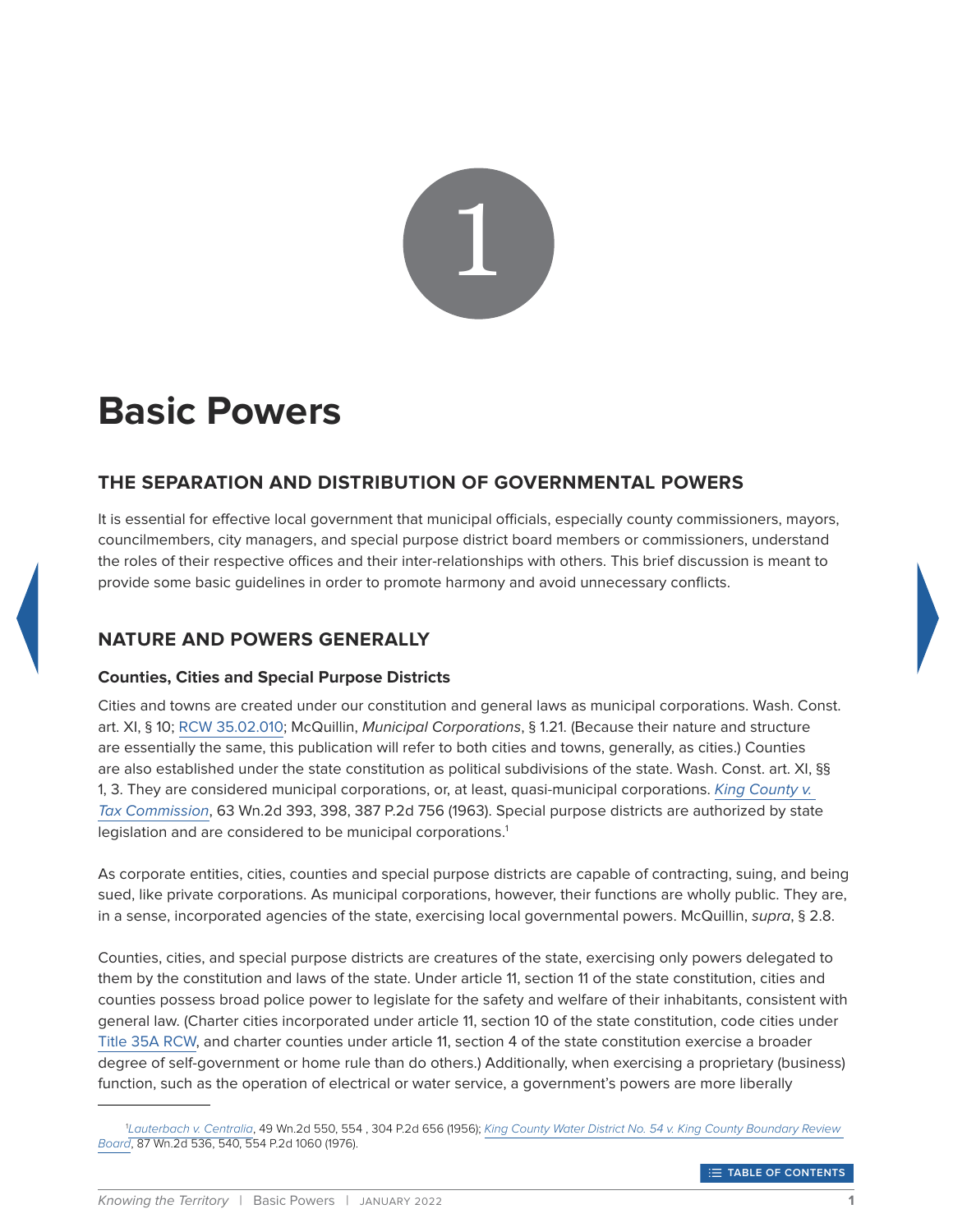construed than when exercising a governmental function, such as taxation. *[Tacoma v. Taxpayers](http://courts.mrsc.org/mc/courts/zsupreme/108wn2d/108wn2d0679.htm)*, 108 Wn.2d 679, 693-96, 743 P.2d 793 (1987). All counties, cities, and special purpose districts, however, are subject to limitations imposed expressly or impliedly by state law. *[Snohomish County v. Anderson](http://courts.mrsc.org/mc/courts/zsupreme/123wn2d/123wn2d0151.htm)*, 123 Wn.2d 151, 158-59, 868 P.2d 116 (1994); *[Massie v.](http://courts.mrsc.org/mc/courts/zsupreme/084wn2d/084wn2d0490.htm)  [Brown](http://courts.mrsc.org/mc/courts/zsupreme/084wn2d/084wn2d0490.htm)*, 84 Wn.2d 490, 492, 527 P.2d 476 (1974).

While cities and counties are general purpose municipal corporations and exercise general governmental authority, special purpose districts are created for special purposes and their powers are limited to those areas within their jurisdiction.

#### **Officers**

Regardless of how broad the powers of a municipal corporation may be, its officers have only those powers that are prescribed by law. McQuillin, *Municipal Corporations*, § 12.173.8; *[State v. Volkmer](http://courts.mrsc.org/mc/courts/zappellate/073wnapp/073wnapp0089.htm)*, 73 Wn. App. 89, 93, 867 P.2d 678 (1994); *[Brougham](http://courts.mrsc.org/mc/courts/zwashreports/194WashReport/194WashReport0001.htm)  [v. Seattle](http://courts.mrsc.org/mc/courts/zwashreports/194WashReport/194WashReport0001.htm)*, 194 Wash. 1, 6, 76 P.2d 1013 (1938). For example, the powers of a mayor or city manager are, even in a code city, limited to those powers that are delegated by law to that particular officer.

When statutes are unclear as to whether or why the board of county commissioners, city council, special purpose district board member, or the chief executive officer should exercise a particular power or function, resorting to fundamental principles may be helpful. One such principle is embodied in the separation of powers doctrine, described in the next section.

#### <span id="page-6-0"></span>**THE SEPARATION OF POWERS DOCTRINE**

#### **Background**

Under our political system at both federal and state levels, governmental powers are distributed among three separate branches or departments: legislative, executive, and judicial. In that respect, as in many others, city government is structured like state government. The city council's role is analogous to that of the legislature in establishing local public policy; the mayor or manager, like the governor, heads the executive branch. The municipal court exercises essentially judicial functions; however, its role is more limited than those of state courts.

The board of county commissioners possesses both legislative and executive powers. Some of the charter counties have established a board of county commissioners or county council with legislative powers only and have created a county executive position that exercises executive powers.

City and county – and, to a more limited degree, special purpose district – governmental structure reflects the philosophy now firmly embedded in our society known as the separation of powers doctrine. Under that doctrine, each of the three branches exercises certain defined powers, free from unreasonable interference by the other branches; yet, all branches interact with and upon each other as a part of a check and balance system. *In re Juvenile Director*, 87 Wn.2d 232, 238-44, 552 P.2d 163 (1976).

The separation of powers doctrine is embraced in the philosophy of our founding fathers and has been embodied since in the constitutions of all of the states and of the United States. It is an essential part of our form of government, one which is flexible and adaptable to change. While not a definitive guide to intergovernmental relations, it is a dominant principle in our political system.

#### **Doctrine Application**

The issue in *In re Juvenile Director*, supra, involved the authority of a board of county commissioners, under its generally expressed legislative power, to establish (and, accordingly, limit) the salaries of superior court personnel, as well as the salaries in other county departments. The supreme court held that the board possessed that authority, and that the superior court had not succeeded in demonstrating (as it must) that the board's action in this particular instance had interfered unreasonably with the court's essential judicial function.

In Washington cities, counties and special purpose districts, the council, board or commission, as the legislative body, establishes local laws and policies, consistent with state law, usually through the enactment of ordinances, orders and resolutions. The council, board or commission also exercises general oversight and control over the jurisdiction's finances, primarily through the budget process.

In cities, it is ordinarily the council's function to create subordinate positions, prescribe duties,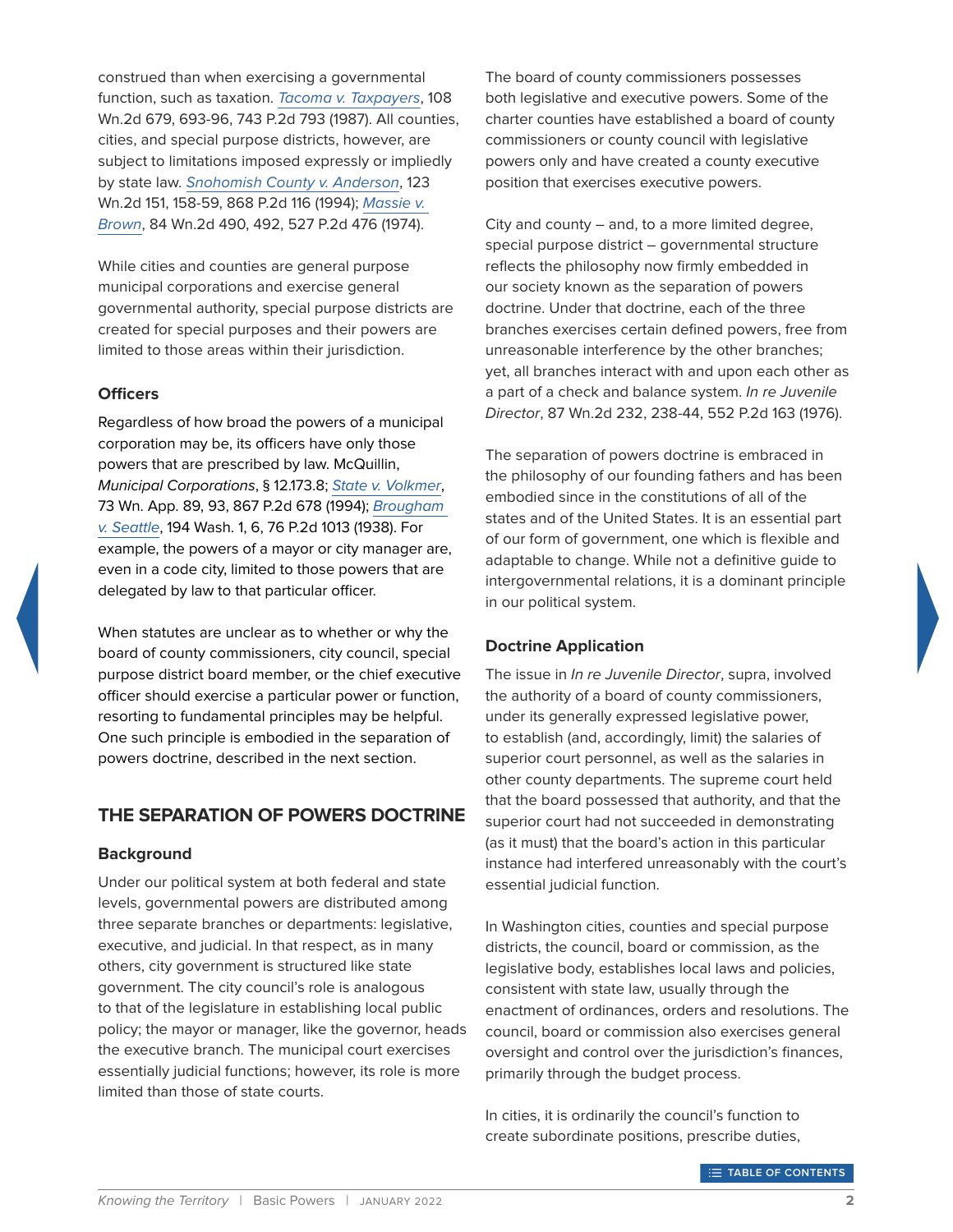and establish salaries. *See*, *e.g.*, [RCW 35.23.021](http://app.leg.wa.gov/rcw/default.aspx?Cite=35.23.021); [35.27.070](http://app.leg.wa.gov/rcw/default.aspx?Cite=35.27.070); [35A.12.020](http://app.leg.wa.gov/rcw/default.aspx?Cite=35A.12.020); and [35A.13.090](http://app.leg.wa.gov/rcw/default.aspx?Cite=35A.13.090). However, the appointment of such subordinate officers is usually, if not always, the express prerogative of the executive. *See*, *e.g.*, [RCW 35.23.021](http://app.leg.wa.gov/rcw/default.aspx?Cite=35.23.021); [35.27.070](http://app.leg.wa.gov/rcw/default.aspx?Cite=35.27.070); [35A.12.090;](http://app.leg.wa.gov/rcw/default.aspx?Cite=35A.12.090) and [35A.13.080](http://app.leg.wa.gov/rcw/default.aspx?Cite=35A.13.080). And, although the council has general supervision over the city's operations, neither that body nor its committees or individual councilmembers should attempt to exercise powers that are assigned by law to the executive branch. In fact, in cities operating under the councilmanager form of government, the law expressly forbids councilmembers from interfering in certain administrative matters, although the council may discuss those matters with the city manager in open session. [RCW 35.18.110](http://app.leg.wa.gov/rcw/default.aspx?Cite=35.18.110) and [35A.13.120.](http://app.leg.wa.gov/rcw/default.aspx?Cite=35A.13.120)

> **The separation of powers doctrine is embraced in the philosophy of our founding fathers and has been embodied since in the constitutions of all of the states and of the United States.**

The executive branch of a city, headed by the mayor (or the manager in those cities having a councilmanager form of government), is responsible for the day-to-day administration of city affairs. Generally, the responsibility for employing, disciplining, and dismissing department heads and employees is assigned to the chief executive officer, subject to any applicable civil service provisions, such as [chapters](http://app.leg.wa.gov/rcw/default.aspx?Cite=41.08)  [41.08](http://app.leg.wa.gov/rcw/default.aspx?Cite=41.08) and [41.12 RCW.](http://app.leg.wa.gov/rcw/default.aspx?Cite=41.12) However, in some instances, the law may expressly authorize the city council to appoint or approve (confirm) the appointment of a particular officer. For instance, the council appoints and discharges the city manager. [RCW 35A.13.010](http://app.leg.wa.gov/rcw/default.aspx?Cite=35A.13.010); [35A.13.130](https://app.leg.wa.gov/rcw/default.aspx?cite=35A.13.130); [35.18.010;](http://app.leg.wa.gov/rcw/default.aspx?Cite=35.18.010) and [35.18.120.](http://app.leg.wa.gov/rcw/default.aspx?Cite=35.18.120) Certain mayoral appointments are or may be made subject to confirmation by the council. See for example,

[RCW 35.23.021](http://app.leg.wa.gov/rcw/default.aspx?Cite=35.23.021) and [35A.12.090](http://app.leg.wa.gov/rcw/default.aspx?Cite=35A.12.090). On the other hand, a council's power to confirm an appointment does not include the power to *veto* a subsequent *dismissal* of that appointee.

The scheme is somewhat different in counties. The various county elected officials (commissioners, prosecutor, assessor, auditor, clerk, treasurer, coroner, and sheriff) have the authority to establish subordinate positions and appoint people to fill those positions; however, this can be done only with the consent of the board of commissioners.<sup>2</sup> [RCW 36.16.070.](http://app.leg.wa.gov/rcw/default.aspx?Cite=36.16.070) The commissioners fix the salaries for those positions. *Id*. Each elected official (and the commissioners as a body) has executive authority and supervises the day-to-day administration of their departments. The board of county commissioners has no authority with respect to the daily operation of the offices of the other elected county officials.

The application of the separation of powers doctrine to special purpose districts is more difficult to generalize, since the operation of special purpose districts is more limited and varied. Unlike what is true for cities and counties, special purpose districts do not have judicial departments. Some districts are sufficiently small that their boards may, by statute or necessity, perform both legislative and executive or administrative functions. On the other hand, in some districts, such as school districts, the board exercises authority over policy matters while the superintendent is in charge of executive or administrative duties. And, as to some districts, governance is through the county legislative body.

<sup>&</sup>lt;sup>2</sup>The board of county commissioners may create and fund employee positions in the offices of the other elected county officers, but it may not decide who can be hired to fill those positions. *[Osborn v. Grant County](http://courts.mrsc.org/mc/courts/zsupreme/130wn2d/130wn2d0615.htm)*, 130 Wn.2d 615, 622, 926 P.2d 911 (1996).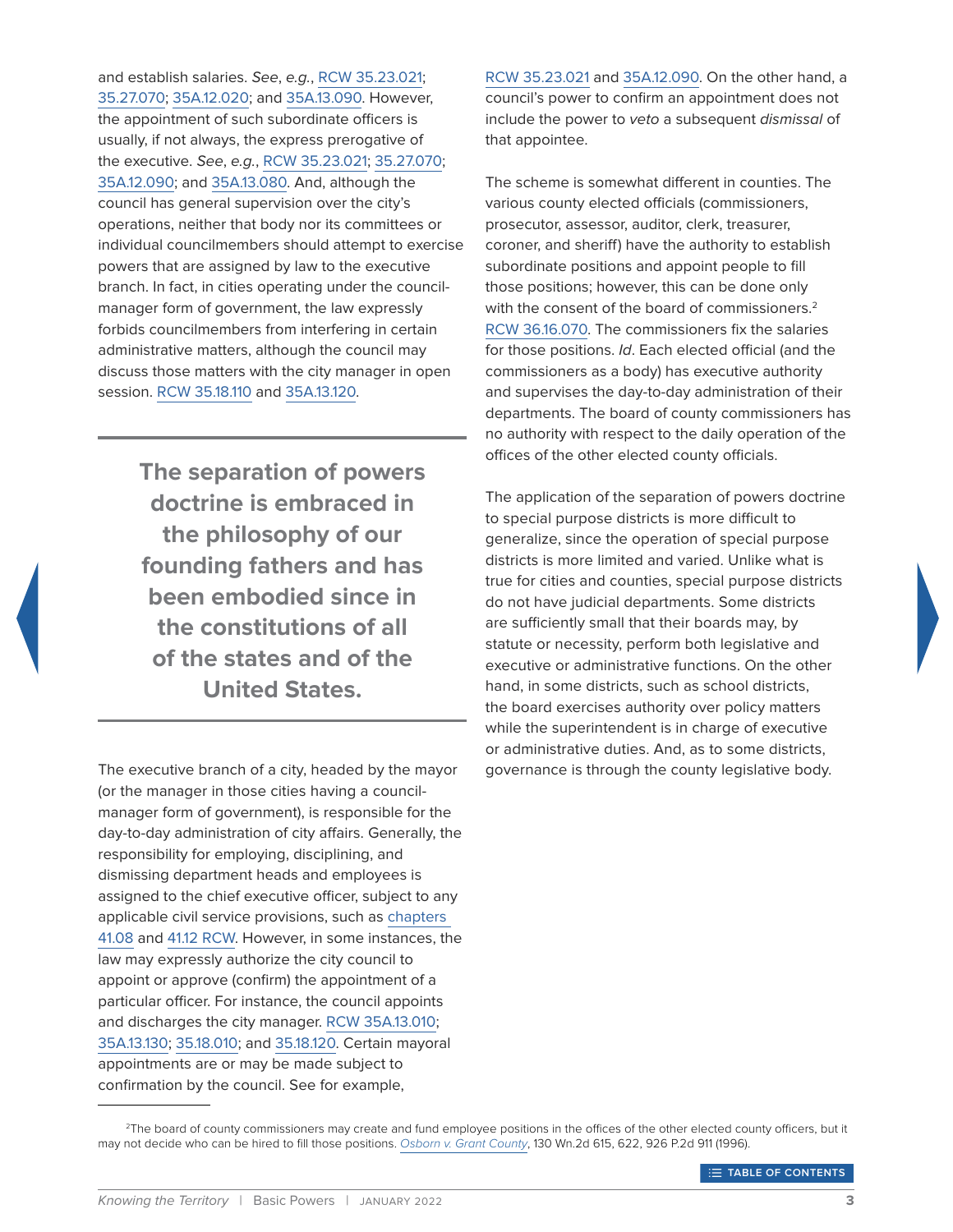

# <span id="page-8-0"></span>**Basic Duties, Liabilities and Immunities of Officers**

Holding a public office requires the trust of the public. Actions that betray that trust can result in liability, either for the municipality or the officeholder. However, court decisions have carved out exceptions to strict liability, allowing officeholders and government employees to exercise some discretion in their actions without undue fear of incurring personal liability. And local governments are able to defend officials against lawsuits, and indemnify them if an adverse decision is reached in a lawsuit, provided the officials perform their official duties in good faith.

# <span id="page-8-1"></span>**DUTIES**

Courts have held public office to be synonymous with public trust and that a public officer's relationship with the public is that of a fiduciary. *[Northport v. Northport Townsite Co.](http://courts.mrsc.org/mc/courts/zwashreports/027WashReport/027WashReport0543.htm)*, 27 Wash. 543, 548-50, 68 Pac. 204 (1902). The state legislature expressly recognizes that relationship in various statutes discussed in this work: e.g., [chapter 42.23 RCW](http://app.leg.wa.gov/rcw/default.aspx?Cite=42.23) (Code of Ethics for Municipal Officers); and the Open Public Meetings Act, [chapter 42.30](http://app.leg.wa.gov/rcw/default.aspx?Cite=42.30)  [RCW.](http://app.leg.wa.gov/rcw/default.aspx?Cite=42.30) The people themselves, in passing Initiative 276 by a 72 percent popular vote in 1972, likewise declared trust to be the public policy of the State of Washington. For example, [RCW 42.17A.001](http://app.leg.wa.gov/rcw/default.aspx?Cite=42.17A.001) states in part:

- (2) That the people have the right to expect from their elected representatives at all levels of government the utmost of integrity, honesty and fairness in their dealings.
- (3) That the people shall be assured that the private financial dealings of their public officials, and of candidates for those offices, present no conflict of interest between the *public trust* and private interests. (Emphasis supplied.)

## <span id="page-8-2"></span>**LIABILITY**

Public officers and employees are generally accountable for their actions under civil and criminal laws. See *[Babcock v. State](http://courts.mrsc.org/mc/courts/zsupreme/112wn2d/112wn2d0083.htm)*, 112 Wn.2d 83, 105-06, 768 P.2d 481 (1989). There are additional statutory provisions and case law governing the conduct of public officials, including: state and federal civil rights laws such as 42 U.S.C. § 1983; ethics and conflict of interest laws [\(chapters 42.20](http://app.leg.wa.gov/rcw/default.aspx?Cite=42.20) and [42.23](http://app.leg.wa.gov/rcw/default.aspx?Cite=42.23) RCW); penalties for violations of the Open Public Meetings Act ([chapter 42.30 RCW](http://app.leg.wa.gov/rcw/default.aspx?Cite=42.30)), or for violations of competitive bid laws ([RCW 39.30.020\)](http://app.leg.wa.gov/rcw/default.aspx?Cite=39.30.020), to name only some of them.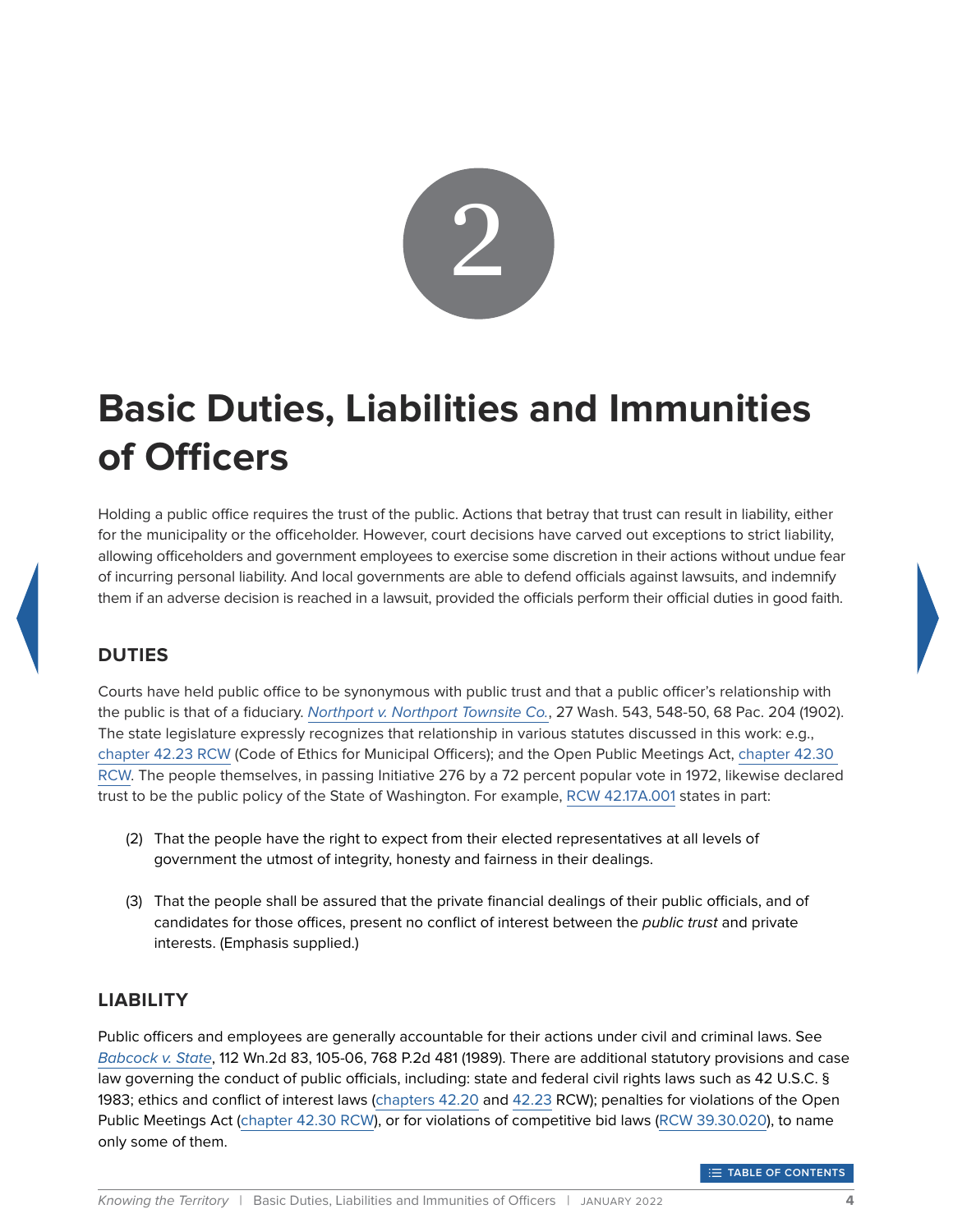Under the common law principle that "The king can do no wrong," which prevailed in Washington until 1961, the state and its municipalities were themselves immune from civil liability for their negligent acts or omissions ("torts"). *[Kelso v. Tacoma](http://courts.mrsc.org/mc/courts/zsupreme/063wn2d/063wn2d0913.htm)*, 63 Wn.2d 913, 914, 390 P.2d 2 (1964). However, by a series of enactments between 1961 and 1967, the legislature virtually abolished that concept. Section 1, chapter 164, Laws of 1967 ([RCW 4.96.010\)](http://app.leg.wa.gov/rcw/default.aspx?Cite=4.96.010) provides:

All local governmental entities, whether acting in a governmental or proprietary capacity, shall be liable for damages arising out of their tortious conduct, or the tortious conduct of their past or present officers, employees, or volunteers while performing or in good faith purporting to perform their official duties, to the same extent as if they were a private person or corporation. Filing a claim for damages within the time allowed by law shall be a condition precedent to the commencement of any action claiming damages. The laws specifying the content for such claims shall be liberally construed so that substantial compliance therewith will be deemed satisfactory.

Case law continued to recognize a narrow ground of immunity for a municipality and its officials from tort actions, but only for what was described as a "discretionary act involving a basic policy determination by an executive level officer which is the product of a considered policy decision" (e.g., a decision by a city council to enact a particular ordinance). *[Chambers-Castanes v. King County](http://courts.mrsc.org/mc/courts/zsupreme/100wn2d/100wn2d0275.htm)*, 100 Wn.2d 275, 282, 669 P.2d 451 (1983).

In 1987, the state legislature enacted what is now [RCW 4.24.470](http://app.leg.wa.gov/rcw/default.aspx?Cite=4.24.470), providing in part as follows:

(1) An appointed or elected official or member of the governing body of a public agency is immune from civil liability for damages for any discretionary decision or failure to make a discretionary decision within his or her official capacity, but liability shall remain on the public agency for the tortious conduct of its officials or members of the governing body.

This statutory language appears to grant somewhat broader immunity to officials than the supreme court's language did in previous cases summarized earlier in this section.

#### <span id="page-9-0"></span>**PUBLIC DUTY DOCTRINE**

Some additional immunity is provided in case law by the "public duty doctrine." Under that doctrine, when a city, county, or special purpose district's duty is owed to the public at large (such as for general law enforcement), an individual who is injured by a breach of that duty has no valid claim against the city, county, or district, its officers, or employees. There are certain exceptions; e.g., in cases where a special relationship is created (such as when an officer or employee makes direct assurances to a member of the public under circumstances where the person justifiably relies on those assurances); or when an officer or employee, such as a building official, knows about an inherently dangerous condition, has a duty to correct it, and fails to perform that duty. *[Taylor v. Stevens](http://courts.mrsc.org/mc/courts/zsupreme/111wn2d/111wn2d0159.htm)  [County](http://courts.mrsc.org/mc/courts/zsupreme/111wn2d/111wn2d0159.htm)*, 111 Wn.2d 159, 171-72,759 P.2d 447 (1988).

**Public officers and employees are generally accountable for their actions under civil and criminal laws.**

There are other protections from tort liability, such as insurance and indemnification, which are available to municipal officers and employees, even though the municipality itself may be liable. These other protections will be discussed under a later heading.

## <span id="page-9-1"></span>**CUSTODIANS OF PUBLIC FUNDS**

Understandably, the law places upon treasurers and other custodians of public funds the strictest of all duties. Case law in Washington and other states holds that custodians of public funds are actually insurers; they and their bonding companies are absolutely liable for any losses of public funds in their custody, except for "acts of God" (floods and similar natural catastrophes), or "acts of a public enemy" (war). *[State](http://courts.mrsc.org/mc/courts/zsupreme/060wn2d/060wn2d0052.htm)  [ex rel. O'Connell v. Engen](http://courts.mrsc.org/mc/courts/zsupreme/060wn2d/060wn2d0052.htm)*, 60 Wn.2d 52, 55, 371 P.2d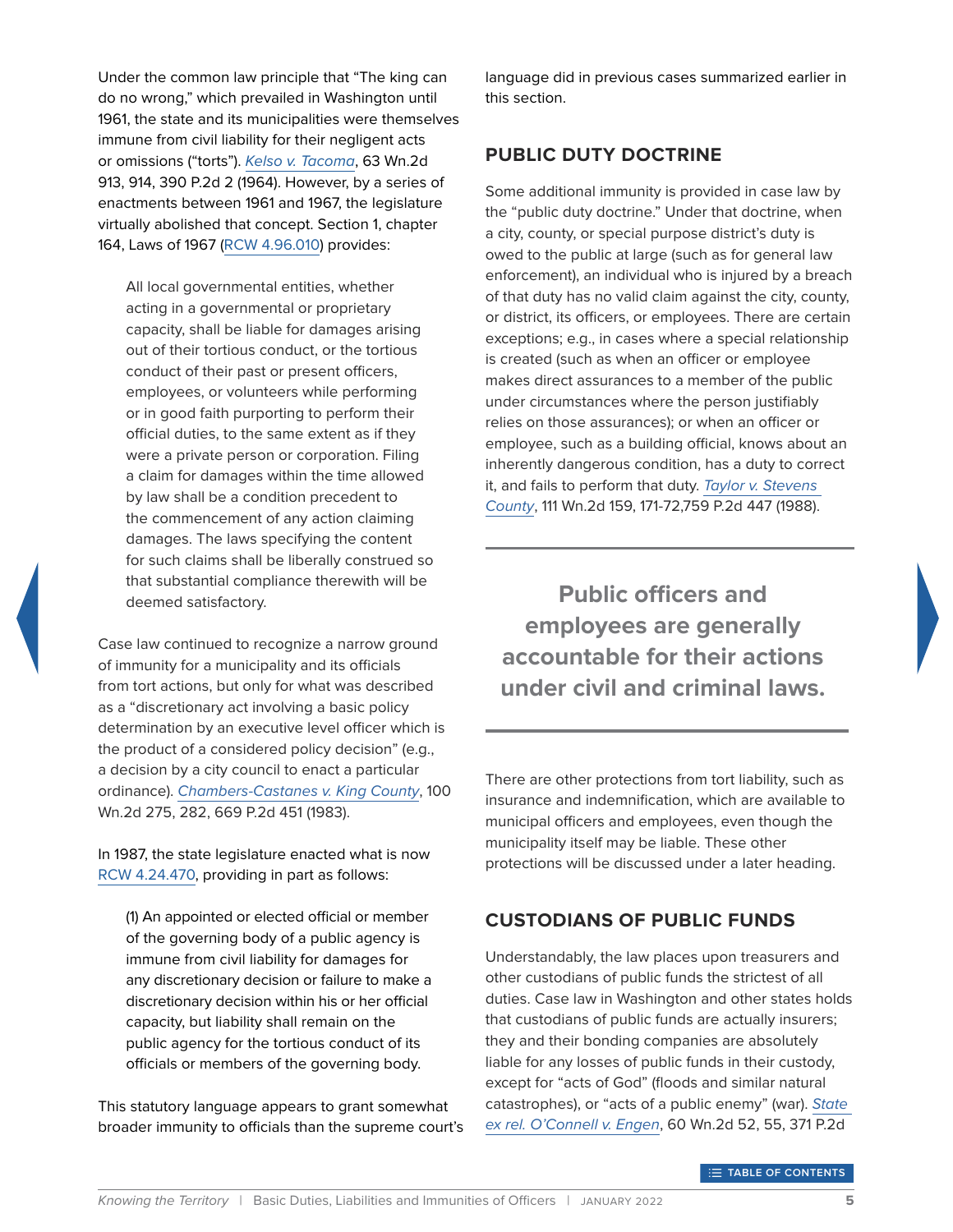638 (1962). The surety bonds ("official" bonds) that must be posted by those and other officers are to protect the public, not the officer. [RCW 42.08.080;](http://app.leg.wa.gov/rcw/default.aspx?Cite=42.08.080) *[Nelson v. Bartell](http://courts.mrsc.org/mc/courts/zsupreme/004wn2d/004wn2d0174.htm)*, 4 Wn.2d 174, 185, 103 P.2d 30 (1940).<sup>3</sup> For personal protection, insurance may be available for officers and employees who act in good faith. This subject will be discussed in more detail in a later section of this handbook.

#### <span id="page-10-0"></span>**IMMUNITIES FROM TORT LIABILITY**

Appointed and elected officials (mayors, councilmembers, commissioners, board members) are immune from civil liability under state law to third parties for making or failing to make a discretionary decision in the course of their official duties. [RCW 4.24.470](http://app.leg.wa.gov/rcw/default.aspx?Cite=4.24.470). See also *[Evangelical United Brethren](http://courts.mrsc.org/mc/courts/zsupreme/067wn2d/067wn2d0246.htm)  [Church v. State](http://courts.mrsc.org/mc/courts/zsupreme/067wn2d/067wn2d0246.htm)*, 67 Wn.2d 246, 255, 407 P.2d 440 (1965). However, be aware that, for other than legislative officials, this immunity is qualified, because damages can be assessed for violation of the Federal Civil Rights Act (42 U.S.C. §1983) if their conduct violates clearly established statutory or constitutional rights of which a reasonable person should have known. *[Sintra v. Seattle](http://courts.mrsc.org/mc/courts/zsupreme/119wn2d/119wn2d0001.htm)*, 119 Wn.2d 1, 25, 829 P.2d 765 (1992). The U.S. Supreme Court has held that local legislators are entitled to absolute immunity from civil liability for their legislative activities under 42 U.S.C. § 1983. *[Bogan v. Scott-Harris](https://www.law.cornell.edu/supct/html/96-1569.ZO.html)*, 523 U.S. 44, 1185 S. Ct. 966, 140 L. Ed.2d 79 (1998).

Courts have also recognized certain immunities under the Federal Civil Rights Act (42 U.S.C. § 1983) such as absolute prosecutorial immunity, e.g., when a city attorney prosecutes a defendant for allegedly violating a city ordinance or when a county prosecutor does so for violation of a state or county law. *[Tanner](http://courts.mrsc.org/mc/courts/zappellate/100wnapp/100wnapp0001.htm)  [v. Federal Way](http://courts.mrsc.org/mc/courts/zappellate/100wnapp/100wnapp0001.htm)*, 100 Wn. App. 1, 997 P.2d 932 (2000). That absolute immunity is limited, however, to when the criminal prosecutor is performing the traditional functions of an advocate. *[Kalina v. Fletcher](https://www.law.cornell.edu/supct/html/96-792.ZO.html)*, 522 U.S. 118 (1997).

However, the municipal corporation itself may be held liable even though those individual officers may be protected. [RCW 4.24.470\(](http://app.leg.wa.gov/rcw/default.aspx?Cite=4.24.470)1) and [4.96.010\(](http://app.leg.wa.gov/rcw/default.aspx?Cite=4.96.010)1). See also *[Babcock v. State](http://courts.mrsc.org/mc/courts/zsupreme/116wn2d/116wn2d0596.htm)*, 116 Wn.2d 596, 620, 809 P.2d 143 (1991).

Cities, counties, and special purpose districts, like the state, have the authority to provide liability insurance to protect their officers and employees from loss due to their acts or omissions in the course of their duties. *See* [RCW 35.21.205](http://app.leg.wa.gov/rcw/default.aspx?Cite=35.21.205); [35.21.209](http://app.leg.wa.gov/rcw/default.aspx?Cite=35.21.209); [36.16.138](http://app.leg.wa.gov/rcw/default.aspx?Cite=36.16.138) and, e.g., as to special purpose districts, [RCW 52.12.071](http://app.leg.wa.gov/rcw/default.aspx?Cite=52.12.071) (fire protection districts); [53.08.205](http://app.leg.wa.gov/rcw/default.aspx?Cite=53.08.205) (port districts); and [54.16.095](http://app.leg.wa.gov/rcw/default.aspx?Cite=54.16.095) (public utility districts).

There is an indemnification provision in state law for good faith actions of officers, employees and volunteers while performing their official duties. [RCW 4.96.041](http://app.leg.wa.gov/rcw/default.aspx?Cite=4.96.041). This statute provides that when an action or proceeding for damages is brought against any past or present officer, employee, or volunteer of a city, county, or special purpose district, which arises from an act or omission while performing their official duties, then such officer, employee, or volunteer may request the city, county, or special purpose district, to authorize the defense of the action at public expense. If the legislative body finds that the actions or omissions were within the scope of their official duties, then the request for payment of defense expenses must be granted. In addition, any monetary judgment against the officer, employee, or volunteer shall also be paid.

Local governments should adopt local ordinances or resolutions providing terms and conditions for the defense and indemnification of their officials, employees, and volunteers.

**TABLE OF CONTENTS** 

<sup>3</sup> The law requires the premiums on such official bonds to be paid by the county, city, or other public agency served. [RCW 48.28.040.](http://app.leg.wa.gov/rcw/default.aspx?Cite=48.28.040)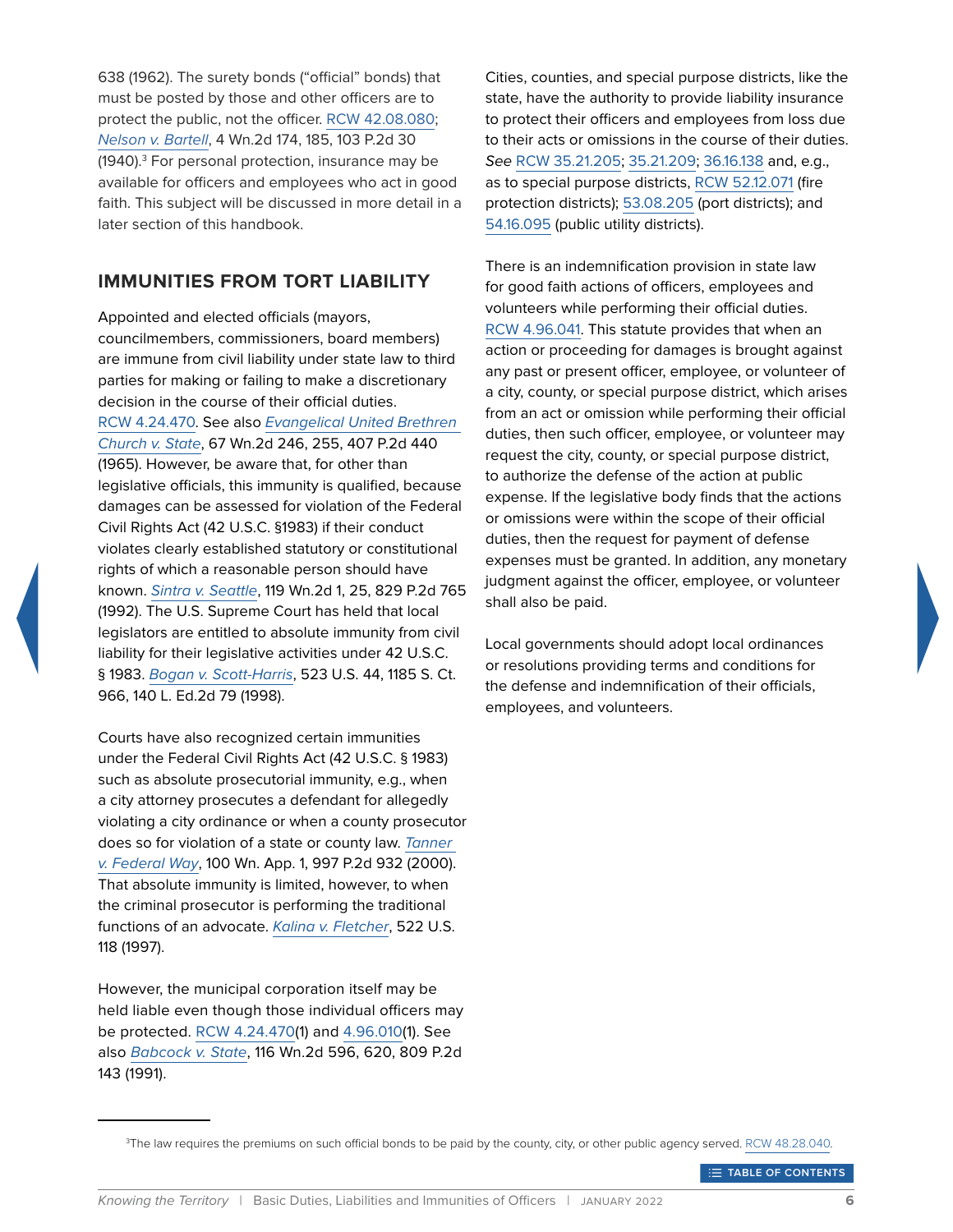

# <span id="page-11-0"></span>**Potential Conflicts and Ethical Guidelines**

Holding the public trust requires maintaining high ethical standards. To help assure the public's trust, court decisions, state laws and local codes have placed limits on the personal interests and relationships officeholders can have with subjects and actions under their control. Violations can have serious consequences, both to the officeholders and their local jurisdictions.

## <span id="page-11-1"></span>**PROHIBITED USES OF PUBLIC OFFICE**

Our state supreme court, citing principles "as old as the law itself," has held that councilmembers may not vote on a matter where they would be especially benefitted. *[Smith v. Centralia](http://courts.mrsc.org/mc/courts/zwashreports/055WashReport/055WashReport0573.htm)*, 55 Wash. 573, 577, 104 Pac. 797 (1909) (vacation of an abutting street). With some limited exceptions statutory law strictly forbids municipal officials from having personal financial interests in municipal employment or other contracts under their jurisdiction, regardless of whether or not they vote on the matter.

## <span id="page-11-2"></span>**CODE OF ETHICS**

State law, codified at [RCW 42.23.070](http://app.leg.wa.gov/rcw/default.aspx?Cite=42.23.070), provides a code of ethics for county, city, and special purpose district officials. The code of ethics has four provisions, as follows:

- 1. No municipal officer may use his or her position to secure special privileges or exemptions for himself, herself or others;
- 2. No municipal officer may, directly or indirectly, give or receive any compensation, gift, gratuity, or reward from any source, except the employing municipality, for a matter connected with or related to the officer's services unless otherwise provided by law;
- 3. No municipal officer may accept employment or engage in business that the officer might reasonably expect would require him or her to disclose confidential information acquired by reason of his or her official position;
- 4. No municipal officer may disclose confidential information gained by reason of the officer's position, nor may the officer use such information for his or her personal gain.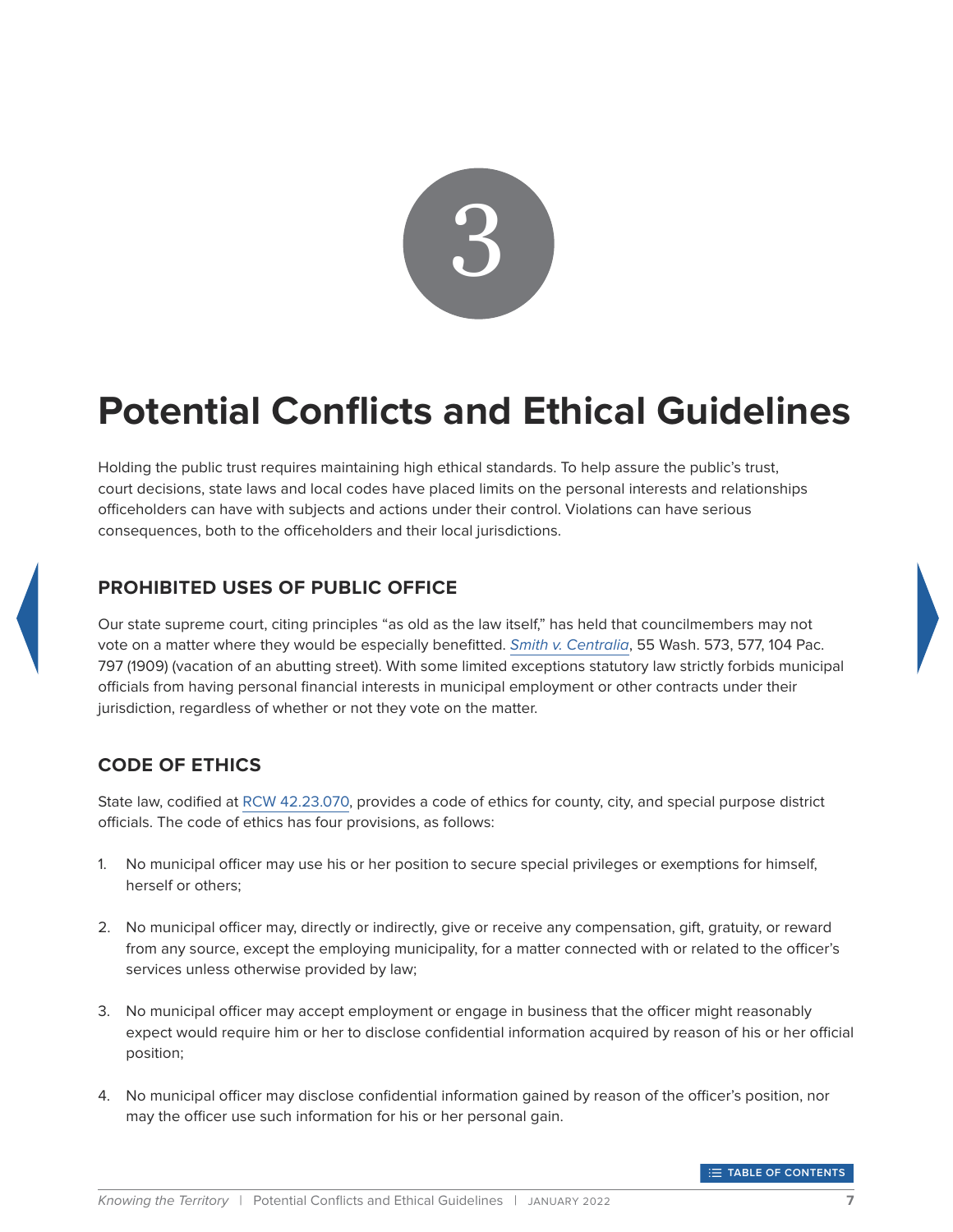This last provision is particularly significant because it potentially applies to disclosure of information learned by reason of attendance at an executive session. Clearly, executive sessions are meant to be confidential, but the Open Public Meetings Act does not address this issue. Arguably, [RCW 42.23.070](http://app.leg.wa.gov/rcw/default.aspx?Cite=42.23.070)(4) is applicable to information received in an executive session. See the section of this booklet on Open Public Meetings for more information on executive sessions.

#### <span id="page-12-0"></span>**STATUTORY PROHIBITION AGAINST PRIVATE INTERESTS IN PUBLIC CONTRACTS**

#### **Basics**

The principal statutes directly governing the private interests of municipal officers in public contracts are contained in [chapter 42.23 RCW](http://app.leg.wa.gov/rcw/default.aspx?Cite=42.23), which is entitled "Code of Ethics for Municipal Officers – Contract Interests." [RCW 42.23.030](http://app.leg.wa.gov/rcw/default.aspx?Cite=42.23.030) sets out the general prohibition that:

No municipal officer shall be beneficially interested, directly or indirectly, in any contract which may be made by, through, or under the supervision of such officer, in whole or in part, or which may be made for the benefit of his office, or accept, directly or indirectly, any compensation, gratuity or reward in connection with such contract from any other person beneficially interested therein …

#### **General Application**

- 1. [Chapter 42.23 RCW](http://app.leg.wa.gov/rcw/default.aspx?Cite=42.23) applies to all municipal and quasi-municipal corporations, including cities, towns, counties, special purpose districts, and others. As to a charter city or county, however, charter provisions are permitted to control in case of conflict, if the charter provisions are more stringent. The standards contained in the chapter are considered to be minimum requirements. [RCW 42.23.060](http://app.leg.wa.gov/rcw/default.aspx?Cite=42.23.060).
- 2. Although the chapter refers to "officers," rather than employees, the word "officers" is broadly defined to include deputies and assistants of such an officer, such as a deputy or assistant clerk, and any others who undertake to perform the duties of an officer. [RCW 42.23.020\(](http://app.leg.wa.gov/rcw/default.aspx?Cite=42.23.020)2).

**Question:** Does the statute prohibit local officials from accepting gifts of minimal intrinsic value from someone who does or may seek to do business with their office?

**Answer:** Many officials, either because of the broad language of that statute or on principle, refuse to accept even a business lunch under those circumstances. Others regard items of only token or trivial value to be de minimis; i.e., of insufficient amount to cause legal concern.

3. The word "contract" includes employment, sales, purchases, leases, and other financial transactions of a contractual nature. (There are some monetary and other exceptions and qualified exceptions, which will be described in later paragraphs.)

4. The phrase "contracting party" includes any person or firm employed by or doing business with a municipality. [RCW 42.23.020](http://app.leg.wa.gov/rcw/default.aspx?Cite=42.23.020)(4).

#### **Interpretation**

- 1. The beneficial interests in contracts prohibited by [RCW 42.23.030](http://app.leg.wa.gov/rcw/default.aspx?Cite=42.23.030) are financial interests only. *[Barry](http://courts.mrsc.org/appellate/082wnapp/082wnapp0865.htm)  [v. Johns](http://courts.mrsc.org/appellate/082wnapp/082wnapp0865.htm)*,82 Wn. App. 865, 868, 920 P.2d 222 (1996).
- 2. The statutory language of [RCW 42.23.030](http://app.leg.wa.gov/rcw/default.aspx?Cite=42.23.030), unlike earlier laws, does not prohibit an officer from being interested in *any and all* contracts with the municipality. However, it does apply to the control or supervision over the making of those contracts (whether actually exercised or not) and to contracts made for the benefit of their particular office. In other words, assuming that the clerk or treasurer of a particular city has been given no power of supervision or control over that city's contracts, they would be prohibited from having an interest only in contracts affecting their own office, such as the purchasing of supplies or services for that office's operation. Members of a council, commission, or other governing body are more broadly and directly affected, because the municipality's contracts are made, as a general rule, by or under the supervision of that body, in whole or in part. It does not matter whether or not the member of the governing body voted on the contract in which they had a financial interest; the prohibition still applies.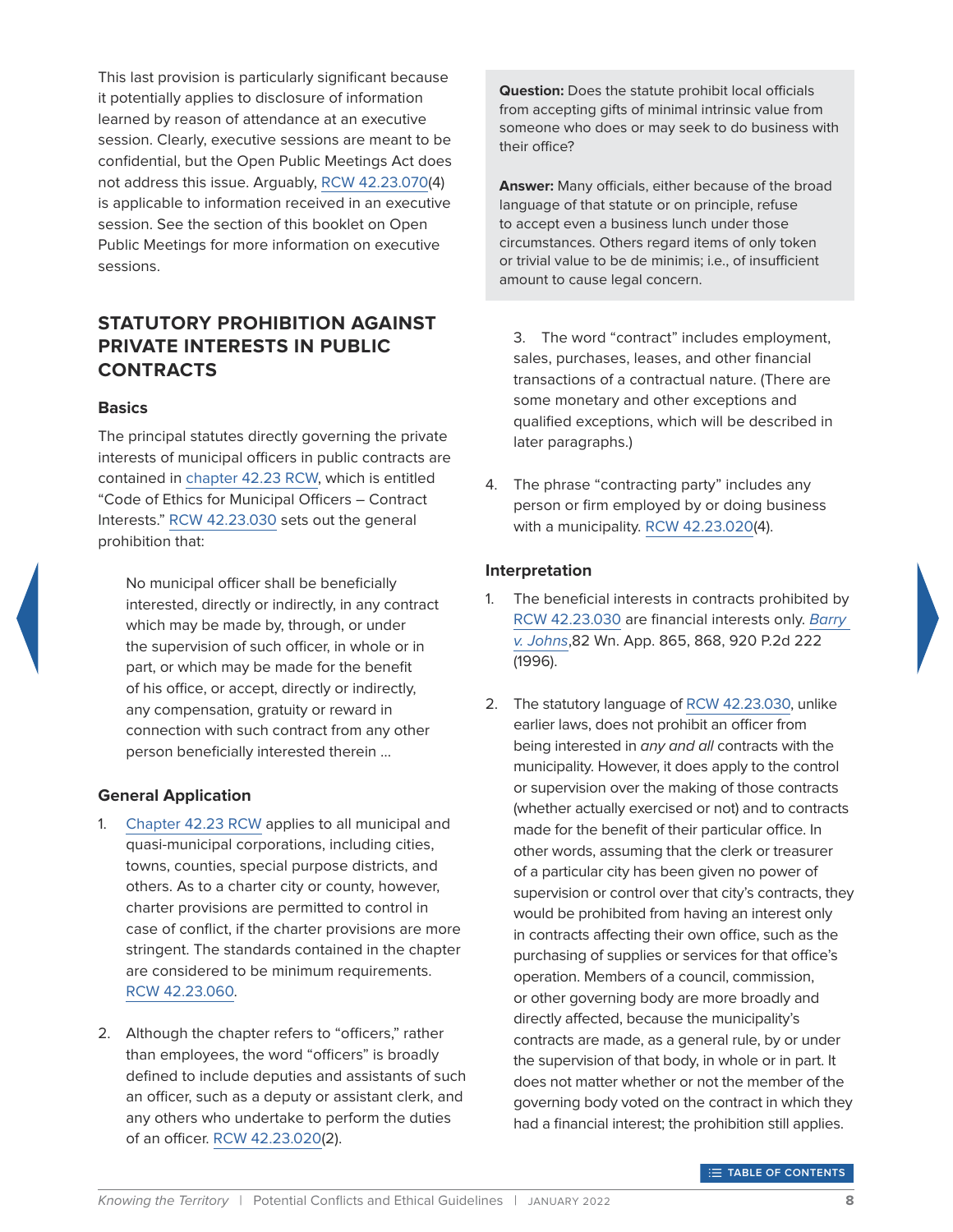*[City of Raymond v. Runyon](http://courts.mrsc.org/mc/courts/zappellate/093wnapp/093wnapp0127.htm)*, 93 Wn. App. 127, 137, 967 P.2d 19 (1998). The employment and other contracting powers of executive officials, such as city managers, mayors, and county or other elected officials, also are generally covered by the broad provisions of the act.

3. Subject to certain "remote interest" exceptions, explained later in this section, a member of a governing body who has a forbidden interest may not escape liability simply by abstaining or taking no part in the governing body's action in making or approving the contract. *See* [AGO 53-55 No. 317](https://www.atg.wa.gov/ago-opinions/public-officers-school-directors-interest-contract-district-avoiding-contract-effect).

**Question:** May a city, county or special purpose district official accept a valuable gift from a foreign dignitary in connection with a visit?

**Answer:** A common policy is to allow the acceptance of such a gift on behalf of the jurisdiction, but not for personal use. Arguably, under the wording of RCW 42.23.070(2), a jurisdiction may adopt a formal policy by local "law" governing such occasions, allowing exceptions in appropriate cases involving essentially personal items, subject to disclosure and other procedures to guard against abuse.

4. Both direct and indirect financial interests are prohibited, and the law also prohibits an officer from receiving financial benefits from anyone else having a contract with the municipality, if the benefits are in any way connected with the contract. In an early case involving a similar statute, where a mayor had subcontracted with a prospective prime contractor to provide certain materials, the state supreme court struck down the entire contract with the following eloquent expression of its disapproval:

Long experience has taught lawmakers and courts the innumerable and insidious evasions of this salutary principle that can be made, and therefore the statute denounces such a contract if a city officer shall be interested not only directly, but indirectly. However devious and winding the chain may be which connects the officer with the forbidden contract, if it can be followed and the connection made, the contract is void.

*[Northport v. Northport Townsite Co.](http://courts.mrsc.org/mc/courts/zwashreports/027WashReport/027WashReport0543.htm)*, 27 Wash. 543, 549, 68 Pac. 204 (1902).

**Question:** May local officials permit an individual or company to pay their expenses for travel to view a site or plant in connection with business related to the official's office?

**Answer:** The statute can be construed to prevent an official from being "compensated" in that manner. On the other hand, payment of expenses for a business trip arguably does not constitute compensation. Prudence suggests that if the trip is determined to be meritorious (and assuming that there is no potential violation of the appearance of fairness doctrine, described in a later chapter), the city, county, or district itself should pay the expenses and any payment or reimbursement from a private source should be made to the jurisdiction.

5. The statute ordinarily prohibits public officers from hiring their spouse as an employee because of the financial interest each spouse possesses in the other's earnings under Washington community property law. However, a bona fide separate property agreement between the spouses may eliminate such a prohibited conflict if the proper legal requirements for maintaining a separate property agreement are followed. *[State](http://courts.mrsc.org/mc/courts/zsupreme/032wn2d/032wn2d0149.htm)  [v. Miller](http://courts.mrsc.org/mc/courts/zsupreme/032wn2d/032wn2d0149.htm)*, 32 Wn.2d 149, 157-58, 201 P.2d 136 (1948). Because of a similar financial relationship, a contract with a minor child or other dependent of the officer may be prohibited. However, [chapter 42.23 RCW](http://app.leg.wa.gov/rcw/default.aspx?Cite=42.23) is not an anti-nepotism law and, absent such a direct or indirect *financial* interest, does not prohibit employing or contracting with an official's relatives. A mere emotional or sentimental interest is not the type of interest prohibited by that chapter. *[Mumma v.](http://courts.mrsc.org/mc/courts/zwashreports/174WashReport/174WashReport0112.htm)  [Town of Brewster](http://courts.mrsc.org/mc/courts/zwashreports/174WashReport/174WashReport0112.htm)*, 174 Wash. 112, 116, 24 P.2d 438 (1933).

As indicated in earlier paragraphs, individual local jurisdictions commonly adopt supplementary codes of ethics.

A question often arises when the spouse of a local government employee or contractor is elected or appointed to an office of that local government that has authority over the spouse's employment or other contract: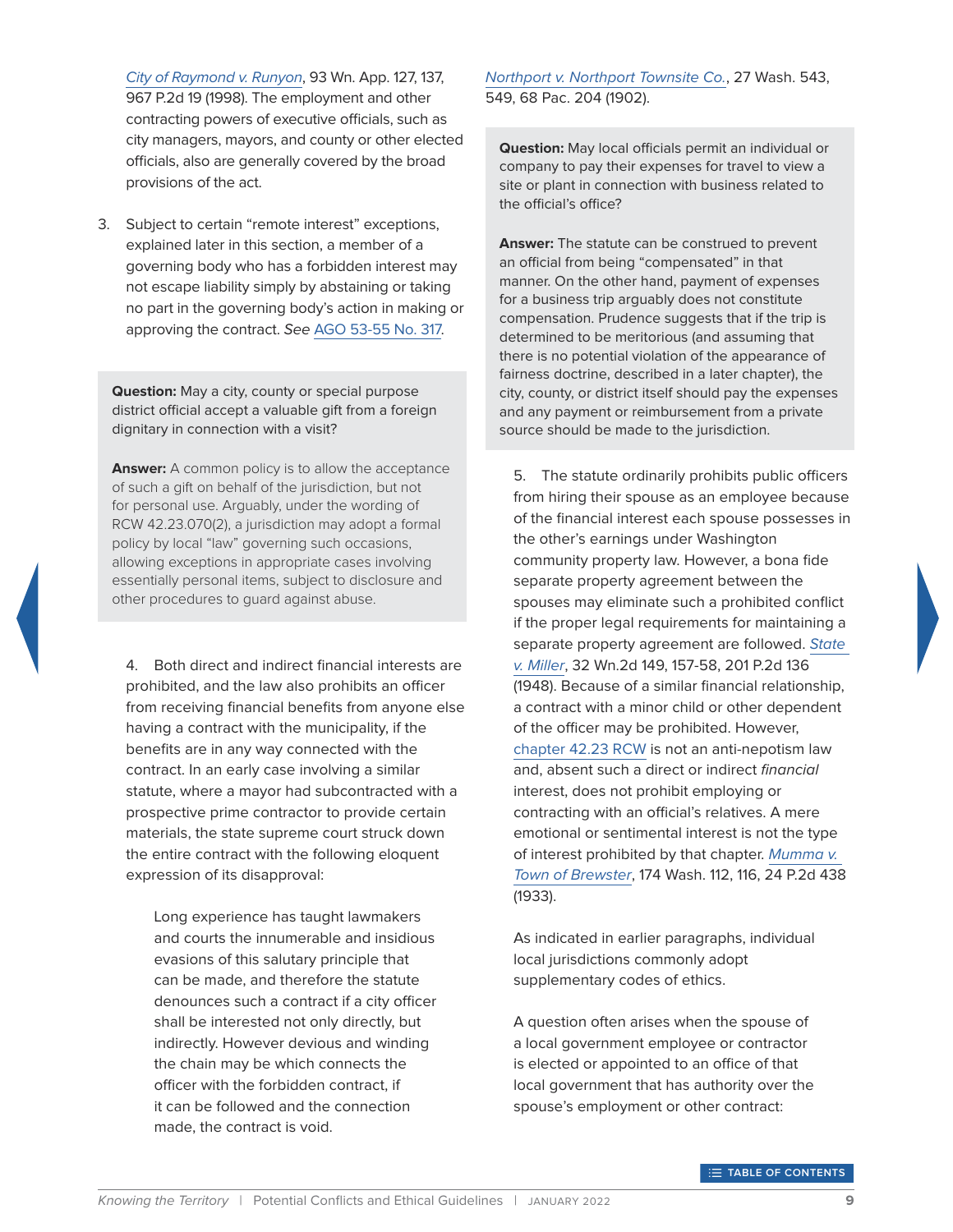**Question:** Must the existing employment or contract be terminated immediately?

**Answer:** The answer to the question is, ordinarily, "no"; however, any subsequent renewal or modification of the employment or other contract probably would be prohibited. For example, in a letter opinion by the attorney general to the state auditor, the question involved the marriage of a county commissioner to the secretary of another official of the same county. If the employment had occurred after the marriage, the statute would have applied because of the community property interest of each spouse in the other's earnings. The author concluded that the statute was not violated in that instance because the contract (employment) pre-existed and could not have been made "by, through, or under the supervision of" the county commissioner or for the benefit of their office. However, the letter warned, the problem would arise when the contract first came up for renewal or amendment. That might be deemed to occur, for instance, when the municipality adopts its next budget. Or, in a case where the spouse is an employee who serves "at the pleasure of" the official in question, the employment might be regarded as renewable at the beginning of the next monthly or other pay period after the official takes office. Attorney General's letter to the State Auditor, dated June 8, 1970.

#### **Exceptions**

[RCW 42.23.030](http://app.leg.wa.gov/rcw/default.aspx?Cite=42.23.030) exempts certain types of contracts, such as:

- 1. The furnishing of electrical, water, or other utility services by a municipality to its officials, at the same rate and on the same terms as are available to the public generally.
- 2. The designation of public depositaries for municipal funds. Conversely, this does not permit an official to be a director or officer of a financial institution which contracts with the city or county for more than mere "depository" services.
- 3. The publication of legal notices required by law to be published by a municipality, upon competitive bidding or at rates not higher than prescribed by law for members of the general public.
- 4. Except in cities with a population of over 1,500, counties with a population of 125,000 or more, irrigation district encompassing more than 50,000 acres, or in a first-class school district; the employment of any person for unskilled day labor at wages not exceeding \$1,000 in any calendar month.
- 5. Other contracts in cities with a population of less than 10,000 and in counties with a population of less than 125,000, except for contracts for legal services, other than for the reimbursement of expenditures, and *except sales or leases by the municipality as seller or lessor*, 4 provided:

That the total amount received under the contract or contracts by the municipal officer or the municipal officer's business does not exceed \$1,500 in any calendar month.

However, in a second class city, town, noncharter code city, or for a member of any county fair board in a county which has not established a county purchasing department, the amount received by the officer or the officer's business may exceed \$1,500 in any calendar month but must not exceed \$18,000 in any calendar year. The exception does *not* apply to contracts with cities having a population of 10,000 or more or with counties having a population of 125,000 or more. This exemption, if available, is allowed with the following condition:

A municipal officer may not vote in the authorization, approval, or ratification of a contract in which he or she is beneficially interested even though one of the exemptions allowing the awarding of such a contract applies. The interest of the municipal officer must be disclosed to the governing body of the municipality and noted in the official minutes or similar records of the municipality before the formation of the contract.

It is important to note that the language of this section is so structured that the statute cannot

<sup>4</sup> The statute allows no exception, based on value or otherwise, for a sale or lease by the city or county to an official under whom the contract would be made or supervised.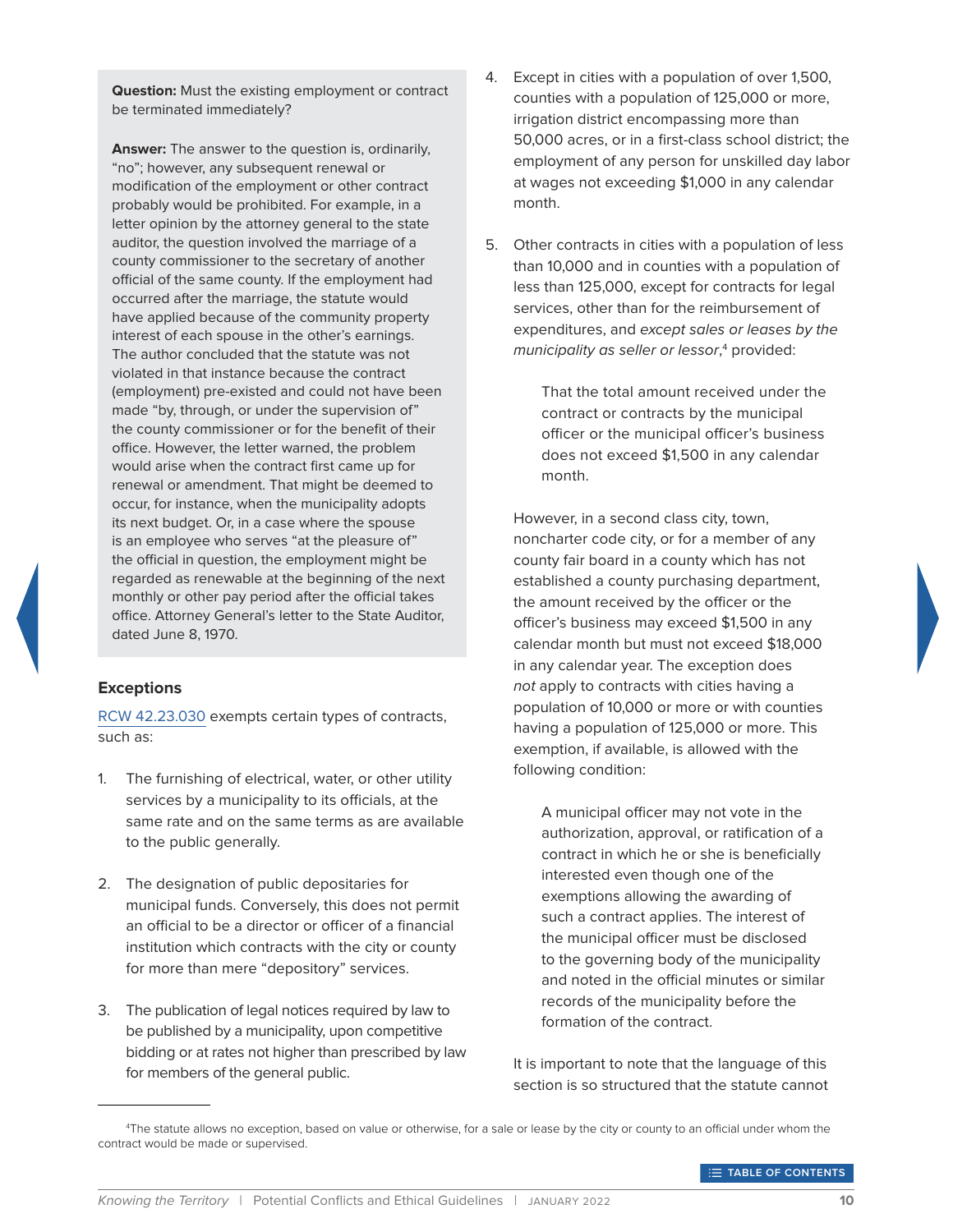be evaded by making a contract or contracts for larger amounts than permitted in a particular period and then spreading the payments over future periods.

- 6. In a rural public hospital district (see [RCW 70.44.460\)](http://app.leg.wa.gov/rcw/default.aspx?Cite=70.44.460) the total amount of a contract or contracts authorized may exceed \$1,500 in any calendar month, but shall not exceed \$24,000 in any calendar year, with the maximum calendar year limit subject to additional increases determined according to annual changes in the consumer price index (CPI).<sup>5</sup>
- 7. The leasing by a port district as lessor of port district property to a municipal officer or to a contracting party in which a municipal officer may be beneficially interested, if in addition to all other legal requirements, a board of three disinterested appraisers and the superior court in the county where the property is situated finds that all terms and conditions of such lease are fair to the port district and are in the public interest.
- 8. Other exceptions apply to the letting of contracts for: school bus drivers in a second class school district; substitute teachers or substitute educational aid in a second-class school district; substitute teachers, if the contracting party is the spouse of an officer in a school district; certificated or classified employees of a school district, if the contract is with the spouse of a school district officer and the employee is already under contract (except, in second class districts, the spouse need not already be under contract).<sup>6</sup>
- 9. Under certain defined circumstances, any employment contract with the spouse of a public hospital district commissioner.

If an exception applies to a particular contract, the municipal officer may not vote for its authorization, approval, or ratification and the interest of the municipal officer must be disclosed to the governing body and noted in the official minutes or other similar records before the contract is formed.

#### **Qualified Exceptions**

[RCW 42.23.040](http://app.leg.wa.gov/rcw/default.aspx?Cite=42.23.040) permits a municipal officer to have certain limited interests in municipal contracts, under certain circumstances. Those types of interest are as follows:

- 1. The interest of a nonsalaried officer of a nonprofit corporation.
- 2. The interest of an employee or agent of a contracting party where the compensation of such employee or agent consists entirely of fixed wages or salaries (i.e., without commissions or bonuses). For example, councilmembers may be employed by a contractor with whom the city does business for more than the amounts allowed under [RCW 42.23.030\(](http://app.leg.wa.gov/rcw/default.aspx?Cite=42.23.030)6) (if they apply), but not if any part of their compensation includes a commission or year-end bonus.
- 3. That of a landlord or tenant of a contracting party; e.g., a county commissioner who rents an apartment from a contractor who bids on a county contract.
- 4. That of a holder of less than one percent of the shares of a corporation or cooperative which is a contracting party.

The conditions for the exemption in those cases of "remote interest" are as follows:

- 1. The officer must fully disclose the nature and extent of the interest, and it must be noted in the official minutes or similar records before the contract is made.
- 2. The contract must be authorized, approved, or ratified after that disclosure and recording.
- 3. The authorization, approval, or ratification must be made in good faith.
- 4. Where the votes of a certain number of officers are required to transact business, that number must be met without counting the vote of the member who has a remote interest.

<sup>5</sup>See [RCW 42.23.030](http://app.leg.wa.gov/rcw/default.aspx?Cite=42.23.030)(6)(c)(ii).

<sup>6</sup>[RCW 42.23.030](http://app.leg.wa.gov/rcw/default.aspx?Cite=42.23.030)(8)-(11).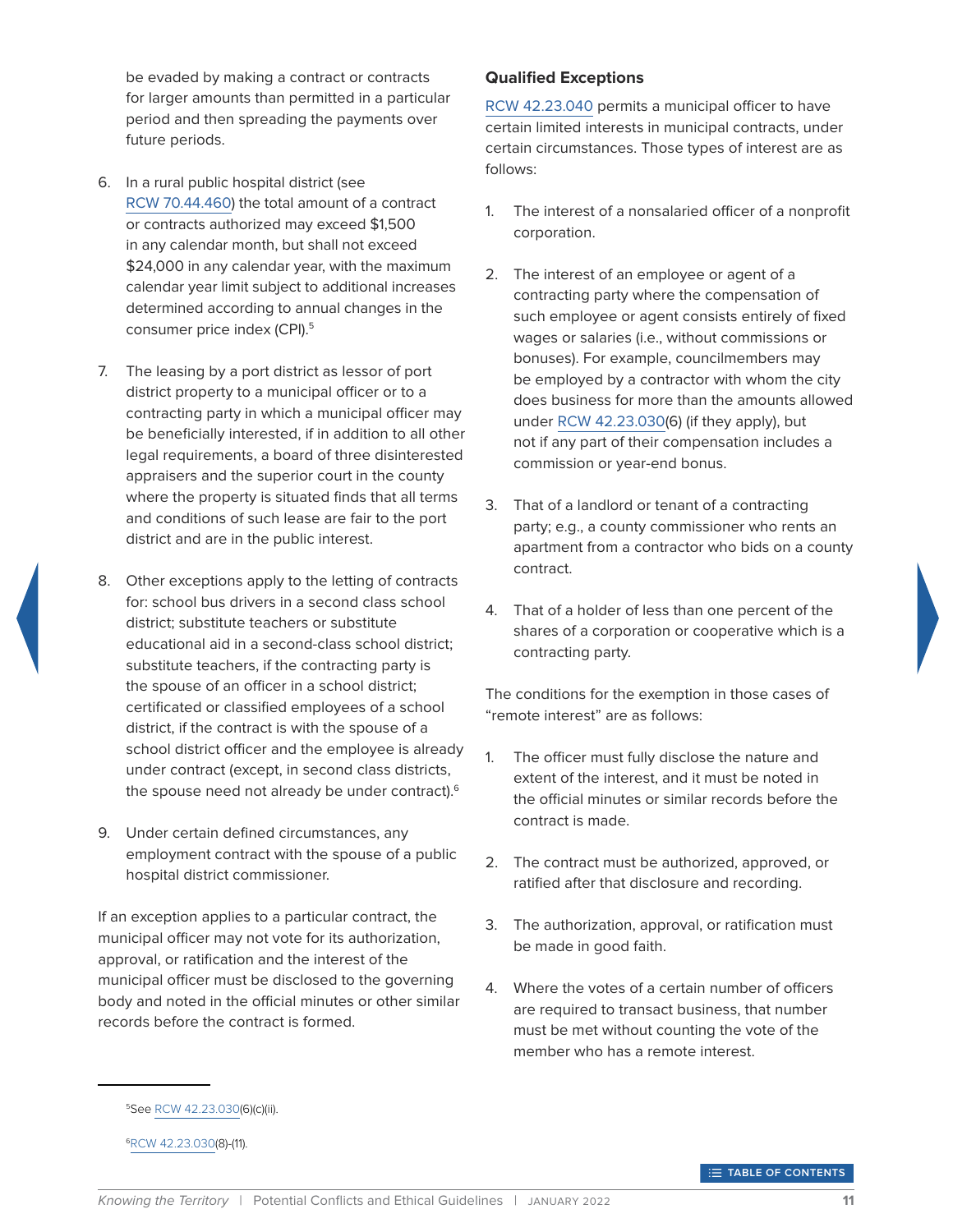5. The officer having the remote interest must not influence or attempt to influence any other officer to enter into the contract.

It is accordingly recommended that the officer with a remote interest should not participate, or even appear to participate, in any manner in the governing body's action on the contract.

#### **Penalties**

- 1. A public officer who violates [chapter 42.23](http://app.leg.wa.gov/rcw/default.aspx?Cite=42.23)  [RCW](http://app.leg.wa.gov/rcw/default.aspx?Cite=42.23) may be held liable for a \$500 civil penalty "in addition to such other civil or criminal liability or penalty as may otherwise be imposed."
- 2. The contract is void, and the jurisdiction may avoid payment under the contract, even though it may have been fully performed by another party.
- 3. The officer may have to forfeit their office.

# <span id="page-16-0"></span>**DUAL OFFICE-HOLDING**

#### **Basics**

The election or appointment of a person to public office, unlike "public employment," is not considered to be a "contract" within the meaning of [chapter](http://app.leg.wa.gov/rcw/default.aspx?Cite=42.23)  [42.23 RCW](http://app.leg.wa.gov/rcw/default.aspx?Cite=42.23) and similar statutes. McQuillin, *Municipal Corporations*, § 12.59; *see also [Powerhouse](http://courts.mrsc.org/mc/courts/zsupreme/089wn2d/089wn2d0177.htm)  [Engineers v. State](http://courts.mrsc.org/mc/courts/zsupreme/089wn2d/089wn2d0177.htm)*, 89 Wn.2d 177, 184, 570 P.2d 1042 (1977). Under case law, however, it is unlawful for a public officer to appoint himself or herself to another public office unless clearly authorized by statute to do so. *See* McQuillin, *Municipal Corporations*, § 12.123.7 There are also statutory provisions and case law governing the holding of multiple offices by the same person. To apply those general principles, it is necessary to know the distinction between a public "office" and "employment." See, for a detailed analysis, McQuillin, *Municipal Corporations*, § 12.59. In *[State ex rel. Brown v. Blew](http://courts.mrsc.org/mc/courts/zsupreme/020wn2d/020wn2d0047.htm)*, 20 Wn.2d 47, 51, 145 P.2d 554 (1944), the Washington State Supreme Court, quoting from another source, held the following five elements to be indispensable in order to make a public employment a "public office":

- 1. It must be created by the constitution or by the legislature or created by a municipality or other body through authority conferred by the legislature;
- 2. It must possess a delegation of a portion of the sovereign power of government to be exercised for the benefit of the public;
- 3. The powers conferred and the duties to be discharged must be defined, directly or impliedly, by the legislature or through legislative authority;
- 4. The duties must be performed independently and without control of a superior power, other than the law, unless they be those of an inferior or subordinate office created or authorized by the legislature and by it placed under the general control of a superior officer or body; and
- 5. It must have some permanency and continuity and not be only temporary or occasional.

As the cases also point out, usually a public officer is required to execute and file an official oath and bond.

#### **Statutory Provisions**

There is no single statutory provision governing dual office-holding. In fact, statutory law is usually silent on that question except where the legislature has deemed it best either to prohibit or permit particular offices to be held by the same person regardless of whether they may or may not be compatible under common law principles. For example, see [RCW 35.23.142](http://app.leg.wa.gov/rcw/default.aspx?Cite=35.23.142), [35A.12.020](http://app.leg.wa.gov/rcw/default.aspx?Cite=35A.12.020), and [35.27.180,](http://app.leg.wa.gov/rcw/default.aspx?Cite=35.27.180) which expressly permit the offices of clerk and treasurer to be combined in certain cases. On the other hand, [RCW 35A.12.030](http://app.leg.wa.gov/rcw/default.aspx?Cite=35A.12.030) and [35A.13.020](http://app.leg.wa.gov/rcw/default.aspx?Cite=35A.13.020) prohibit a mayor or councilmember in a code city from holding any other public office or employment within the city's government "except as permitted under the provisions of [chapter 42.23 RCW.](http://app.leg.wa.gov/rcw/default.aspx?Cite=42.23)"

A statute expressly permits city councilmembers to hold the position of volunteer fire fighter (but not chief), volunteer ambulance personnel, or reserve law enforcement officer, or two or more of such positions,

<sup>7</sup> As an exception to this general rule, however, a councilmember may vote for himself or herself for appointment to a position, such as mayor pro tem, which must be filled from the membership of the council. See *[Gayder v. Spiotta](http://scholar.google.com/scholar_case?case=3707516872675820737&hl=en&as_sdt=6&as_vis=1&oi=scholarr)*, 206 N. J. Super. 556, 503 A.2d 348, 351-52 (1985).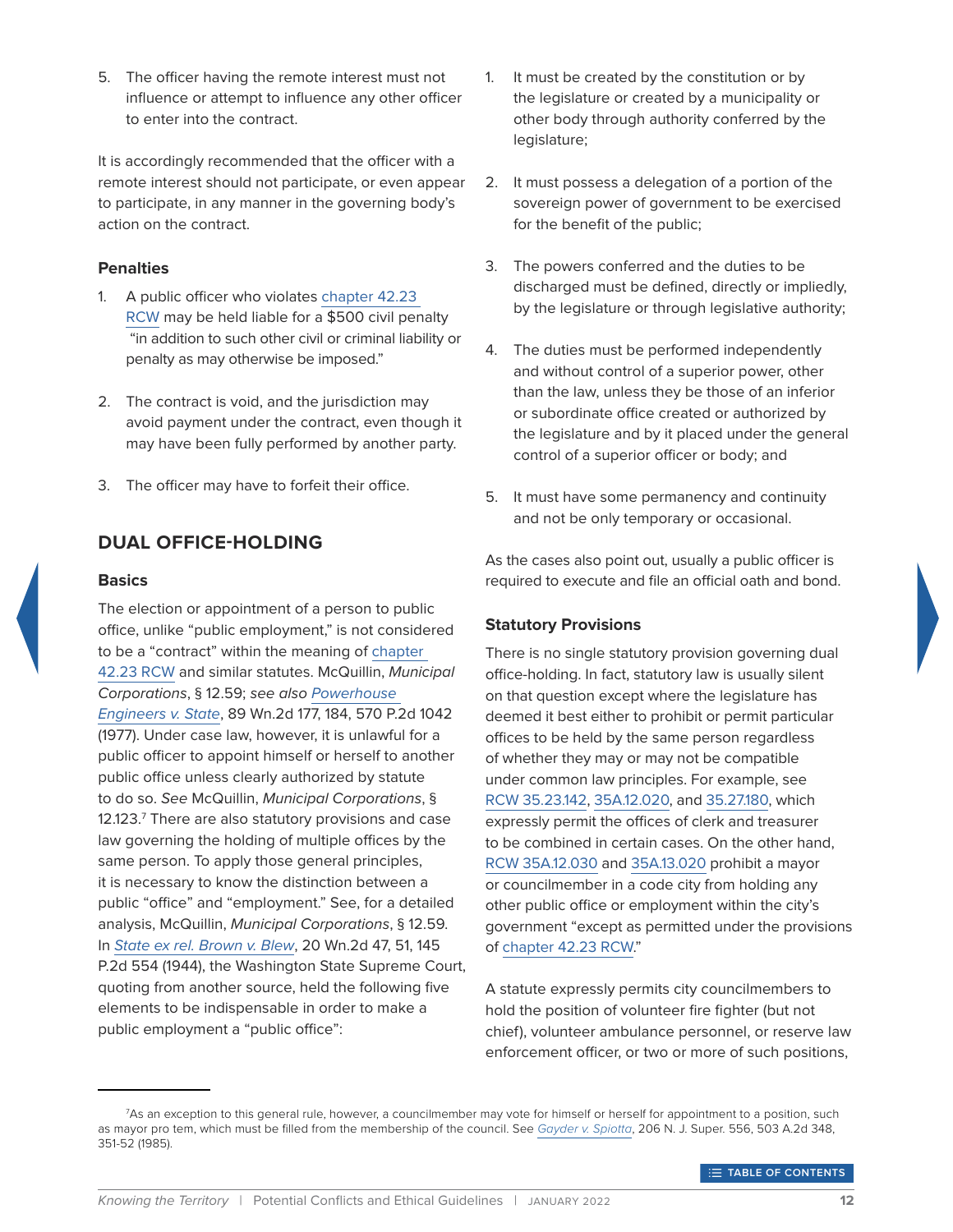but only if authorized by a resolution adopted by a two-thirds vote of the full city council. [RCW 35.21.770](http://app.leg.wa.gov/rcw/default.aspx?Cite=35.21.770) and [RCW 35A.11.110](http://app.leg.wa.gov/rcw/default.aspx?Cite=35A.11.110); *see also* [RCW 35.21.772](http://app.leg.wa.gov/rcw/default.aspx?Cite=35.21.772) which allows volunteer members of a fire department, except a fire chief, to be candidates for elective office and be elected or appointed to office while remaining a fire department volunteer.

In addition, [RCW 35A.13.060](http://app.leg.wa.gov/rcw/default.aspx?Cite=35A.13.060) expressly authorizes a city manager to serve two or more cities in that capacity at the same time, but it also provides that a city council may require the city manager to devote their full time to the affairs of that code city.

#### **Incompatible Offices**

In the absence of a statute on the subject, the same person may hold two or more public offices unless those offices are incompatible. A particular body of judicial decisions (case law "doctrine") prohibits an individual from simultaneously holding two offices that are "incompatible."

Although the Washington State Supreme Court has never had the occasion to apply the doctrine in a situation actually involving two "offices," the court in *[Kennett v. Levine](http://courts.mrsc.org/mc/courts/zsupreme/050wn2d/050wn2d0212.htm)*, 50 Wn.2d 212, 310 P.2d 244 (1957) cited the doctrine approvingly and applied it in a different context. The court explained in its opinion:

Offices are incompatible when the nature and duties of the offices are such as to render it improper, from considerations of public policy, for one person to retain both.

The question is whether the functions of the two are inherently inconsistent or repugnant, or whether the occupancy of both offices is detrimental to the public interest.

(Citations omitted.) *[Kennett v. Levine](http://courts.mrsc.org/mc/courts/zsupreme/050wn2d/050wn2d0212.htm)*, supra, at 216-217.

Other authorities point out that the question is not simply whether there is a physical impossibility of discharging the duties of both offices at the same time, but whether or not the functions of the two offices are inconsistent, as where one is subordinate to the other, or where a contrariety and antagonism would result in the attempt by one person to faithfully and impartially discharge the duties of both. Incompatibility may arise where the holder cannot *in* 

*every instance* discharge the duties of both offices. McQuillin, *Municipal Corporations*, § 12.112.

Applying those tests, the Washington State Attorney General's Office has found various offices to be incompatible with each other, such as mayor and county commissioner [\(AGO 57-58 No. 90\)](https://www.atg.wa.gov/ago-opinions/incompatible-offices-offices-and-officers-city-county-cities-and-towns-counties-county), county engineer and city engineer (letter to the Prosecuting Attorney of Douglas County, July 16, 1938), mayor and port commissioner [\(AGO 1978 No. 12](https://www.atg.wa.gov/ago-opinions/offices-and-officers-city-mayor-post-commissioner-incompatible-public-offices)), commissioner of a fire protection district and the district's civil service commission ([AGO 1968 No. 16\)](https://www.atg.wa.gov/ago-opinions/districts-fire-protection-civil-service-incompatible-offices), and others. Courts in other jurisdictions have held incompatible the positions of mayor and councilmember, mayor and city manager, city marshal and councilmember, to mention only a few. McQuillin, *Municipal Corporations*, § 12.114.

#### **Spouses and Relatives Also Serving as Officers**

Nothing under state law prohibits either a spouse or a relative of a current officeholder from seeking or serving as an elected or appointed official for that same jurisdiction. For example, a husband and wife may serve simultaneously as councilmembers, or the sister of the county auditor may serve as a county commissioner. There might be a conflict of interest problem, if one spouse contracts with the jurisdiction for which the other spouse serves as an officer, but that does not prevent spouses from simultaneously serving as officers for that jurisdiction.

The state conflict of interest law, [RCW 42.23.030](https://app.leg.wa.gov/RCW/default.aspx?cite=42.23.030), prohibits an officer from having an interest in a contract made by, through, or under the supervision of that officer, with some exceptions. Since, under Washington community laws, one spouse has an interest in the other spouse's contracts, if the spouse of a councilmember sells supplies to the city for which their spouse is a councilmember, there might be a conflict of interest if the value of the contract exceeds a limit set by statute. But there is no conflict when both spouses serve as officers for the same jurisdiction, since officers receive their compensation by reason of their office, not by contract [\(AGO 1978](https://www.atg.wa.gov/ago-opinions/offices-and-officers-district-fire-protection-wife-commissioner-secretary-fire)  [No. 22](https://www.atg.wa.gov/ago-opinions/offices-and-officers-district-fire-protection-wife-commissioner-secretary-fire)), and nothing else under state law prohibits both from serving.

#### **Prohibition Against Pay Increases**

As a means of preventing the use of public office for self-enrichment, the state constitution (article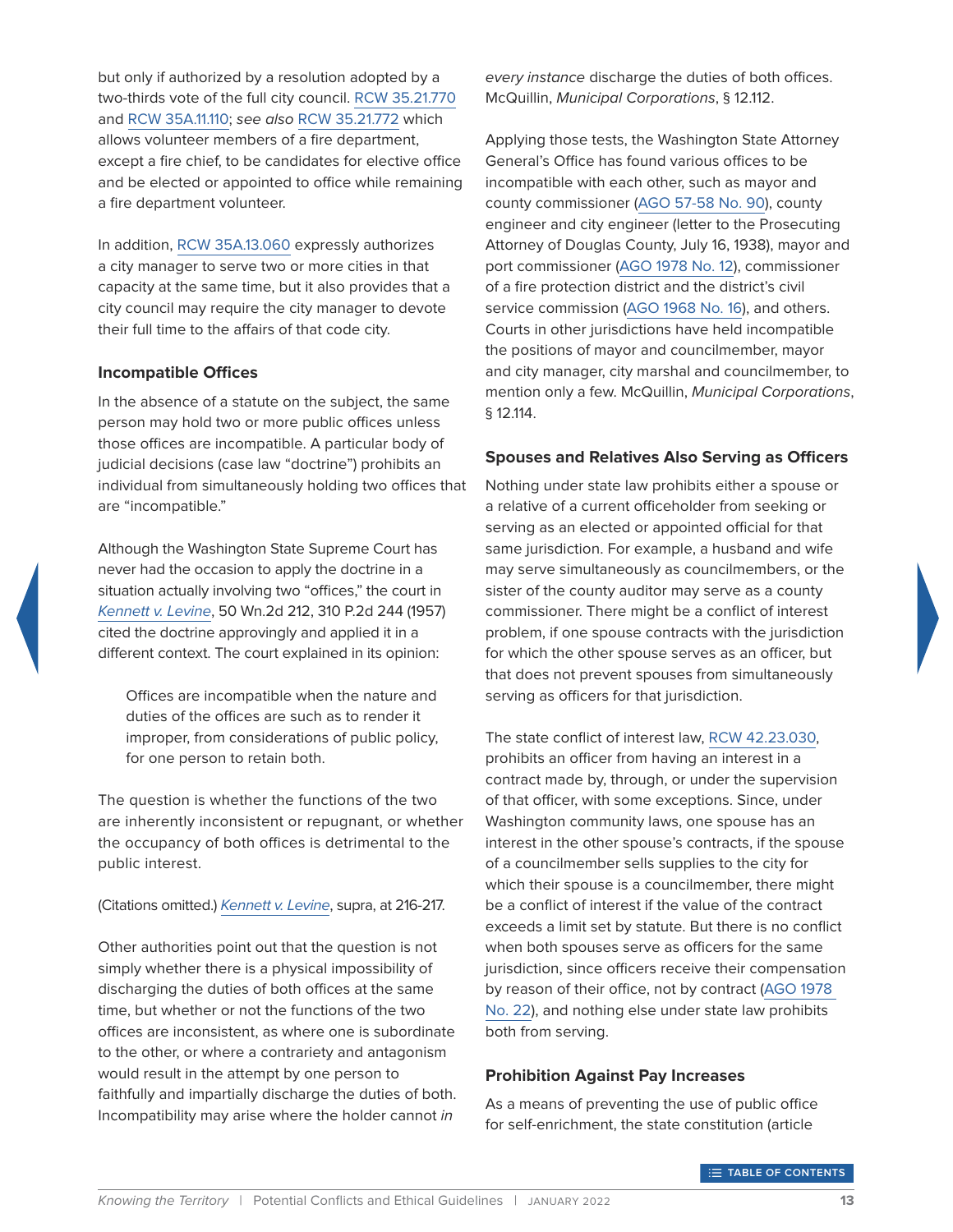11, section 8) initially prohibited any changes in the pay applicable to an office having a fixed term, either after the election of that official or during their term. However, by Amendment 54 (article 30), adopted in 1967, and an amendment to article 11, section 8 (Amendment 57) in 1972, the rule was modified to permit pay increases for officials *who do not fix their own compensation*. More recently, the ability to receive mid-term compensation increases was expanded to include councilmembers and commissioners, provided a local salary commission is established and the commission sets compensation at a higher level. See [RCW 35.21.015](http://app.leg.wa.gov/rcw/default.aspx?Cite=35.21.015) and [36.17.024](https://app.leg.wa.gov/RCW/default.aspx?cite=36.17.024). Otherwise, members of governing bodies who set their own compensation still cannot, during the terms for which they are elected, receive any pay increase enacted by that body *either* after their election *or* during that term. The prohibition is not considered to apply, however, to a mayor's compensation, unless the mayor actually casts the tie-breaking vote on the question. Mid-term or post-election *decreases* in compensation for elective officers are entirely forbidden by article 11, section 8 of the constitution.

The term "compensation," as used in that constitutional prohibition, includes salaries and other forms of "pay," but does not include rates of reimbursement for travel and subsistence expenses incurred on behalf of the municipality. *[State ex](http://courts.mrsc.org/mc/courts/zsupreme/013wn2d/013wn2d0514.htm)  [rel. Jaspers v. West](http://courts.mrsc.org/mc/courts/zsupreme/013wn2d/013wn2d0514.htm)*, 13 Wn.2d 514, 519, 125 P.2d 694 (1942); *see also [State ex rel. Todd v. Yelle](http://courts.mrsc.org/mc/courts/zsupreme/007wn2d/007wn2d0443.htm)*, 7 Wn.2d 443, 461, 110 P.2d 162 (1941). The cost of hospitalization and medical aid policies or plans is not considered additional compensation to elected officials. [RCW 41.04.190](http://app.leg.wa.gov/rcw/default.aspx?Cite=41.04.190).

#### <span id="page-18-0"></span>**APPEARANCE OF FAIRNESS DOCTRINE IN HEARINGS**

Until 1969, Washington law dealing with conflicts of interest generally applied only to financial interests, as opposed to emotional, sentimental, or other biases. The "appearance of fairness doctrine," however, which governs the conduct of certain hearings, covers broader ground. That doctrine was first applied in this state in 1969. In two cases decided in that year, the Washington State Supreme Court concluded that, when boards of county commissioners, city councils,

planning commissions, civil service commissions, and similar bodies are required to hold hearings that affect individual or property rights ("quasi-judicial" proceedings), they should be governed by the same strict fairness rules that apply to cases in court. See *[Smith v. Skagit County](http://courts.mrsc.org/mc/courts/zsupreme/075wn2d/075wn2d0715.htm)*, 75 Wn.2d 715, 453 P.2d 832 (1969); *[State ex rel. Beam v. Fulwiler](http://courts.mrsc.org/mc/courts/zsupreme/076wn2d/076wn2d0313.htm)*, 76 Wn.2d 313, 456 P.2d 322 (1969). Basically, the rule requires that for justice to be done in such cases, the hearings must not only be fair, they must also be free from even the appearance of unfairness. The cases usually involve zoning matters, but the doctrine has been applied to civil service and other hearings as well.

For additional information on this doctrine, see the MRSC publication entitled *[The Appearance of](https://mrsc.org/getmedia/04ae5092-48df-4964-91d7-2a9d87cb2b7c/Appearance-Of-Fairness-Doctrine-In-Washington-State.pdf.aspx?ext=.pdf)  [Fairness Doctrine in Washington State](https://mrsc.org/getmedia/04ae5092-48df-4964-91d7-2a9d87cb2b7c/Appearance-Of-Fairness-Doctrine-In-Washington-State.pdf.aspx?ext=.pdf)*.

As the listing also indicates, the appearance of fairness doctrine has been used to invalidate proceedings for a variety of reasons; for example, if a member of the hearing tribunal has a personal interest of *any* kind in the matter or takes evidence improperly outside the hearing (*ex parte*). In those cases, that member is required to completely disassociate him or herself from the case, or the entire proceeding can be overturned in court.

In 1982, the legislature reacted to the proliferation of appearance of fairness cases involving land use hearings by enacting what is now [chapter 42.36](http://app.leg.wa.gov/rcw/default.aspx?Cite=42.36)  [RCW.](http://app.leg.wa.gov/rcw/default.aspx?Cite=42.36) This RCW chapter defines and codifies the appearance of fairness doctrine, insofar as it applies to local land use decisions.<sup>8</sup> In substance, those statutes now provide that in land use hearings:

1. The appearance of fairness doctrine applies only to "quasi-judicial" actions of local decision-making bodies. "Quasi-judicial" actions are defined as:

> actions of the legislative body, planning commission, hearing examiner, zoning adjuster, board of adjustment, or boards which determine the legal rights, duties, or privileges of specific parties in a hearing or other contested case proceeding.

#### [RCW 42.36.010.](http://app.leg.wa.gov/rcw/default.aspx?Cite=42.36.010)

<sup>8</sup> However, in *[Bunko v. Puyallup Civil Service Commission](http://courts.mrsc.org/mc/courts/zappellate/095wnapp/095wnapp0495.htm)*, 95 Wn. App. 495, 975 P.2d 1055 (1999), the state court of appeals applied the statutory doctrine to the proceedings of a civil service commission.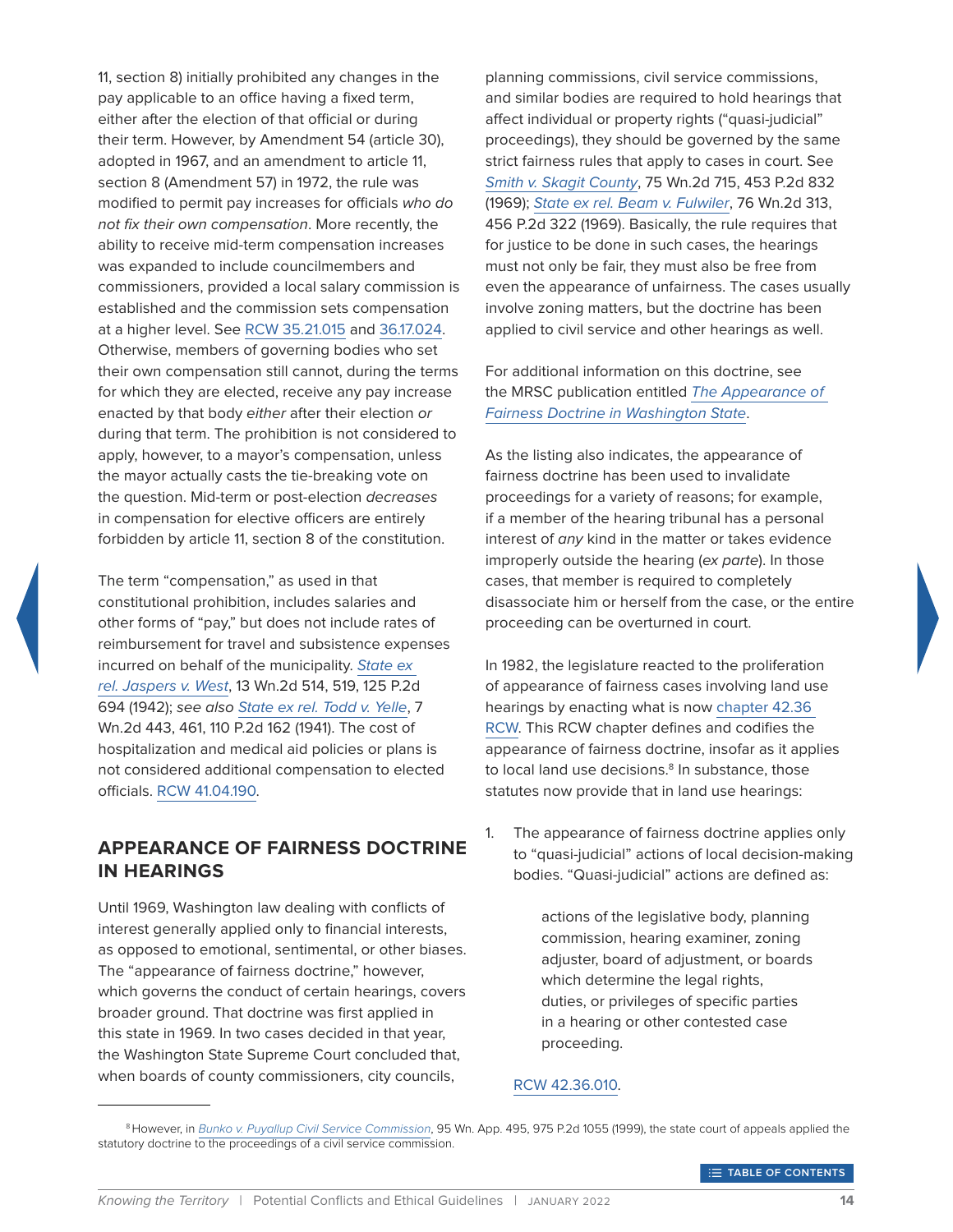2. The doctrine does not apply to local "legislative actions"

> adopting, amending, or revising comprehensive, community, or neighborhood plans or other land use planning documents or the adoption of area-wide zoning ordinances or the adoption of a zoning amendment that is of area-wide significance.

#### [RCW 42.36.010.](http://app.leg.wa.gov/rcw/default.aspx?Cite=42.36.010)

- 3. Candidates for public office may express their opinions about pending or proposed quasijudicial actions while campaigning (but see paragraph 9 below), without being disqualified from participating in deciding those matters if they are later elected;
- 4. Acceptance of campaign contributions by candidates who comply with the public disclosure and ethics laws will not later be a violation of the appearance of fairness doctrine. *[Snohomish](http://courts.mrsc.org/mc/courts/zappellate/061wnapp/061wnapp0064.htm)  [County Improvement Alliance v. Snohomish](http://courts.mrsc.org/mc/courts/zappellate/061wnapp/061wnapp0064.htm)  [County](http://courts.mrsc.org/mc/courts/zappellate/061wnapp/061wnapp0064.htm)*, 61 Wn. App. 64, 73-74, 808 P.2d 781 (1991) (but see paragraph 9 below);
- 5. During the pendency of any quasi-judicial proceeding, no member of a decision-making body may engage in ex parte (outside the hearing) communications with proponents or opponents about a proposal involved in the pending proceeding, unless that member:
	- a. Places on the record the substance of such oral or written communications; and
	- b. Provides that a public announcement of the content of the communication and of the parties' rights to rebut the substance of the communication shall be made at each hearing where action is taken or considered on that subject. This does not prohibit correspondence between citizens and their elected official if the correspondence is made a part of the record (when it pertains to the subject matter of a quasi-judicial proceeding).
- 6. Participation by a member of a decision-making body in earlier proceedings that result in an advisory recommendation to a decision-making body does not disqualify that person from participating in any subsequent quasi-judicial proceedings (but see paragraph 9 below);
- 7. Anyone seeking to disqualify a member of a decision-making body from participating in a decision on the basis of a violation of the appearance of fairness doctrine must raise the challenge as soon as the basis for disqualification is made known or reasonably should have been known prior to the issuance of the decision; upon failing to do so, the doctrine may not be relied on to invalidate the decision;
- 8. Challenged Officials may participate and vote in proceedings if their absence would cause a lack of a quorum, or would result in failure to obtain a majority vote as required by law, provided a challenged official publicly discloses the basis for disqualification prior to rendering a decision; and
- 9. The appearance of fairness doctrine can be used to challenge land use decisions where a violation of an individual's right to a fair hearing is demonstrated. For instance, certain conduct otherwise permitted by these statutes may nevertheless be challenged if it would actually result in an unfair hearing (e.g., where campaign statements reflect an attitude or bias that continues after a candidate's election and into the hearing process). [RCW 42.36.110](http://app.leg.wa.gov/rcw/default.aspx?Cite=42.36.110). Unfair hearings may also violate the constitutional "due process of law" rights of individuals. State ex rel. *[Beam v. Fulwiler](http://courts.mrsc.org/mc/courts/zsupreme/076wn2d/076wn2d0313.htm)*, 76 Wn.2d 313, 321-22, 456 P.2d 322 (1969) (cited in Appendix). Questions of this nature may still have to be resolved on a case-bycase basis.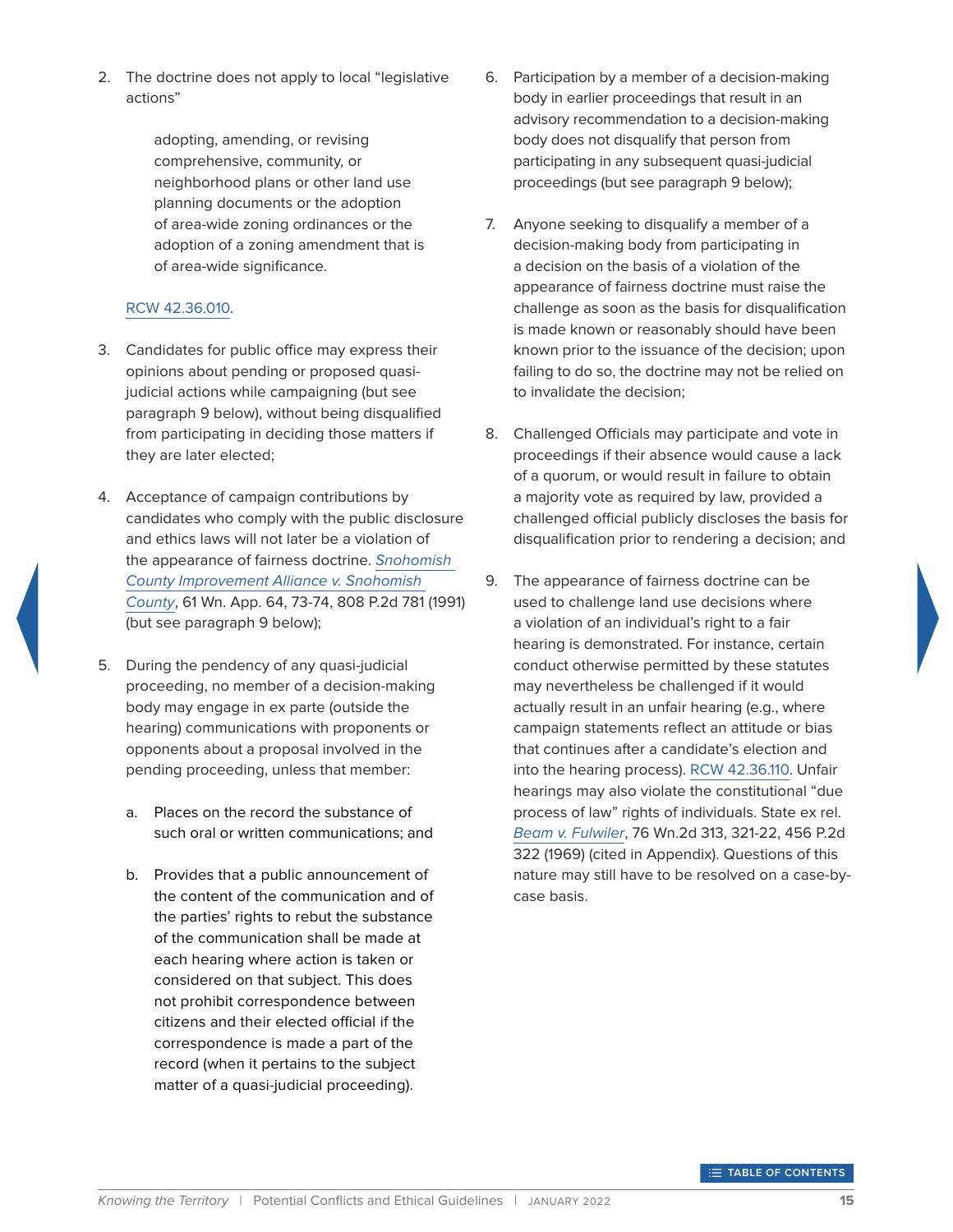

# <span id="page-20-0"></span>**Prohibited Uses of Public Funds, Property or Credit**

To help safeguard the public treasury, the state constitution limits the use of public monies, prohibiting gifts and the lending of credit. State laws prohibit the use of public office facilities for the support or opposition of ballot measures and the political campaigns of those who seek elected office.

# <span id="page-20-1"></span>**CONSTITUTIONAL PROHIBITIONS**

#### **Basics**

Article 7, section 1 (Amendment 14) of the Washington State Constitution requires that taxes and other public funds be spent only for public purposes. *See also [State ex rel. Collier v. Yelle](http://courts.mrsc.org/mc/courts/zsupreme/009wn2d/009wn2d0317.htm)*, 9 Wn.2d 317, 324-26, 115 P.2d 373 (1941); AGO 1988 No. 21.

Article 11, section 15 further provides as follows:

The making of profit out of county, city, town, or other public money, or using the same for any purpose not authorized by law, by any officer having the possession or control thereof, shall be a felony, and shall be prosecuted and punished as prescribed by law.

Suits or prosecutions involving violations of that policy are ordinarily brought under specific civil or criminal statutes.

#### **Prohibition Against Gifts or Lending of Credit**

On the other hand, article 8, section 7 of the state constitution has been the direct basis of several lawsuits against local governmental entities. That provision is as follows:

No county, city, town or other municipal corporation shall hereafter give any money, or property, or loan its money, or credit to or in aid of any individual, association, company or corporation, except for the necessary support of the poor and infirm, or become directly or indirectly the owner of any stock in or bonds of any association, company or corporation.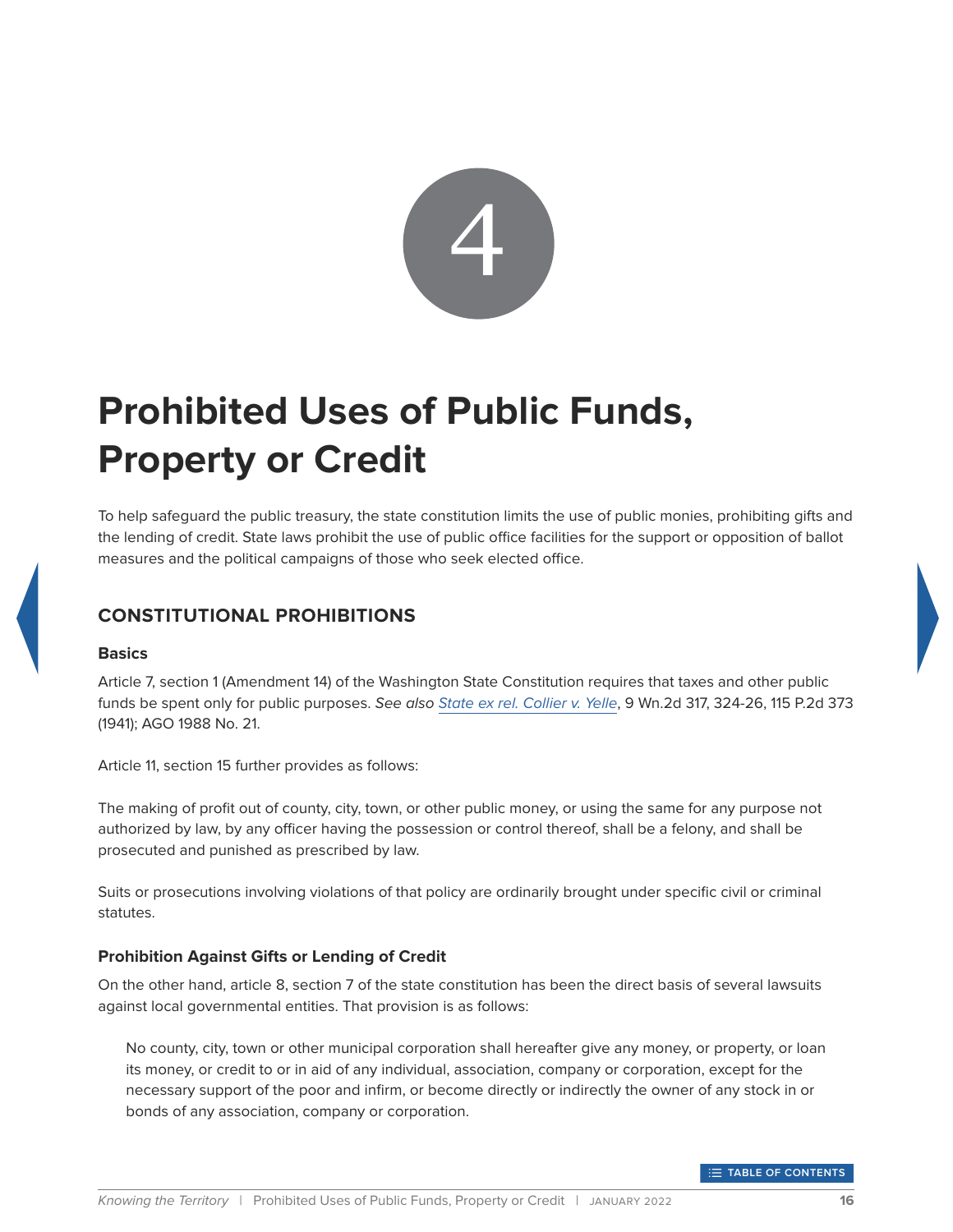Local governments are often asked to use their funds, property, or borrowing power (credit) to subsidize or assist endeavors by individuals or private organizations, such as the construction or operation of recreational facilities, economic development, or tourist promotion, and other civic or charitable works. However, the Washington State Supreme Court has long held that no matter how public the purpose may be, it may not be accomplished by public gifts or loans to private persons or organizations except certain aid to the poor or infirm.9 *[Johns v. Wadsworth](http://courts.mrsc.org/mc/courts/zwashreports/080WashReport/080WashReport0347.htm)*, 80 Wash. 352, 354-55, 141 Pac. 892 (1914) (the legislature may not authorize the use of public funds to aid a private fair); *[Lassila v. Wenatchee](http://courts.mrsc.org/mc/courts/zsupreme/089wn2d/089wn2d0804.htm)*, 89 Wn.2d 804, 812-13, 576 P.2d 54 (1978) (a city may not buy a building for resale to a private movie theater operator).

In recent years, by constitutional amendment or judicial decision, municipalities have been authorized to engage in several programs that previously were held or thought to be unconstitutional under article 8, section 7. For example, by several elections in 1979, 1988, and 1989, the electorate approved and added section 10 to article 8 of the Washington Constitution, permitting counties, cities, towns, and similar operators of municipal electric and water utilities, as authorized by the legislature, to use their operating revenues from the sale of energy or water to assist homeowners in financing conservation measures on a charge-back basis. In 1981, the people adopted a constitutional amendment authorizing the legislature to permit the state, counties, cities, towns, and port districts, and public corporations established thereby, to issue non-recourse revenue obligations (not funded or secured by taxes or state or municipal credit) to finance industrial development projects. Wash. Const. art. 32, § 1.

Other programs utilizing non-recourse revenue bond funding may be authorized by the legislature without violating the constitution. However, municipal corporations (including "home rule" cities and counties) may need such express statutory authorization to do so (see attorney general's advisory memorandum to the state auditor dated March 10, 1989).

Our supreme court also has found that some expenditures for economic development are made for a public purpose. See *[Anderson v. O'Brien](http://courts.mrsc.org/mc/courts/zsupreme/084wn2d/084wn2d0064.htm)*, 84

Wn.2d 64, 70, 524 P.2d 379 (1974). Accordingly, our state legislature has declared certain economic development programs to be a "public purpose." See [chapter 43.160 RCW.](http://app.leg.wa.gov/rcw/default.aspx?Cite=43.160) However, the characterization of a program as a "public purpose" may not justify a gift or loan of credit to a private entity for that purpose, except in aid of the poor or infirm.

**Public gifts or loans to private persons or organizations are not permitted except certain aid to the poor or infirm.**

As a measure of "aid to the poor," the legislature has authorized cities and counties to assist in low income housing by loans or grants to owners or developers of such housing. See [RCW 35.21.685](http://app.leg.wa.gov/rcw/default.aspx?Cite=35.21.685); [RCW 36.32.415;](http://app.leg.wa.gov/rcw/default.aspx?Cite=36.32.415) see also [RCW 84.38.070](http://app.leg.wa.gov/rcw/default.aspx?Cite=84.38.070) (all municipal corporations to provide their utility services at reduced rates for low income senior citizens). In *[Tacoma v. Taxpayers](http://courts.mrsc.org/mc/courts/zsupreme/108wn2d/108wn2d0679.htm)*, 108 Wn.2d 679, 743 P.2d 793 (1987), the Washington State Supreme Court also upheld, on statutory grounds, a Tacoma ordinance authorizing Tacoma's electric utility to finance energy conservation measures in private buildings. The ordinance was also held constitutional even though it did not fall within the authorization of article 8, section 10, discussed earlier. The court accepted the cities' arguments (several cities joined as intervenors in the case) that the installation of conservation measures involved a repurchase of electric energy by the city and was not an unconstitutional gift to the private owner. *[Tacoma v.](http://courts.mrsc.org/mc/courts/zsupreme/108wn2d/108wn2d0679.htm)  [Taxpayers](http://courts.mrsc.org/mc/courts/zsupreme/108wn2d/108wn2d0679.htm)*, 108 Wn.2d 679 at 703-05.

Often in cases where a loan or where a grant to a private organization may be prohibited, an appropriate contract can often accomplish the desired outcome by which the private organization provides the services in question as an agent or contractor for the county, city or district. For instance, a city, having authority to provide recreational programs for its residents, may do so by contracting with a youth agency or senior citizens' organization to operate recreational

9Although the language in the constitution reads "poor and infirm" (emphasis added), the courts have held that this should be interpreted in the disjunctive ("poor or infirm"). *[Health Care Facilities v. Ray](http://courts.mrsc.org/mc/courts/zsupreme/093wn2d/093wn2d0108.htm)*, 93 Wn.2d 108, 115-16, 605 P.2d 1260 (1980).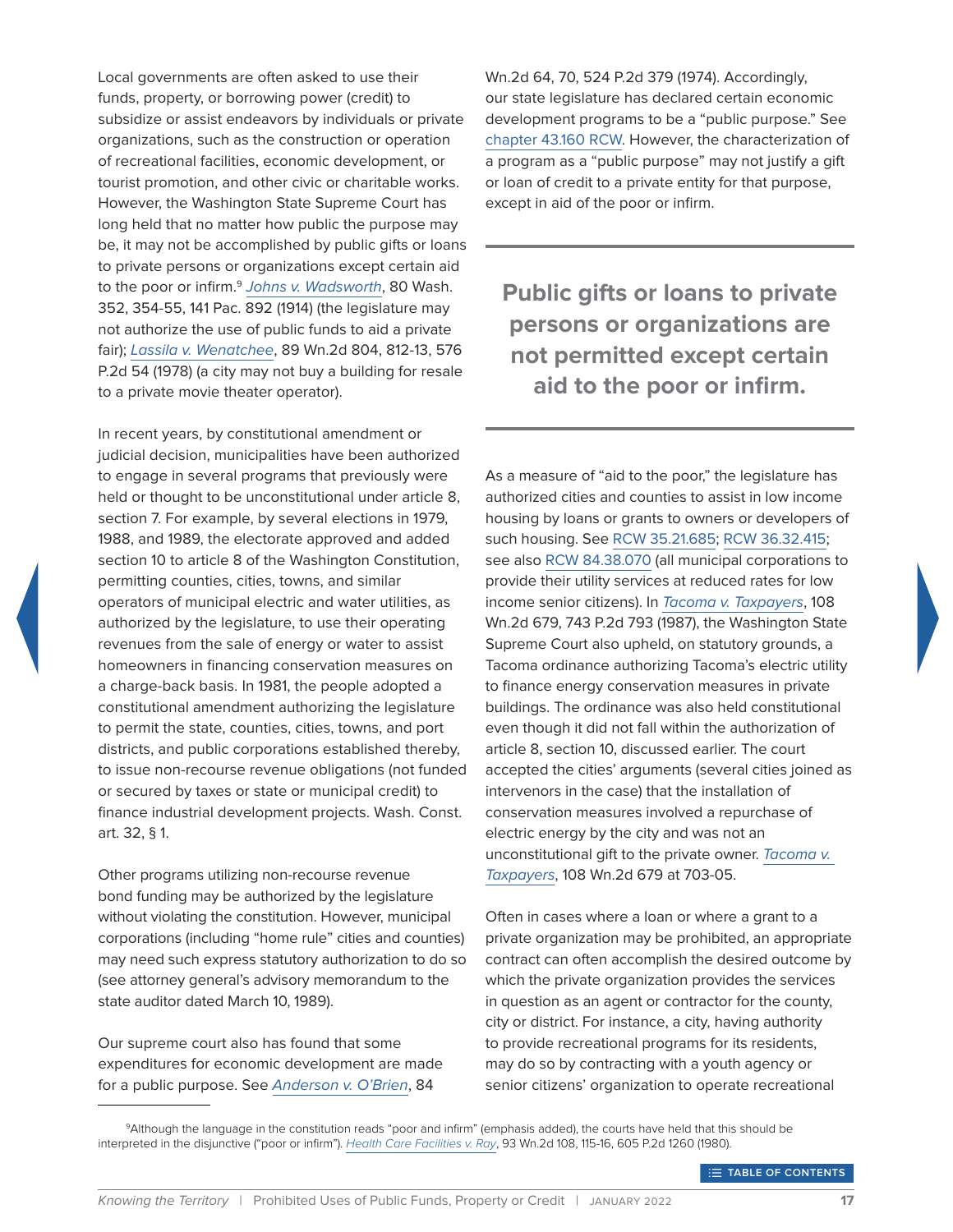programs for those groups, under appropriate city supervision. The contract should be carefully drawn, however, so that the program or project remains the city's own operation and is not an unlawfully broad delegation of city authority, or grant of city funds, to a private agency. Payments should be made pursuant to vouchers reflecting the satisfactory performance of services, as provided in [chapter 42.24 RCW.](http://app.leg.wa.gov/rcw/default.aspx?Cite=42.24)

#### <span id="page-22-0"></span>**PUBLIC FACILITIES USE FORBIDDEN FOR POLITICAL PURPOSES**

There is a special statutory provision, somewhat similar to the constitutional prohibitions just discussed, which forbids the use of public facilities for certain political purposes. [RCW 42.17A.555,](http://app.leg.wa.gov/rcw/default.aspx?Cite=42.17A.555) a section of the open government law, provides as follows:

No elective official nor any employee of his office nor any person appointed to or employed by any public office or agency may use or authorize the use of the facilities of a public office or agency, directly or indirectly, for the purpose of assisting a campaign for election of any person to any office or for the promotion of or opposition to any ballot proposition.<sup>10</sup> Facilities of public office or agency include, but are not limited to, use of stationery, postage, machines, and equipment, use of employees of the office or agency during working hours, vehicles, office space, publications of the office or agency, and clientele lists of persons served by the office or agency: Provided, That the foregoing provisions of this section shall not apply to the following activities:

(1) Action taken at an open public meeting by members of an elected legislative body to express a collective decision or to actually vote upon a motion, proposal, resolution, order, or ordinance, or to support or oppose a ballot proposition so long as (a) any required

notice of the meeting includes the title and number of the ballot proposition, and (b) members of the legislative body or members of the public are afforded an approximately equal opportunity for the expression of an opposing view;

- (2) A statement by an elective official in support of or in opposition to any ballot proposition at an open press conference or in response to a specific inquiry;<sup>11</sup>
- (3) Activities which are a part of the normal and regular conduct of the office or agency.<sup>12</sup>

Elected municipal officers are prohibited from speaking or appearing in a public service announcement that will be broadcast, shown, or distributed in any form during the period beginning January 1st and continuing through the general election, if that official or officer is a candidate. [RCW](http://app.leg.wa.gov/rcw/default.aspx?Cite=42.17A.575)  [42.17A.575](http://app.leg.wa.gov/rcw/default.aspx?Cite=42.17A.575).

<sup>10</sup>The facilities of a public office may be made available on a non-discriminatory, equal access basis, for political uses. [WAC 390-05-](http://app.leg.wa.gov/wac/default.aspx?cite=390-05-271) [271](http://app.leg.wa.gov/wac/default.aspx?cite=390-05-271)(2)(a).

<sup>11</sup>A city, county, or special district may, however, make "an objective and fair presentation of facts relevant to a ballot proposition," if such an action is part of the normal and regular conduct of the agency. [WAC 390-05-271](http://app.leg.wa.gov/wac/default.aspx?cite=390-05-271)(2)(b).

<sup>&</sup>lt;sup>12</sup>The term "normal and regular conduct" is defined by regulation. See [WAC 390-05-273](http://app.leg.wa.gov/wac/default.aspx?cite=390-05-273) (conduct which is (1) lawful, i.e., specifically authorized, either expressly or by necessary implication, in an appropriate enactment, and (2) usual, i.e., not effected or authorized in or by some extraordinary means or manner.).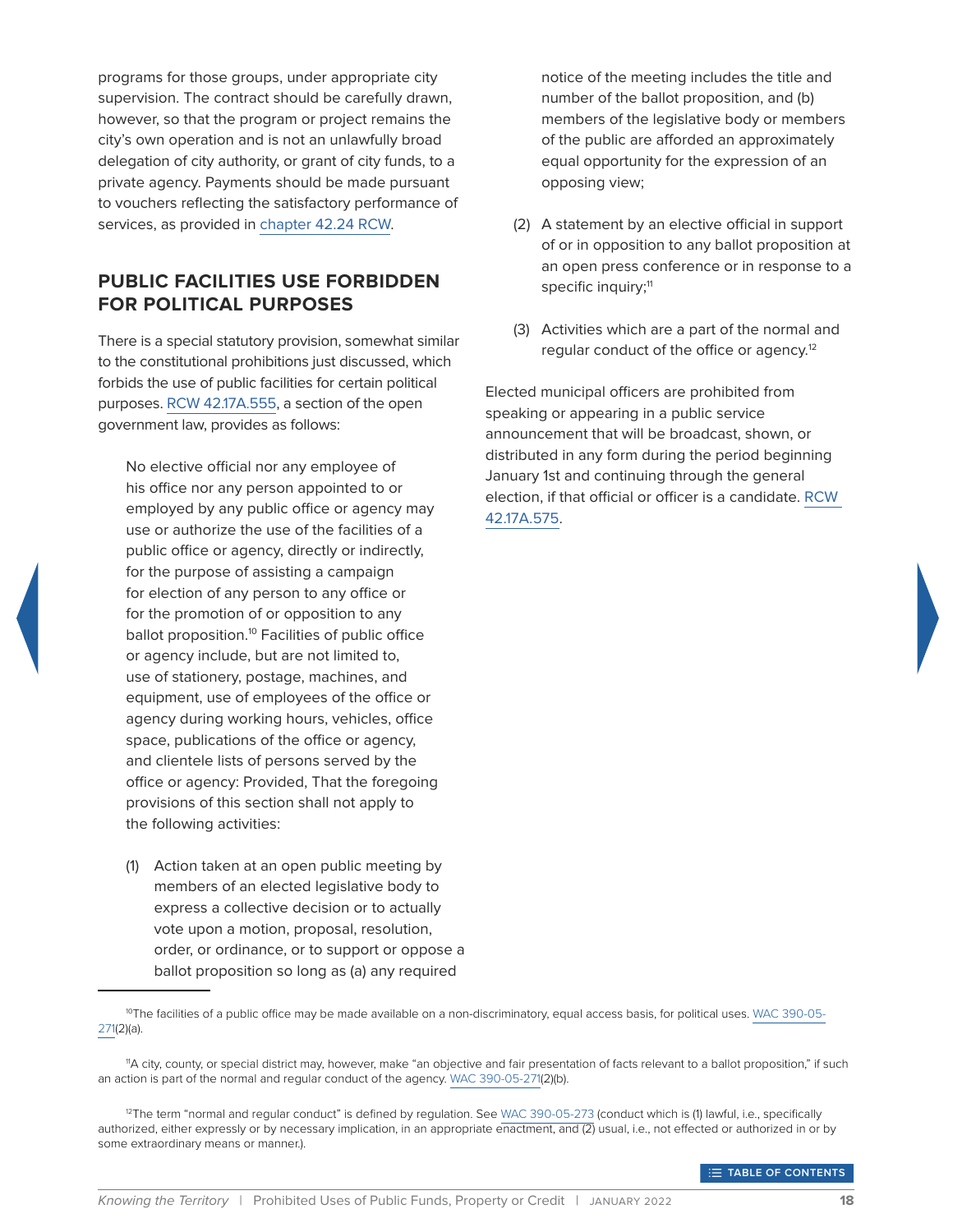

# <span id="page-23-0"></span>**Competitive Bidding Requirements**

To help assure fairness in the award of public contracts and to achieve lower prices for the goods and services the local government requires, the state has adopted procedures that must be followed for the construction of public works and the purchase of supplies, materials, and equipment and for the acquisition of some services.

The procedural requirements for municipal purchasing and public works projects are extensive and varied; consequently, they are treated separately and in depth in other publications. See, e.g., MRSC's *City Bidding Book – Washington State* and *County Bidding Book – Washington State*. The following discussion is to acquaint readers generally with those requirements and the penalties for intentionally not following them.

## <span id="page-23-1"></span>**BASICS**

Even when it is not legally required, the submission of municipal purchases and contracts to competitive bidding is generally favored in order to secure the best bargain for the public and to discourage favoritism, collusion, and fraud. *[Edwards v. Renton](http://courts.mrsc.org/mc/courts/zsupreme/067wn2d/067wn2d0598.htm)*, 67 Wn.2d 598, 602, 409 P.2d 153 (1965). Accordingly, requirements in statutes, charter provisions, and ordinances to that effect are liberally construed in favor of bidding, and exceptions are narrowly construed. See *[Gostovich v. West Richland](http://courts.mrsc.org/mc/courts/zsupreme/075wn2d/075wn2d0583.htm)*, 75 Wn.2d 583, 587, 452 P.2d 737 (1969).

In this state, most major purchases and public works projects by local governments are subject to statutory competitive bidding requirements. See, e.g., as to purchases and public works by second class cities, towns, and code cities, [RCW 35.23.352](http://app.leg.wa.gov/rcw/default.aspx?Cite=35.23.352) and [RCW 35A.40.210;](http://app.leg.wa.gov/rcw/default.aspx?Cite=35A.40.210) as to purchases and public works by counties, see [RCW 36.32.235](http://app.leg.wa.gov/rcw/default.aspx?Cite=36.32.235)-.270. A county's or a city's charter or ordinances may provide additional bidding requirements. Other statutes set out the bid requirements for special purpose districts. See, e.g., [RCW 54.04.070](http://app.leg.wa.gov/rcw/default.aspx?Cite=54.04.070) and .082 for public utility districts; [RCW 70.44.140](http://app.leg.wa.gov/rcw/default.aspx?Cite=70.44.140) for public hospital districts; [RCW 28A.335.190](http://app.leg.wa.gov/rcw/default.aspx?Cite=28A.335.190) for school districts; [RCW 53.08.120](http://app.leg.wa.gov/rcw/default.aspx?Cite=53.08.120) for port districts.<sup>13</sup>

In cases where competitive bidding is not required, the law still may necessitate notice or other less stringent procedures. See, e.g., [chapter 39.04 RCW](http://app.leg.wa.gov/rcw/default.aspx?Cite=39.04) and also, in connection with the procurement of architectural and engineering services, [chapter 39.80 RCW](http://app.leg.wa.gov/rcw/default.aspx?Cite=39.80).

<sup>&</sup>lt;sup>13</sup> See, also [RCW 52.14.110](http://app.leg.wa.gov/rcw/default.aspx?Cite=52.14.110) for fire protection districts; and [RCW 57.08.050](http://app.leg.wa.gov/rcw/default.aspx?Cite=57.08.050) for water-sewer districts.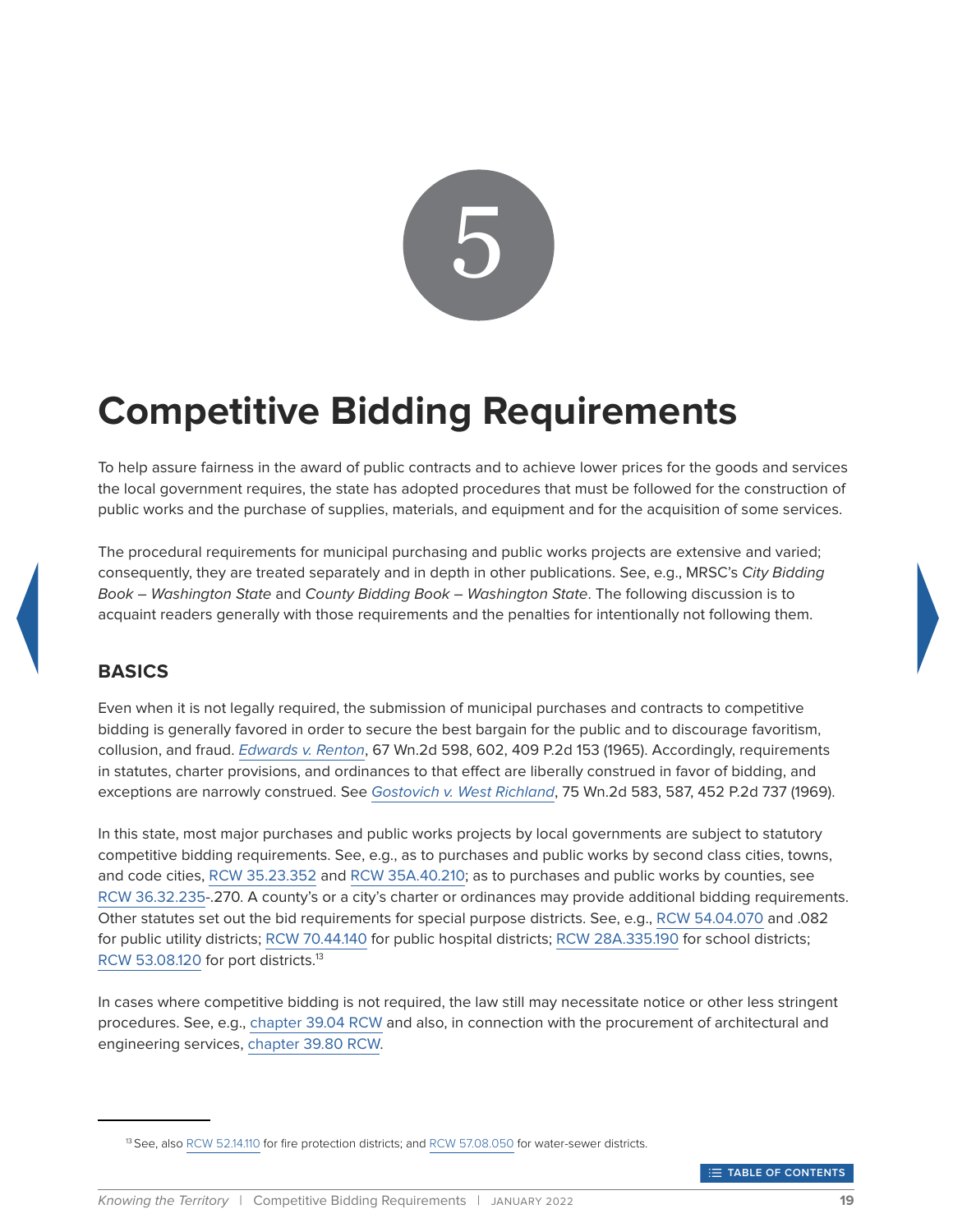#### <span id="page-24-0"></span>**COMPETITIVE BID LAW VIOLATION PENALTIES**

#### [RCW 39.30.020](http://app.leg.wa.gov/rcw/default.aspx?Cite=39.30.020) provides as follows:

In addition to any other remedies or penalties contained in any law, municipal charter, ordinance, resolution or other enactment, any municipal officer by or through or under whose supervision, in whole or in part, any contract is made in wilful and intentional violation of any law, municipal charter, ordinance, resolution or other enactment requiring competitive bidding upon such contract shall be held liable to a *civil penalty of not less than \$300* and may be held liable, jointly and severally with any other such municipal officer, for *all consequential damages* to the municipal corporation. If, as a result of criminal action, the violation is found to have been intentional, the municipal officer shall *immediately forfeit his office*. For purposes of this section, "municipal officer" shall mean an "officer" or "municipal officer" as those terms are defined in [RCW 42.23.020\(](http://app.leg.wa.gov/rcw/default.aspx?Cite=42.23.020)2). (Emphasis supplied.)

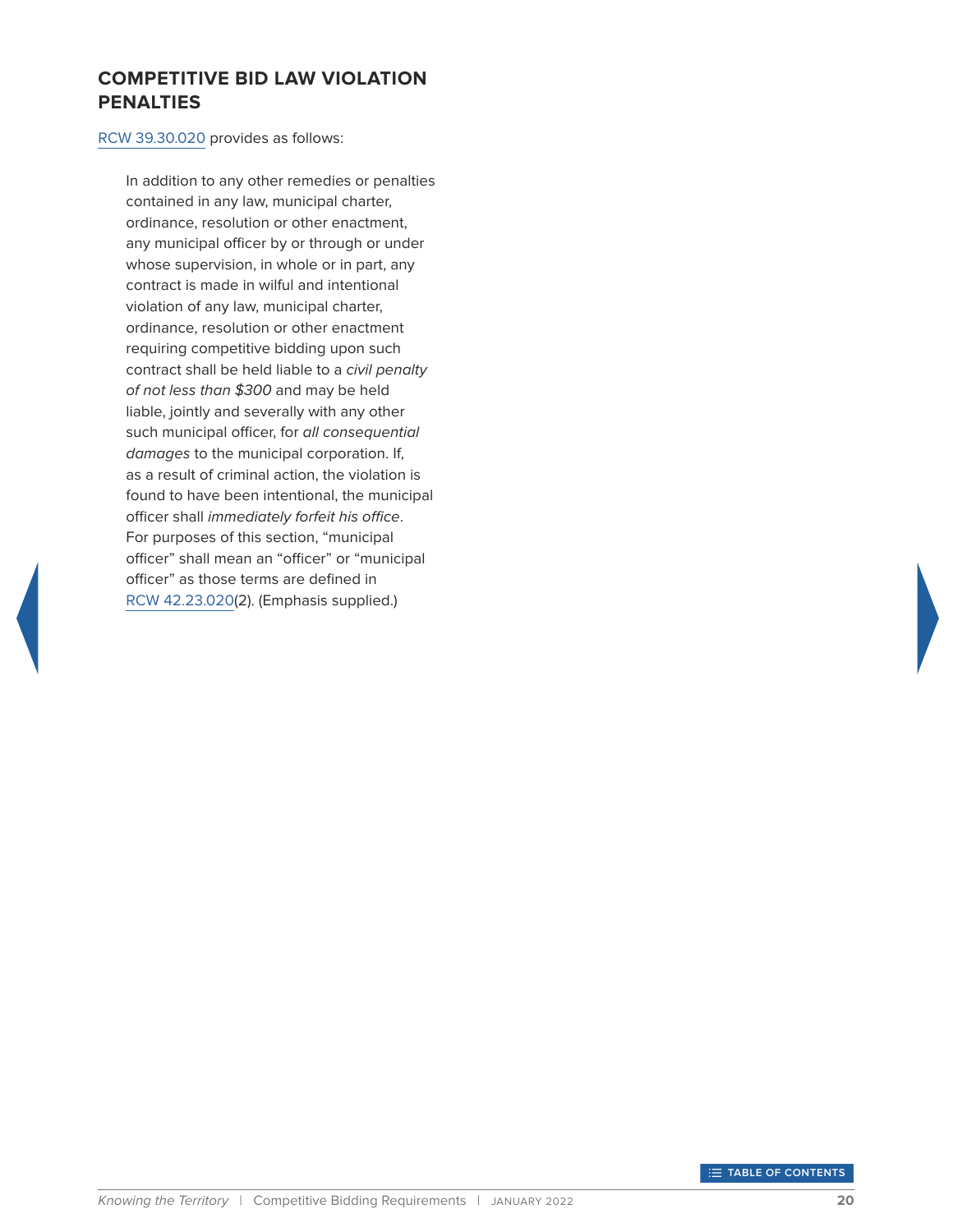

# <span id="page-25-0"></span>**Open Public Meetings Act**

The days of backroom decisions made in smoke-filled rooms are over. Today, the public demands that the decisions reached by their officials occur in meetings open to the public, thus providing an opportunity for those decisions to be scrutinized and for the officials who have made them to be held accountable for their actions.

# <span id="page-25-1"></span>**BASICS**

Before 1971, this state had an "open meetings" law which was then codified as [chapter 42.32 RCW.](http://app.leg.wa.gov/rcw/default.aspx?Cite=42.32) It was ineffective, however, because it required only the "final" action of the council, board, or other body to be taken in public (such as the final vote on an ordinance, resolution, motion, or contract). The Open Public Meetings Act of 1971 (now [chapter 42.30 RCW\)](http://app.leg.wa.gov/rcw/default.aspx?Cite=42.30) made significant changes. Most importantly, it requires that *all* meetings of state and municipal governing bodies be open and public, with the exception of courts and the legislature.

Furthermore, a "meeting" generally includes any situation in which a majority (a quorum) of the council, board of commissioners, or other "governing body" (including certain kinds of committees) meets and discusses the business of that body. Social gatherings are expressly excepted, unless the body's business is discussed at the gatherings. What follows is an outline of the 1971 Act, [chapter 42.30 RCW](http://app.leg.wa.gov/rcw/default.aspx?Cite=42.30). For a more detailed treatment of the Open Public Meetings Act, see the MRSC publication, *The Open Public Meetings Act – How it Applies to Washington Cities, Counties, and Special Purpose Districts.*

# <span id="page-25-2"></span>**OPEN PUBLIC MEETINGS ACT PURPOSE**

The declared purpose of the Act is to make all meetings of the governing bodies of public agencies, even informal sessions, open and accessible to the public, with only minor specific exceptions.

- 1. The legislature intends that public agencies' actions and deliberations be conducted openly. [RCW 42.30.010.](http://app.leg.wa.gov/rcw/default.aspx?Cite=42.30.010)
- 2. Meetings must be open and public; all persons must be allowed to attend unless otherwise provided by law. [RCW 42.30.030](http://app.leg.wa.gov/rcw/default.aspx?Cite=42.30.030).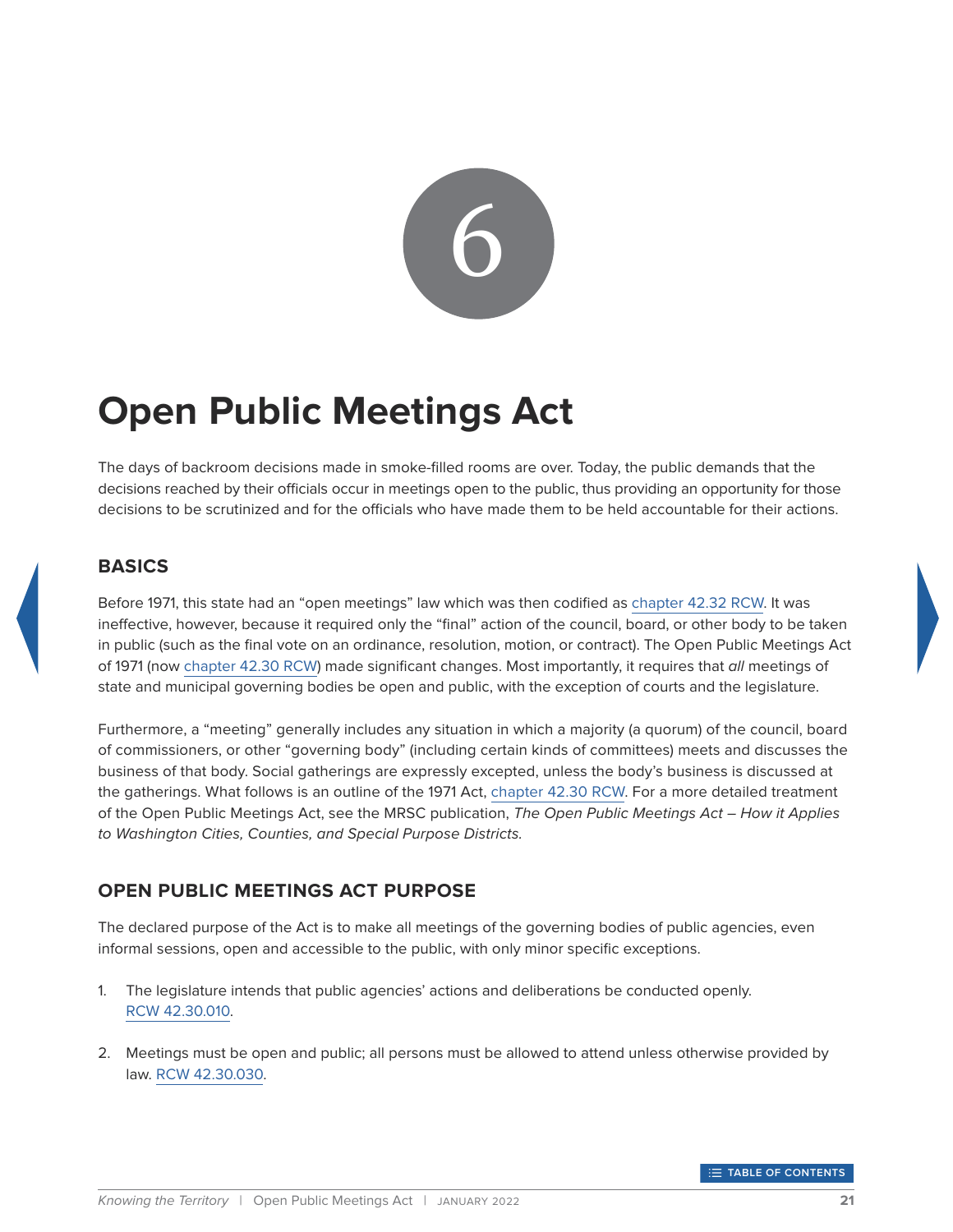- 3. Ordinances, resolutions, rules, regulations, orders, and directives must be adopted at public meetings; otherwise they are invalid. [RCW 42.30.060](http://app.leg.wa.gov/rcw/default.aspx?Cite=42.30.060). 14
- 4. A vote by secret ballot at any meeting that is required to be open is also declared null and void. [RCW 42.30.060](http://app.leg.wa.gov/rcw/default.aspx?Cite=42.30.060)(2).

The act must be liberally construed to accomplish its purpose. [RCW 42.30.910.](http://app.leg.wa.gov/rcw/default.aspx?Cite=42.30.910)

#### <span id="page-26-0"></span>**APPLICATIONS**

The Act applies to all meetings of, among others:

1. All multi-member governing bodies of state and local agencies, and their subagencies. [RCW 42.30.020](http://app.leg.wa.gov/rcw/default.aspx?Cite=42.30.020).

# **The days of backroom decisions made in smoke-filled rooms are over.**

- a. "Subagency" means a board, commission, or similar entity created by or pursuant to state or local legislation, including planning commissions and others. [RCW 42.30.020](http://app.leg.wa.gov/rcw/default.aspx?Cite=42.30.020)(1)(c).<sup>15</sup>
- b. "Governing body" includes a committee of a council or other governing body "when the committee acts on behalf of the governing body, conducts hearings, or takes testimony or public comment." [RCW 42.30.020.](http://app.leg.wa.gov/rcw/default.aspx?Cite=42.30.020) 16
- c. Certain policy groups representing participants who have contracted for the output of an operating agency's (WPPSS') generating plant. [RCW 42.30.020](http://app.leg.wa.gov/rcw/default.aspx?Cite=42.30.020)(1) (d).

The Act does not apply to:

- 1. Courts or the state legislature. [RCW 42.30.020\(](http://app.leg.wa.gov/rcw/default.aspx?Cite=42.30.020)1)(a).
- 2. Proceedings expressly excluded by [RCW 42.30.140,](http://app.leg.wa.gov/rcw/default.aspx?Cite=42.30.140) namely:
	- a. Certain licensing and disciplinary proceedings.
	- b. Certain quasi-judicial proceedings that affect only individual rights; e.g., a civil service hearing affecting only the rights of an individual employee, and not the general public.
	- c. Collective bargaining sessions with employee organizations, including contract negotiations, grievance meetings, and discussions relating to the interpretation or application of a labor agreement; also, that portion of a meeting held during labor or professional negotiations, or grievance or mediation proceedings, to formulate strategy or to consider proposals submitted.
	- d. Generally, matters governed by the State Administrative Procedure Act ([chapter 34.05](http://app.leg.wa.gov/rcw/default.aspx?Cite=34.05)  [RCW\)](http://app.leg.wa.gov/rcw/default.aspx?Cite=34.05).
- 3. Social gatherings, if no "action" (as defined in [RCW 42.30.020\(](http://app.leg.wa.gov/rcw/default.aspx?Cite=42.30.020)3)) is taken. [RCW 42.30.070](http://app.leg.wa.gov/rcw/default.aspx?Cite=42.30.070). Note, however, the ensuing explanation of the term "action."

## <span id="page-26-1"></span>**KEY DEFINITIONS**

"**Meeting**" means meetings at which "**action**" is taken. [RCW 42.30.020\(](http://app.leg.wa.gov/rcw/default.aspx?Cite=42.30.020)4).

"**Action**" means all transacting of a governing body's business, including receipt of public testimony, deliberations, discussions, considerations, reviews, and evaluations, as well as "final" action. [RCW 42.30.010](http://app.leg.wa.gov/rcw/default.aspx?Cite=42.30.010); [42.30.020](http://app.leg.wa.gov/rcw/default.aspx?Cite=42.30.020)(3).

**THE TABLE OF CONTENTS** 

<sup>14</sup>*[Slaughter v. Fire District No. 20](http://courts.mrsc.org/mc/courts/zappellate/050wnapp/050wnapp0733.htm)*, 50 Wn. App. 733, 738, 750 P.2d 656 (1988), rev. denied, 113 Wn.2d 1014 (1989). The court of appeals, in a later case, also held invalid a labor agreement that had been negotiated at meetings that violated the Act. *[Mason County v. PERC](http://courts.mrsc.org/mc/courts/zappellate/054wnapp/054wnapp0036.htm)*, 54 Wn. App. 36, 40-41, 771 P.2d 1185 (1989). In apparent reaction to that case, however, section 1, chapter 98, Laws of 1990 (RCW 42.30.140(4)) broadened the Act's exemptions to include all collective bargaining sessions and related meetings and discussions with employee organizations.

<sup>&</sup>lt;sup>15</sup> The term "subagency" does not include a purely advisory body unless it is legally required that its recommendations be considered by the parent body. AGO 1971 No. 33.

<sup>16</sup> A committee "acts on behalf of the governing body" only when it exercises delegated authority, such as fact finding. AGO 1986 No. 16.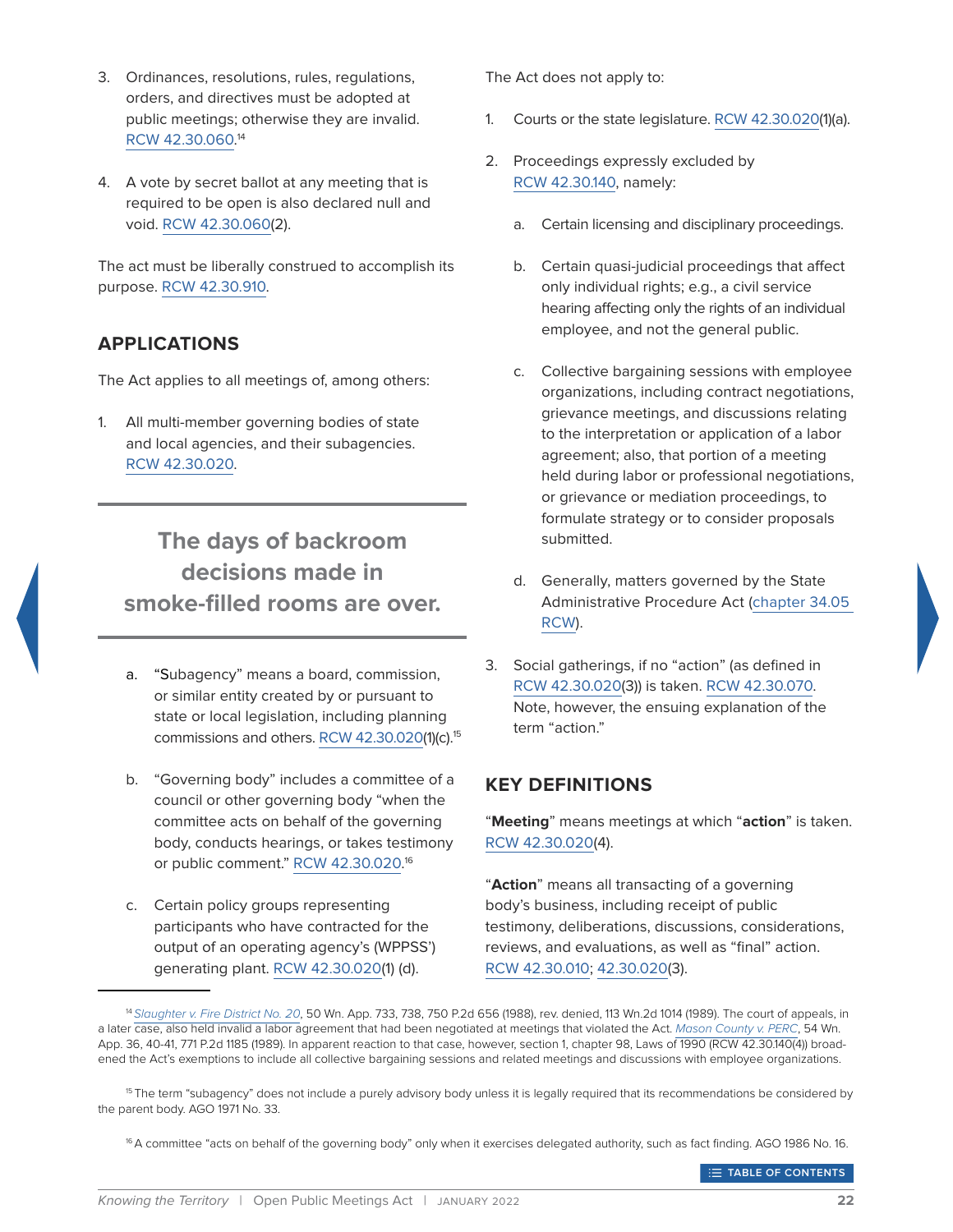#### <span id="page-27-0"></span>**TWO KINDS OF MEETINGS**

#### **Regular Meetings17**

- 1. Definition: A recurring meeting held according to a schedule fixed by statute, ordinance, or other appropriate rule.
- 2. If the designated time falls on a holiday, the regular meeting is held on the next business day.
- 3. There is no statutory limitation as to the kind of business that may be transacted at a "regular" (as distinguished from "special") meeting.

The Open Public Meetings Act itself does not require any special notice of a regular meeting. Other statutory enactments require municipal governing bodies to establish a procedure for notifying the public of all meeting agendas. [RCW 35.27.300;](http://app.leg.wa.gov/rcw/default.aspx?Cite=35.27.300) [35.23.221;](http://app.leg.wa.gov/rcw/default.aspx?Cite=35.23.221) [35.22.288;](http://app.leg.wa.gov/rcw/default.aspx?Cite=35.22.288) [35A.12.160](http://app.leg.wa.gov/rcw/default.aspx?Cite=35A.12.160). 18 Additionally, agencies are to post their regular meeting agendas on their websites unless they do not have a website or they employ fewer than ten full-time equivalent employees. RCW 42.30.077.

#### **Special Meetings<sup>19</sup>**

- 1. Definition: Any meeting other than "regular."
- 2. May be called by the presiding officer or a majority of the members.
- 3. Must be announced by written notice to all members of the governing body; also to members of the news media who have filed written requests for such notice. The notice of a special meeting:
- a. Must specify the time and place of the meeting and the business to be transacted.<sup>20</sup>
- b. Must be delivered personally, by mail, by fax, or by e-mail 24 hours in advance.
- c. Must be posted on agency's website, if any, so long as agency has at least ten full time employees and has a designated employee or contractor responsible for updating the website.
- d. May be waived by a member.
- e. Is not necessary in specified emergencies. See also [RCW 42.30.070.](http://app.leg.wa.gov/rcw/default.aspx?Cite=42.30.070)

#### <span id="page-27-1"></span>**MEETING PLACE**

- 1. As far as the Open Public Meetings Act is concerned, a meeting may be held at any place within or outside the territorial jurisdiction of the body unless otherwise provided in the law under which the agency was formed. [RCW 42.30.070](http://app.leg.wa.gov/rcw/default.aspx?Cite=42.30.070).<sup>21</sup> However, the meeting place should not be selected so as to effectively exclude members of the public. [RCW 42.30.030.](http://app.leg.wa.gov/rcw/default.aspx?Cite=42.30.030)
- 2. The place of a special meeting must be designated in the notice. [RCW 42.30.080.](http://app.leg.wa.gov/rcw/default.aspx?Cite=42.30.080)
- 3. In certain emergencies requiring expedited action, the meeting or meetings may be held in such place as is designated by the presiding officer and notice requirements are suspended. [RCW 42.30.070](http://app.leg.wa.gov/rcw/default.aspx?Cite=42.30.070) and [42.30.080](http://app.leg.wa.gov/rcw/default.aspx?Cite=42.30.080).

17 [RCW 42.30.060-](http://app.leg.wa.gov/rcw/default.aspx?Cite=42.30.060).075.

18 Failure to provide public notice of the preliminary agenda of a city council or board of county commissioners meeting and even of an item which is to be considered at the meeting may, in certain circumstances, invalidate action taken at that meeting. *[Port of Edmonds v. Fur](http://courts.mrsc.org/mc/courts/zappellate/063wnapp/063wnapp0159.htm)  [Breeders](http://courts.mrsc.org/mc/courts/zappellate/063wnapp/063wnapp0159.htm)*, 63 Wn. App. 159, 166-67, 816 P.2d 1268 (1991). The notice given must fairly apprise the public of the action to be taken at the meeting.

#### 19 [RCW 42.30.080.](http://app.leg.wa.gov/rcw/default.aspx?Cite=42.30.080)

<sup>20</sup> Other business may be discussed but final action may be taken only on matters specified in the notice of the special meeting.

<sup>21</sup> Note that the restrictions on holding city and town council meetings within the corporate limits were removed by the state legislature in 1994. However, all final actions on resolutions and ordinances must take place within the corporate limits of the city.

A board of county commissioners or county council must hold its regular meetings at the county seat. [RCW 36.32.080](http://app.leg.wa.gov/rcw/default.aspx?Cite=36.32.080). Also, based upon 2015 legislation (chapter 179, Laws of 2015) regular meetings may be held elsewhere in the county, no more than once a quarter, if doing so will increase citizen engagement in government. However, it may hold special meetings at some other location in the county "if the agenda item or items are of unique interest or concern to the citizens of the portion of the county in which the special meeting is to be held." [RCW 36.32.090.](http://app.leg.wa.gov/rcw/default.aspx?Cite=36.32.090)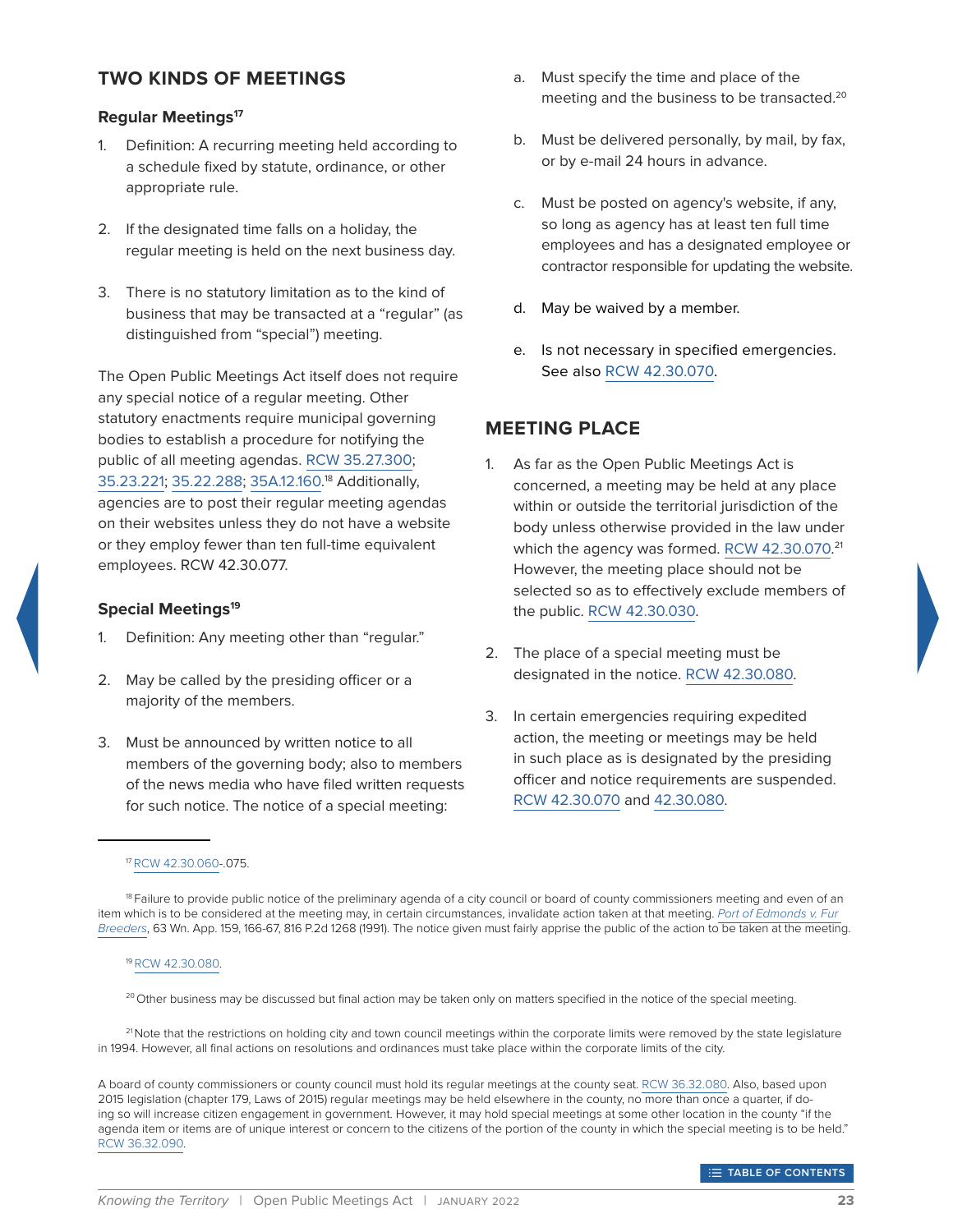- 4. An unintended meeting may occur by telephone or e-mail if a quorum of the body discusses a topic of business through an active exchange of information and opinions by telephone or e-mail.<sup>22</sup>
- 5. Notice must be posted on the agency's website unless the agency does not have a website, has fewer than 10 full-time equivalent employees; or does not employ personnel whose job it is to maintain or update the website.

# <span id="page-28-0"></span>**MEETING CONDUCT**

- 1. All persons must be permitted to attend [\(RCW 42.30.030\)](http://app.leg.wa.gov/rcw/default.aspx?Cite=42.30.030) except unruly persons as provided in [RCW 42.30.050](http://app.leg.wa.gov/rcw/default.aspx?Cite=42.30.050).
- 2. Attendance may not be conditioned upon registration or similar requirements. [RCW 42.30.040.](http://app.leg.wa.gov/rcw/default.aspx?Cite=42.30.040) (The Act does not prohibit a requirement that persons identify themselves prior to testifying at hearings.)
- 3. In cases of disorderly conduct:
	- a. Disorderly persons may be expelled.
	- b. If expulsion is insufficient to restore order, the meeting place may be cleared and/or relocated.
	- c. Non-offending members of the news media may not be excluded.
	- d. If the meeting is relocated, final action may be taken only on agenda items. [RCW 42.30.050](http://app.leg.wa.gov/rcw/default.aspx?Cite=42.30.050).
- 4. Adjournments/Continuances ([RCW 42.30.090-](http://app.leg.wa.gov/rcw/default.aspx?Cite=42.30.090).100):
	- a. Any meeting (including hearings) may be adjourned or continued to a specified time and place.
	- b. Less than a quorum may adjourn.
- c. The clerk or secretary may adjourn a meeting to a stated time and place, if no members are present, thereafter giving the same written notice as required for a special meeting.
- d. A copy of the order or notice must be posted immediately on or near the door where the meeting was being (or would have been) held.
- e. An adjourned regular meeting continues to be a regular meeting for all purposes.

#### <span id="page-28-1"></span>**EXECUTIVE SESSIONS**

- 1. Definition (as commonly understood): That portion of a meeting from which the public may be excluded.
- 2. Permissible when:<sup>23</sup>
	- a. To consider the selection of a site or the acquisition of real estate by lease or purchase when public knowledge regarding such consideration would cause a likelihood of increased price;
	- b. To consider, if in compliance with any required data security breach disclosure under [RCW](http://app.leg.wa.gov/RCW/default.aspx?cite=19.255.010)  [19.255.010](http://app.leg.wa.gov/RCW/default.aspx?cite=19.255.010) and [42.56.590](http://app.leg.wa.gov/RCW/default.aspx?cite=42.56.590), and with legal counsel available, information regarding the infrastructure and security of computer and telecommunications networks, security and service recovery plans, security risk assessments and security test results to the extent that they identify specific system vulnerabilities, and other information that if made public may increase the risk to the confidentiality, integrity, or availability of agency security or to information technology infrastructure or assets
	- c. To consider the minimum price at which real estate will be offered for sale or lease when public knowledge regarding such consideration would cause a likelihood of

<sup>22</sup>See *[Battle Ground School District v. Wood](http://courts.mrsc.org/mc/courts/zappellate/107wnapp/107wnapp0550.htm)*, 107 Wn. App. 550, 27 P.3d 1208 (2001).

 $^{23}$  The listing of matters for which a local governing body may meet in executive session includes here only those that such a body would address. There are others identified in the statute (e.g., financial and commercial information supplied by private persons to an export trading company) not identified here.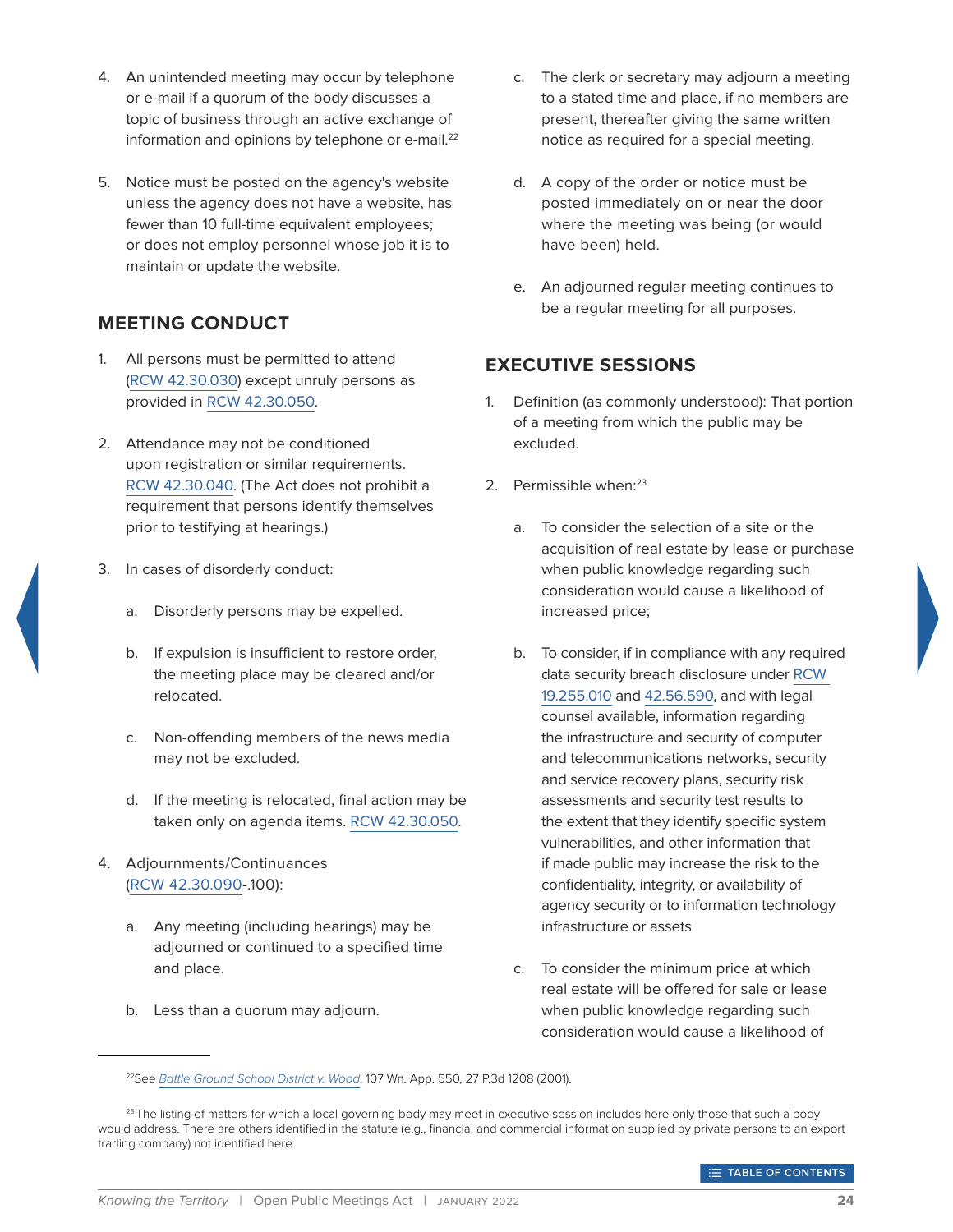decreased price. However, final action selling or leasing public property must be taken in a meeting open to the public;

- d. To review negotiations on the performance of publicly bid contracts when public knowledge regarding such consideration would cause a likelihood of increased costs;
- e. To receive and evaluate complaints or charges brought against a public officer or employee. However, upon the request of such officer or employee, a public hearing or meeting open to the public must be conducted upon such complaint or charge;
- f. To evaluate the qualifications of an applicant for public employment or to review the performance of a public employee.<sup>24</sup> However, "[except when certain exempted labor negotiations are involved], discussion by a governing body of salaries, wages, and other conditions of employment to be generally applied within the agency shall occur in a meeting open to the public . . . ." Furthermore, the final action of hiring, setting the salary of an individual employee or class of employees, or discharging or disciplining an employee, must also be taken in an open public meeting;
- g. To evaluate the qualifications of a candidate for appointment to elective office. However, any interview of such candidate and final action appointing a candidate to elective office shall be in a meeting open to the public;
- h. To discuss with legal counsel representing the agency matters relating to: agency enforcement actions; or litigation or potential litigation to which the agency, the governing body, or a member acting in an official capacity is,

or is likely to become, a party, when public knowledge regarding the discussion is likely to result in an adverse legal or financial consequence to the agency. [RCW 42.30.110](http://app.leg.wa.gov/rcw/default.aspx?Cite=42.30.110)(1).

i. Public hospitals may conduct executive sessions regarding staff privileges and quality improvement, similar to the authority granted to public hospital districts. Meetings concerning the granting, denial, revocation, restriction, or other consideration of the clinical staff privileges of a health provider are confidential and may be conducted in executive session. Final action, however, must be taken in public. Meetings, proceedings and deliberations of a quality improvement committee of a public hospital and all meetings, proceedings, and deliberations to review the activities of a quality improvement committee may, at the discretion of the governing body of the hospital, be confidential and conducted in executive session. [RCW 42.30.110\(](https://app.leg.wa.gov/RCW/default.aspx?cite=42.30.110)l).

Potential litigation is defined as being matters protected under the attorney-client privilege and as either: specifically threatened; reasonably believed and may be commenced by or against the agency, the governing body, or a member acting in an official capacity; or as litigation or legal risks of a proposed action or current practice that the agency has identified when public discussion of the litigation or legal risks is likely to result in an adverse legal or financial consequence to the agency. The mere presence of an attorney at a session does not in itself allow the meeting to be held as an executive session.<sup>25</sup>

- 3. Conduct of Executive Sessions:
	- a. An executive (closed) session must be part of a regular or special meeting. [RCW 42.30.110.](http://app.leg.wa.gov/rcw/default.aspx?Cite=42.30.110) 26

#### 2[5RCW 42.30.110](http://app.leg.wa.gov/rcw/default.aspx?Cite=42.30.110)(1)(i).

<sup>26</sup> There is no prohibition against holding a special meeting solely to consider one or more subjects in executive session, but the subject matter must be identified at least in general terms in the meeting notice; e.g., "to consider a building site," or "to consider applicants for employment." [RCW 42.30.080.](http://app.leg.wa.gov/rcw/default.aspx?Cite=RCW 42.30.080)

<sup>&</sup>lt;sup>24</sup>A 1985 amendment (chapter 366, Laws of 1985), together with some contemporaneous circumstances (See AGO 1985 No. 4), raised a question as to whether or not this section continued to allow executive sessions to review applications for appointive public offices that are not also employee positions, or the performance of such appointees, as distinguished from "public employment" or "employees". However, attorneys for many public agencies, including members of the attorney general's staff, take the position that the Act continues to allow executive sessions for those purposes. (Memorandum to MRSC's general counsel from Senior Assistant Attorney General Richard M. Montecucco, dated March 15, 1990.)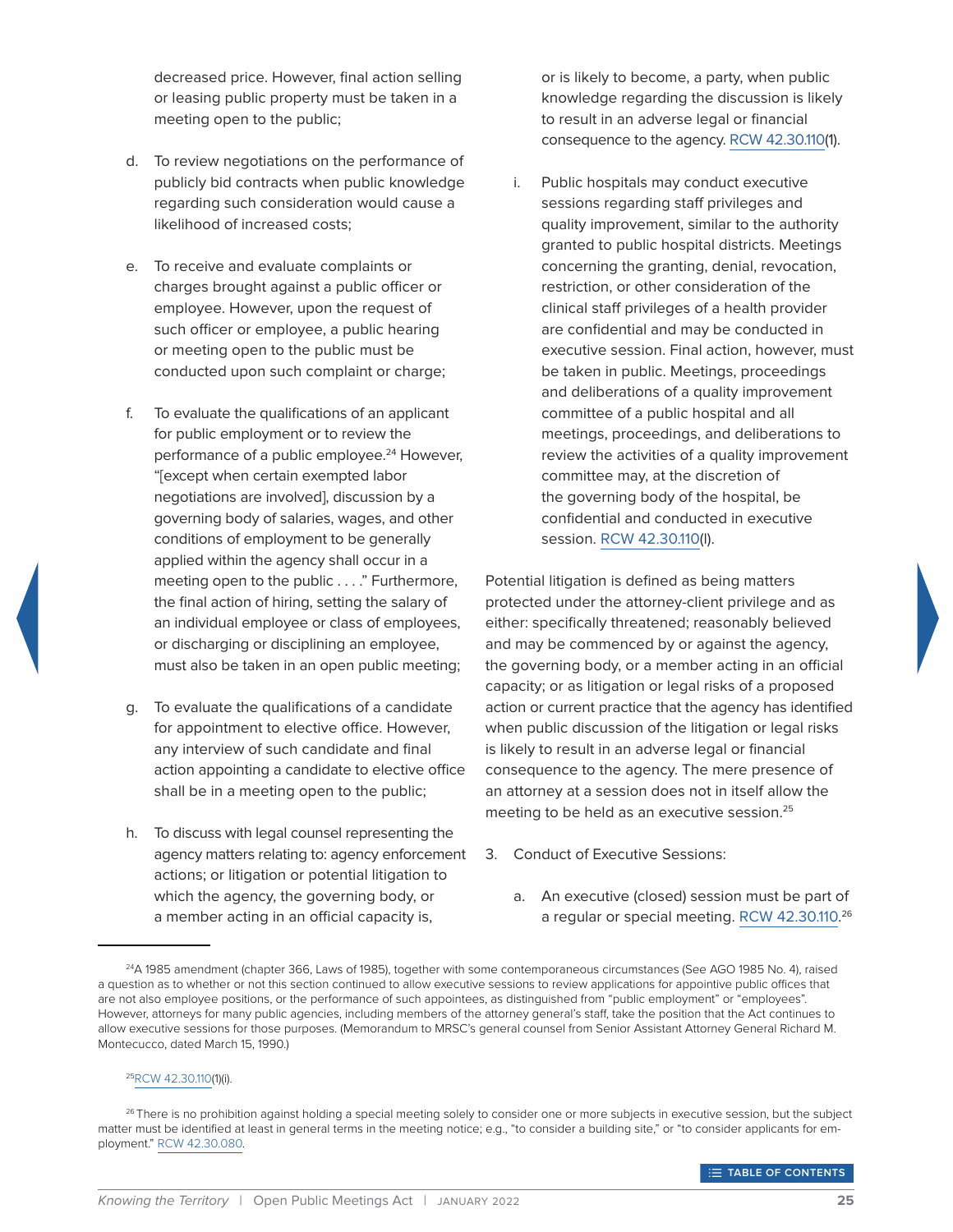- b. Before convening an executive session, the presiding officer must publicly announce the purpose for excluding the public and the time when the executive session will conclude. The executive session may be extended by announcement of the presiding officer. [RCW 42.30.120](http://app.leg.wa.gov/rcw/default.aspx?Cite=RCW 42.30.120)(2).
- c. Final adoption of an "ordinance, resolution, rule, regulation, order or directive" must be done in the "open" meeting. [RCW 42.30.120.](http://app.leg.wa.gov/rcw/default.aspx?Cite=42.30.120)
- 4. Improper Disclosure of Information Learned in Executive Session:
	- a. It is the clear intent of the provisions relating to executive sessions that information learned in executive session be treated as confidential. However, there is no specific sanction or penalty in the Open Public Meetings Act for disclosure of information learned in executive session.
	- b. A more general provision is provided in [RCW 42.23.070](http://app.leg.wa.gov/rcw/default.aspx?Cite=42.23.070) prohibiting disclosure of confidential information learned by reason of the official position of a city officer. This general provision would seem to apply to information that is considered confidential and is obtained in executive sessions.

## <span id="page-30-0"></span>**MINUTES**

- 1. Minutes of regular and special meetings must be promptly recorded and open to public inspection. (The statute does not specify any particular kind of "recording.") [RCW 42.30.035.](https://app.leg.wa.gov/RCW/default.aspx?cite=42.30.035)
- 2. No minutes are required to be recorded for executive sessions. If minutes are kept for an executive session, be aware that there is no categorical exemption for executive session minutes under the Public Records Act. (The Public Records Act is discussed in the next chapter.)

# <span id="page-30-1"></span>**VIOLATIONS**

- 1. Ordinances, rules, resolutions, regulations, orders, or directives adopted or secret ballots taken, in violation of the Act, are invalid. [RCW 42.30.060.](http://app.leg.wa.gov/rcw/default.aspx?Cite=42.30.060) Agreements negotiated or adopted in closed meetings held in violation of the act also may be invalid. *[Mason County v. PERC](http://courts.mrsc.org/mc/courts/zappellate/054wnapp/054wnapp0036.htm)*, 54 Wn. App. 36, 40-41, 771 P.2d 1185 (1989). (But see footnote 19, supra, regarding collective bargaining and related matters.)
- 2. A member of a governing body who knowingly participates in violating the Act is subject to a \$500 civil penalty for the first violation and \$1,000 for a subsequent one. [RCW 42.30.120](http://app.leg.wa.gov/rcw/default.aspx?Cite=42.30.120).
- 3. Mandamus or injunctive action may be brought to stop or prevent violations. [RCW 42.30.130.](http://app.leg.wa.gov/rcw/default.aspx?Cite=42.30.130)
- 4. Any person may sue to recover the penalty or to stop or prevent violations. [RCW 42.30.120](http://app.leg.wa.gov/rcw/default.aspx?Cite=42.30.120)-.130.
- 5. A person prevailing against an agency is entitled to be awarded all costs including reasonable attorneys' fees. However, if the court finds that the action was frivolous and advanced without reasonable cause, it may award to the agency reasonable expenses and attorney fees. [RCW 42.30.120](http://app.leg.wa.gov/rcw/default.aspx?Cite=42.30.120)(2).
- 6. A knowing or intentional violation of the Act may provide a legal basis for recall of an elected member of a governing body, although recall is not a penalty under the Act.<sup>27</sup>

<sup>27</sup>See *In re Recall of Ward*, 175 Wn.2d 429 (2012); *In re Beasley*, 128 Wn.2d 419 (1996); *In re Roberts*, 115 Wn.2d 556 (1990); *[Estey v.](http://courts.mrsc.org/mc/courts/zsupreme/104wn2d/104wn2d0597.htm)  [Dempsey](http://courts.mrsc.org/mc/courts/zsupreme/104wn2d/104wn2d0597.htm)*, 104 Wn.2d 597 (1985); *[Teaford v. Howard](http://courts.mrsc.org/mc/courts/zsupreme/104wn2d/104wn2d0580.htm)*, 104 Wn.2d 580 (1985); *[In re Recall Charges Against Davis](http://courts.mrsc.org/mc/courts/zsupreme/164wn2d/164wn2d0361.htm)*, 164 Wn.2d 361 (2008).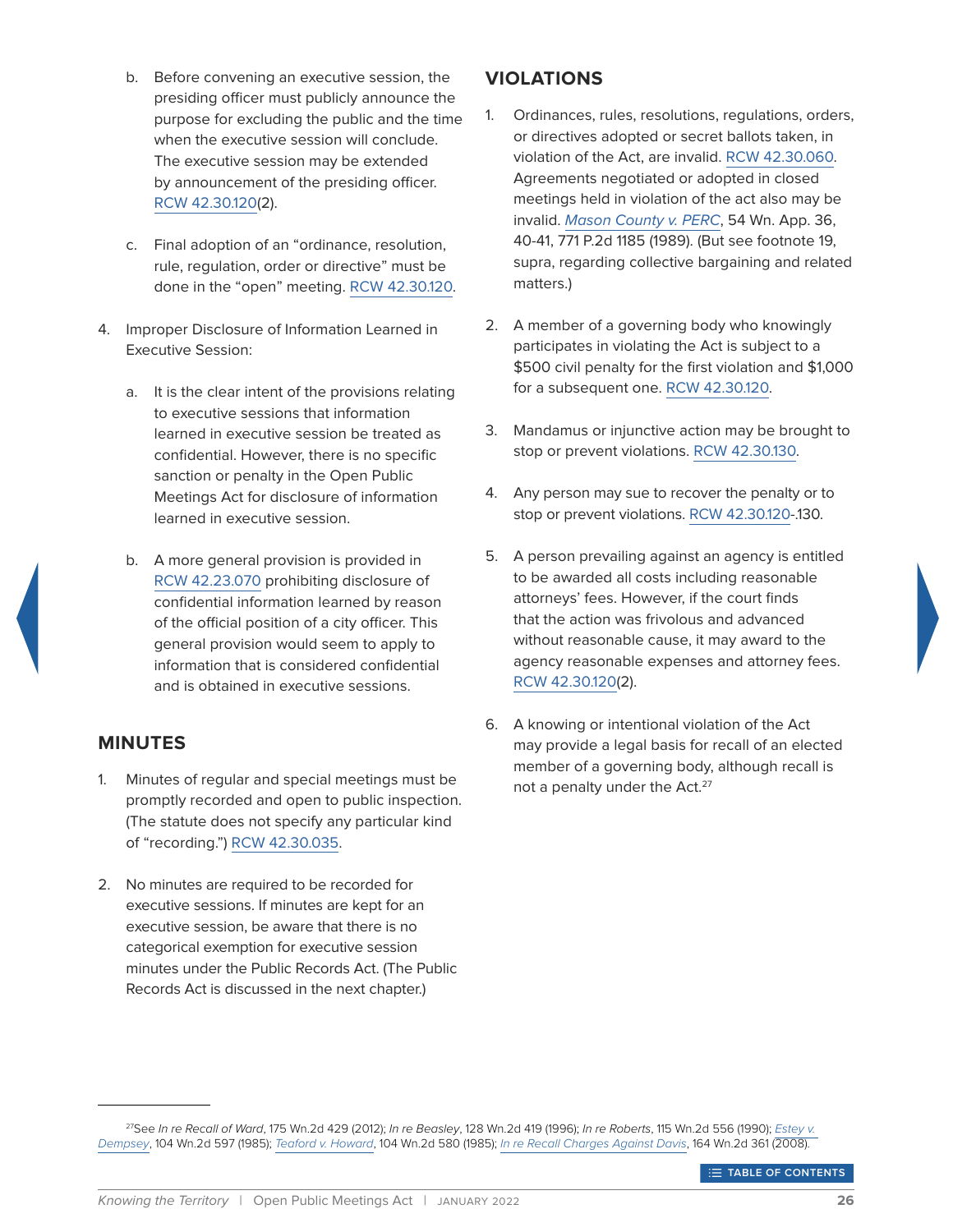

# <span id="page-31-0"></span>**Public Records**

The public, through legislation originally adopted by Initiative 276 in 1972, requires that records prepared, owned, used or retained by their government officials and employees be made available for inspection and copying. The rules that have been developed by the courts and through legislative amendments to help gain the required openness are sometimes complex; they balance the public's need to know with the protection for certain records that an agency can keep confidential for valid reasons specified in state law. Failure to provide records as required by law can be expensive, both monetarily and in the loss of public trust.

# <span id="page-31-1"></span>**BASICS**

In addition to a subchapter on public records disclosure which was modeled after the federal "Freedom of Information Act," Initiative 276 also dealt with the subjects of campaign financing, legislative lobbying (including lobbying by municipal and other governmental agencies), and personal financial disclosure by public officials and candidates. The regulations on campaign finance, legislative lobbying and personal finance disclosure are covered in [chapter 42.17A RCW](http://app.leg.wa.gov/rcw/default.aspx?Cite=42.17A). The Public Disclosure Commission has extensive information available to candidates and public officials on campaign finance, legislative lobbying and personal financial disclosure; this publication will not duplicate that information.

The following discussion is intended to supply a basic working knowledge of the "freedom of information" provisions in the Public Records Act (PRA), codified at [chapter 42.56.RCW.](http://app.leg.wa.gov/rcw/default.aspx?Cite=42.56)<sup>28</sup> For a more detailed treatment of the public records disclosure law, see the MRSC publication, *Public Records Act for Washington Cities, Counties and Special Purpose Districts*.

# <span id="page-31-2"></span>**PURPOSE**

The PRA is "a strongly worded mandate for broad disclosure of public records." *[Hearst Corp. v. Hoppe](http://courts.mrsc.org/mc/courts/zsupreme/090wn2d/090wn2d0123.htm)*, 90 Wn.2d 123, 127, 580 P.2d 246 (1978).

The people of this state do not yield their sovereignty to the agencies that serve them. The people, in delegating authority, do not give their public servants the right to decide what is good for the people

<sup>&</sup>lt;sup>28</sup> Although not discussed here, local officials should have some familiarity with the Criminal Records Privacy Act, [chapter 10.97 RCW.](http://app.leg.wa.gov/rcw/default.aspx?Cite=10.97) This Act provides for the dissemination (or withholding) of criminal history record information.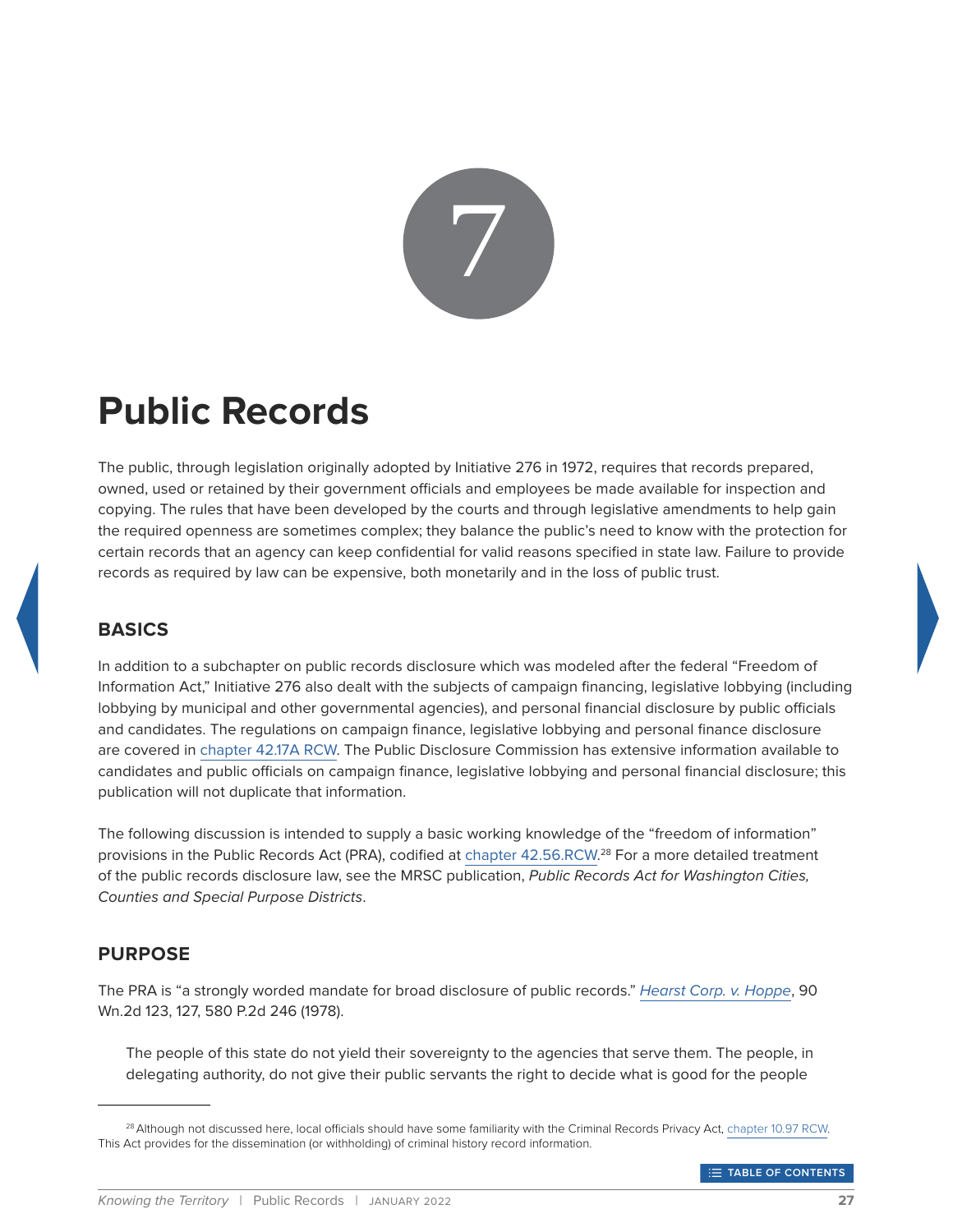to know and what is not good for them to know. The people insist on remaining informed so that they may maintain control over the instruments that they have created. [RCW 42.56.030](http://app.leg.wa.gov/rcw/default.aspx?Cite=42.56.030).

The PRA is to be "liberally construed and its exemptions narrowly construed to promote this public policy and to assure that the public interest will be fully protected." [RCW 42.56.030](http://app.leg.wa.gov/rcw/default.aspx?Cite=42.56.030).

Courts frequently cite these principles in deciding public records cases and it is important to recognize that the principles behind the PRA all favor disclosure of records to the public.

## <span id="page-32-0"></span>**DEFINITIONS**

- 1. "'Public record' includes any writing containing information relating to the conduct of government or the performance of any governmental or proprietary function prepared, owned, used, or retained by any state or local agency regardless of physical form or characteristics." [RCW 42.56.010](http://app.leg.wa.gov/rcw/default.aspx?Cite=42.56.010)(3).
- 2. "'Writing' means handwriting, typewriting, printing, photostating, photographing, and every other means of recording any form of communication or representation, including letters, words, pictures, sounds, or symbols or combination thereof, and all papers, maps, magnetic or paper tapes, photographic films and prints, motion picture, film and video recordings, magnetic or punched cards, discs, drums, diskettes, sound recordings, and other documents, including existing data compilations from which information may be obtained or translated." [RCW 42.56.010](http://app.leg.wa.gov/rcw/default.aspx?cite=42.56.010)(4).

## <span id="page-32-1"></span>**AGENCY DUTIES**

1. Agencies (this term expressly includes all counties, cities, towns, and special purpose districts) shall make all public records available for public inspection and copying unless the record falls within a specific exemption. [RCW 42.56.070.](http://app.leg.wa.gov/rcw/default.aspx?cite=42.56.070) Agencies must rely solely on statutory exemptions for withholding public records and may not

withhold records based solely upon the identity of the requestor<sup>29</sup>. [RCW 42.56.070](http://app.leg.wa.gov/rcw/default.aspx?cite=42.56.070) and [42.56.080.](http://app.leg.wa.gov/rcw/default.aspx?cite=42.56.080)

- 2. Agencies are required to establish procedures for access to their records. Indexes should be developed and published, unless to do so would be unduly burdensome. [RCW 42.56.040](http://app.leg.wa.gov/rcw/default.aspx?cite=42.56.040) and .070.
- 3. Agencies must appoint and publicly identify a public records officer whose responsibility is to serve as a point of contact for members of the public in requesting disclosure of public records and to oversee the agency's compliance with the public records disclosure requirements. The name and contact information of the public records officer shall be publicized in a way reasonably calculated to provide notice to the public, including posting at the local agency's place of business, posting on its website, or included in its publications. [RCW 42.56.580](http://app.leg.wa.gov/rcw/default.aspx?cite=42.56.580).

**Failure to provide records as required by law can be expensive, both monetarily and in the loss of public trust.**

- 4. Records must be made available for public inspection and copying during customary office hours. [RCW 42.56.090](http://app.leg.wa.gov/rcw/default.aspx?cite=42.56.090).
- 5. Agencies must make their facilities available for copying their records, or make copies upon request; they must also honor requests by mail. They may charge for the copies, but only a "reasonable charge" representing the amount necessary to reimburse the city or town for the actual costs incident to the copying. [RCW](http://app.leg.wa.gov/rcw/default.aspx?cite=42.56.080)  [42.56.080](http://app.leg.wa.gov/rcw/default.aspx?cite=42.56.080) and [RCW 42.56.120.](http://app.leg.wa.gov/rcw/default.aspx?cite=42.56.120)

Charges for photocopying must be imposed in accordance with the actual per page cost or other costs established and published by the agency. If the agency has not determined actual per page costs, the

<sup>&</sup>lt;sup>29</sup> Except, see [RCW 42.56.565,](http://app.leg.wa.gov/rcw/default.aspx?cite=42.56.565) which allows an agency to withhold records from prisoners if the agency secures a court injunction, after proving the prisoner has a bad faith intent, such as an intent to harass agency employees.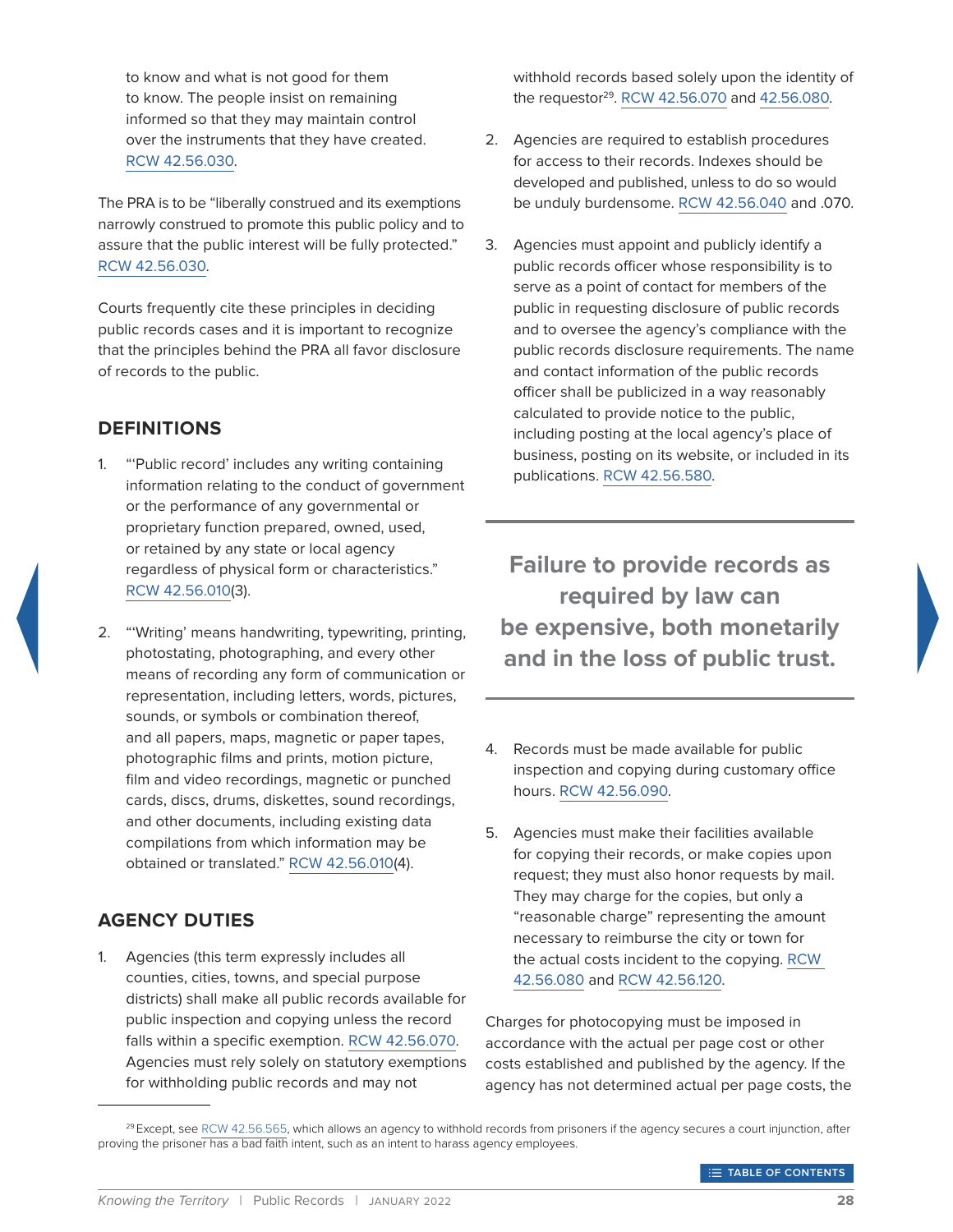agency may not charge in excess of fifteen cents per page. [RCW 42.56.120.](http://app.leg.wa.gov/rcw/default.aspx?cite=42.56.120) Agencies may impose a charge for providing electronic records. [RCW 42.56.120\(](https://app.leg.wa.gov/rcw/default.aspx?cite=42.56.120)2).

If the requesting person makes a request for a large amount of records, the agency may respond on a partial or installment basis, providing the records as they are assembled or made ready for inspection or disclosure. [RCW 42.56.080](http://app.leg.wa.gov/rcw/default.aspx?cite=42.56.080).

If a person requests copies of records, an agency may require the person make a deposit for the cost of the copies, in an amount not to exceed ten percent of the estimated cost. If an agency makes a request available on a partial or installment basis, the agency may charge for each part of the request as it is provided. If an installment of a records request is not claimed or reviewed, the agency is not obligated to fulfill the balance of the request. [RCW 42.56.120](http://app.leg.wa.gov/rcw/default.aspx?cite=42.56.120).

Also, agencies may not charge for staff time in locating records or mere inspections of records. [RCW](http://app.leg.wa.gov/rcw/default.aspx?cite=42.56.100)  [42.56.100;](http://app.leg.wa.gov/rcw/default.aspx?cite=42.56.100) [RCW 42.56.120](http://app.leg.wa.gov/rcw/default.aspx?cite=42.56.120); see also AGO 1991 No. 6.

#### <span id="page-33-0"></span>**RECORDS THAT MAY BE WITHHELD**

1. [RCW 42.56.070](http://app.leg.wa.gov/rcw/default.aspx?cite=42.56.070)(9) forbids public agencies from providing lists of individuals "requested for commercial purposes" unless specifically authorized or directed by law. For example, in a 1975 letter opinion, the attorney general concluded that a request by a business promotional organization for a list of individuals' names to enable that organization to distribute advertising materials had to be denied. AGLO 1975 No. 38.

However, lists of professional licensees and applicants are available to recognized professional associations or educational organizations.

2. There is no general "right of privacy" exemption; rather, a few specific exemptions incorporate privacy as one of the elements of the exemptions. Furthermore, a right of privacy is violated only

if disclosure (1) would be highly offensive to a reasonable person and (2) is not of legitimate concern to the public. [RCW 42.56.050](http://app.leg.wa.gov/rcw/default.aspx?cite=42.56.050). Mere inconvenience or embarrassment is not sufficient in itself to constitute a violation of privacy. *[Police](http://courts.mrsc.org/mc/courts/zsupreme/112wn2d/112wn2d0030.htm)  [Guild v. Liquor Control Board](http://courts.mrsc.org/mc/courts/zsupreme/112wn2d/112wn2d0030.htm)*, 112 Wn.2d 30, 38, 769 P.2d 283 (1989).

- 3. [RCW 42.56.210-](http://app.leg.wa.gov/rcw/default.aspx?cite=42.56.210).480 grant qualified exemptions from public inspection for certain specific types of records. Some of the more important exemptions from the standpoint of a municipality include the following:
	- a. Personal information in files maintained for students in public schools, patients or clients of public institutions or public health agencies, welfare recipients, prisoners, probationers, or parolees.
	- b. Personal information in files maintained for employees, appointees, or elected officials of any public agency to the extent that disclosure would violate their right to privacy.<sup>30</sup>
	- c. Certain taxpayer information.
	- d. Intelligence and investigative records compiled by investigative, law enforcement and penology agencies.
	- e. Information revealing the identity of persons who are witnesses to or victims of crime or who file complaints with investigative, law enforcement, or penology agencies (other than the Public Disclosure Commission) if disclosure would be a danger to a person's life, safety, or property. If at the time a complaint is filed the complainant, victim or witness indicates a desire for disclosure or nondisclosure, that desire shall govern.

<sup>30</sup> Whether information is "personal" depends mainly on whether or not the information pertains to the public's business versus the individual's business. AGO 1973 No. 4. In *[Tacoma Public Library v. Woessner](http://courts.mrsc.org/mc/courts/zappellate/090wnapp/090wnapp0205.htm)*, 90 Wn. App. 205, 951 P.2d 357, rev. denied, 136 Wn.2d 1030 (1998), the court of appeals explained that the determination on whether this exemption applies focuses on whether the requested file contains personal information that is normally maintained for the benefit of employees, disclosure of which would "violate their right to privacy." For example, records showing salaries, fringe benefits, and numbers of hours worked by named employees are not exempt, but private information such as employee non-public job evaluations, charitable contributions, private addresses, and phone numbers can be withheld to protect privacy. 90 Wn. App. at 218-223.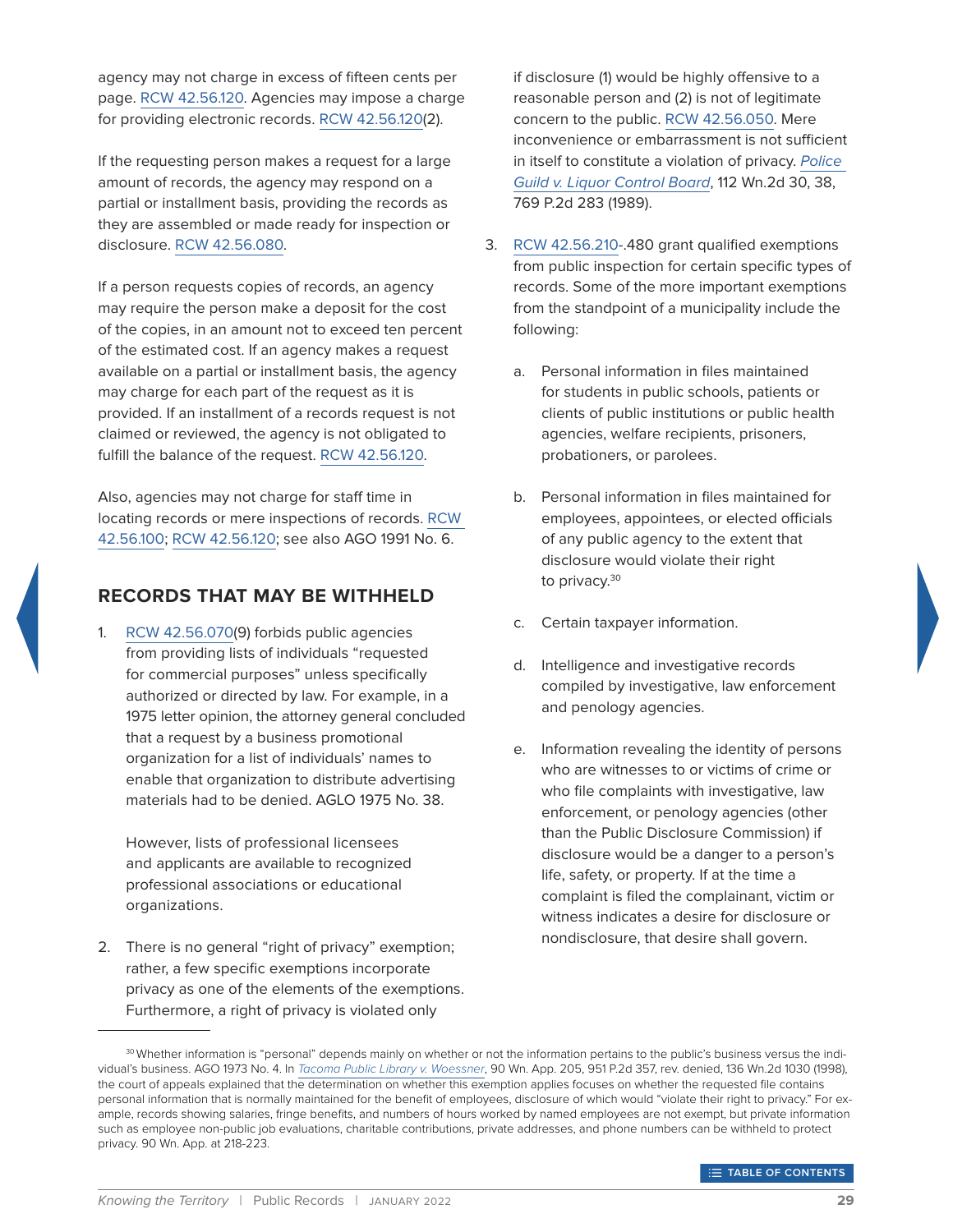- f. Test questions, scoring keys, and other examination data used to administer a license, employment, or academic examination.
- g. Certain real estate appraisals and documents prepared for the purpose of considering the selection of site or related to the acquisition, sale or lease of property.
- h. Valuable formulae, designs, drawings, and research data obtained by any agency within five years of the request for disclosure when disclosure would produce private gain and public loss.
- i. Preliminary drafts, notes, recommendations, and intra-agency memorandums in which opinions are expressed or policies formulated or recommended except that a specific record is not exempt when publicly cited by an agency in connection with any agency action. (Referred to as the "deliberative process" exemption.)
- j. Records that are relevant to a controversy to which the agency is a party but which would not be available to another party under pretrial court discovery rules.
- k. Records of archeological sites.
- l. Certain library information.
- m. Financial information required in connection with prequalifying bidders on certain state contracts.
- n. All applications for public employment including names, resumes, and other related information.
- o. Residential addresses and residential telephone numbers, electronic mail addresses, social security numbers, emergency contact information of employees or volunteers of a public agency held in personnel records and other employment related records or volunteer rosters, or are included in any mailing list of employees or volunteers.
- p. Residential addresses and telephone numbers of utility customers.
- q. Credit and debit card numbers, electronic check numbers, and card expiration dates.
- r. Information regarding the specific details that describe an alleged or proven sexual assault of a child victim under age 18 years, or the contact information of the of the alleged or proven victim. [RCW 10.97.130.](https://apps.leg.wa.gov/rcw/default.aspx?cite=10.97.130)

These exemptions are qualified, however. If a record contains both exempt and non-exempt information, the agency cannot withhold the entire record. Instead, the agency may redact only that portion of the record that falls within a specific exemption and must release the remainder. *[Mechling v. Monroe](http://courts.mrsc.org/mc/courts/zappellate/152wnapp/152wnapp0830.htm)*, 152 Wn. App 830, 853, 222 P.3d 808 (2009). Furthermore, when the reason for the exemption ceases, the records may lose their exemptions. For example, records which fall under the deliberative process exemption lose their exempt status once the policies or recommendations set forth in the records have been implemented. *[West v. Port of Olympia](http://courts.mrsc.org/mc/courts/zappellate/146wnapp/146wnapp0108.htm)*, 146 Wn. App 108, 192 P.3d 926 (2008). Also, real estate appraisals are no longer exempt when the acquisition or sale is abandoned or the property has been acquired or sold. [RCW 42.56.260.](http://app.leg.wa.gov/rcw/default.aspx?cite=42.56.260)

- 4. A law enforcement authority is prohibited from requesting disclosure of records belonging to a municipal utility unless the authority provides a written statement that it suspects the utility customer has committed a crime and the authority has a reasonable belief that the records could determine the truth of the suspicion. [RCW 42.56.335.](http://app.leg.wa.gov/rcw/default.aspx?cite=42.56.335)
- 5. Information on concealed pistol licenses is exempt from disclosure except that such information may be released to law enforcement or corrections agencies.
- 6. Medical Records Public inspection and copying of health care information of patients is covered by [chapter 70.02 RCW.](http://app.leg.wa.gov/rcw/default.aspx?cite=70.02) That chapter generally provides that a health care provider, a person who assists as a health care provider in the delivery of health care, or an agent or employee of a health care provider may not disclose information about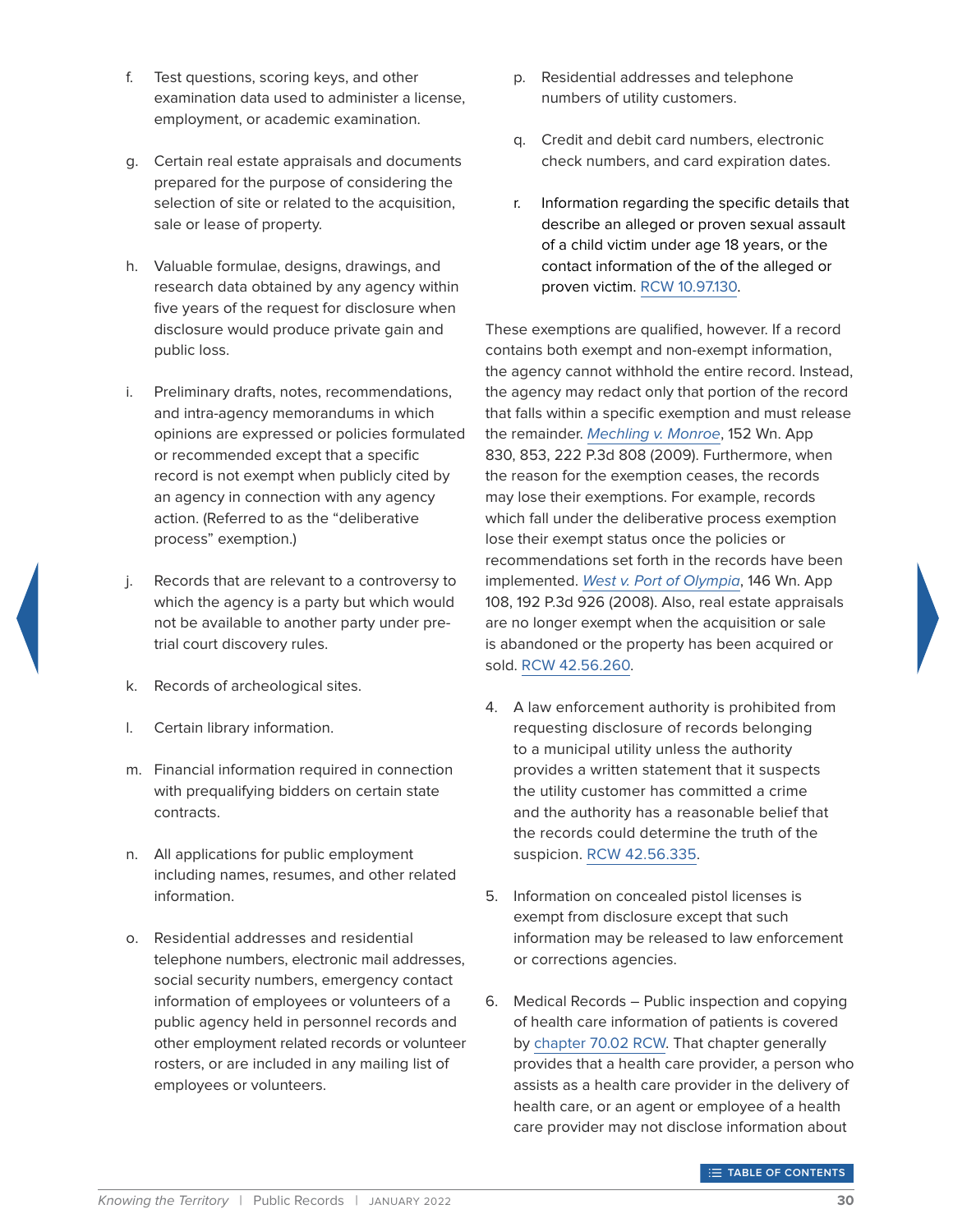a patient to any other person without the patient's written authorization. [RCW 70.02.020](http://app.leg.wa.gov/rcw/default.aspx?cite=70.02.020). There are some exceptions to this rule, and, although not discussed here, these provisions may become applicable to cities and counties in some situations. See [RCW 70.02.050](http://app.leg.wa.gov/rcw/default.aspx?cite=70.02.050).

## <span id="page-35-0"></span>**RESPONDING TO RECORDS REQUESTS**

Agencies are required to make their records available "promptly" on request. They must, within five business days of the request, either (1) provide the record, (2) provide a link to the specific page on the agency's website where the records are located (unless requestors notify the agency that they cannot access records through the internet), (3) acknowledge the request and give an estimate of when the response will be made,<sup>31</sup> or (4) deny the request. Agencies must give written reasons for denials of access or copies. There must be procedures for reviewing decisions denying requests. If a request is denied, the review of the denial is considered complete at the end of the second business day following the denial. [RCW 42.56.520](https://app.leg.wa.gov/RCW/default.aspx?cite=42.56.520).

Agencies should adopt procedures to protect their records and prevent interference with agency functions. An agency may seek a court order to protect a particular record. [RCW 42.56.540](https://app.leg.wa.gov/RCW/default.aspx?cite=42.56.540).

# <span id="page-35-1"></span>**VIOLATIONS**

Persons whose request for inspection or copying is wrongly denied can sue on their own behalf. The lawsuit must be filed within one year of the agency's claim of exemption or last production of a record. The court may order the record(s) be produced. The successful citizen is then entitled to be reimbursed for all costs of the suit, including a reasonable attorney's fee, and will be awarded an amount which does not exceed \$100 per day for each day the request was denied.<sup>32</sup> The burden of proof is generally on the agency to justify its decision on the basis of a specific statutory exemption allowing for non-disclosure.<sup>33</sup>

33 [RCW 42.56.550](http://app.leg.wa.gov/rcw/default.aspx?cite=42.56.550).

<sup>&</sup>lt;sup>31</sup>Reasons justifying additional time to respond include time needed to clarify the intent of the request, to locate and assemble information requested, to notify third persons and agencies affected by the request, or to determine whether any of the information is exempt. [RCW](http://app.leg.wa.gov/rcw/default.aspx?cite=42.56.550)  [42.56.550](http://app.leg.wa.gov/rcw/default.aspx?cite=42.56.550). A person who believes the estimate of time required to respond is unreasonable may petition the superior court to have the agency justify the response time as reasonable. The burden of proof to show reasonableness is on the agency. [RCW 42.56.550](http://app.leg.wa.gov/rcw/default.aspx?cite=42.56.550)(2).

<sup>32</sup>See *[Yousoufian v. Office of the King County Executive](http://courts.mrsc.org/mc/courts/zsupreme/168wn2d/168wn2d0444.htm)*, 168 Wn.2d 444 (2010).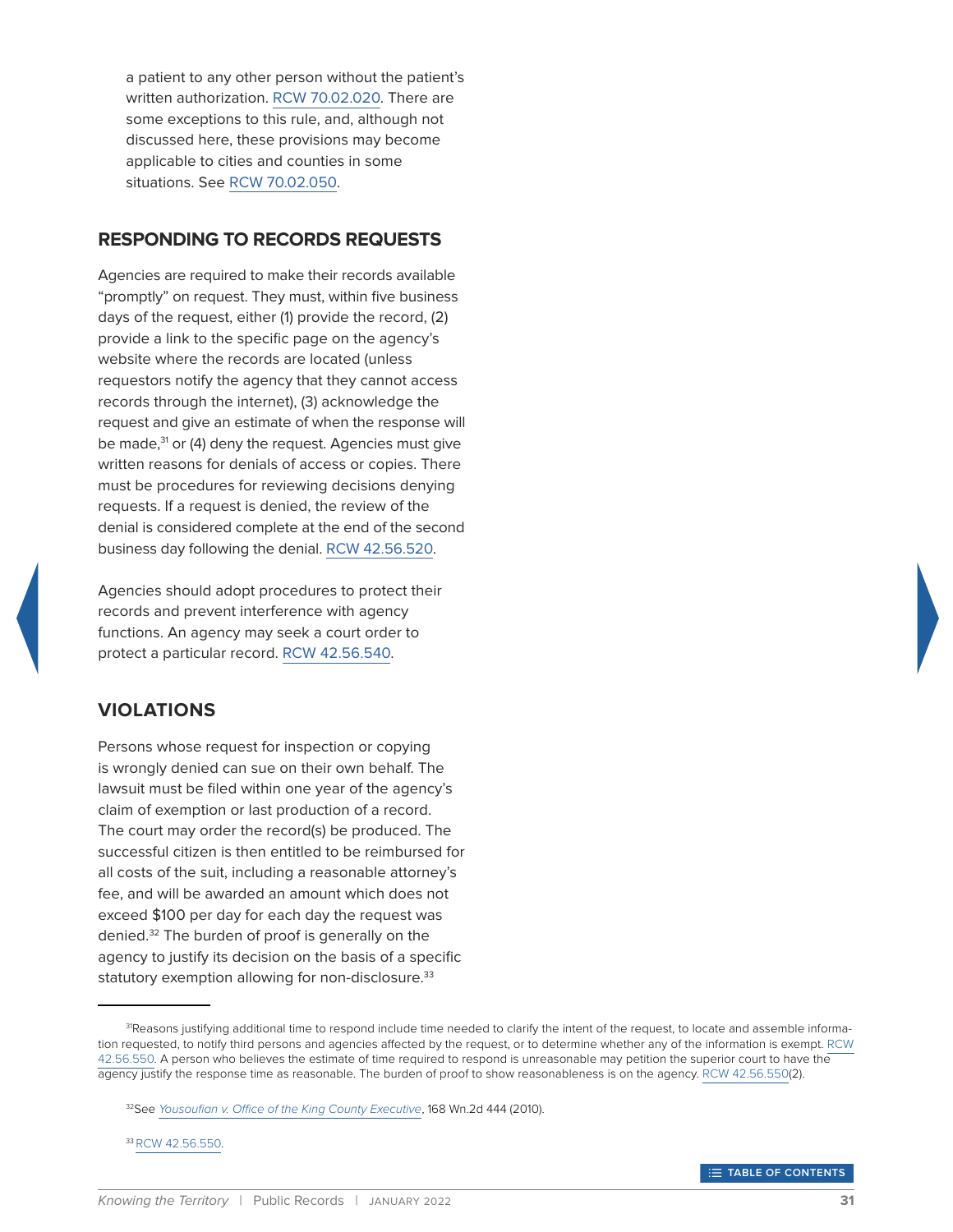

# <span id="page-36-0"></span>**City Attorney, Prosecuting Attorney and Legal Counsel Roles**

City attorneys, county prosecuting attorneys, and legal counsel for special purpose districts have similar roles as legal advisors to their respective local governments. Also, such legal positions have duties relating to advising local officials, prosecuting actions on behalf of their jurisdictions, and defending actions against their jurisdictions.

Washington State law requires that every city and town in the state have a city or town attorney. In some cities, the attorney will be a full-time, in-house officer of the city. In other cities, the city attorney will maintain a private practice of law but be on retainer to the city to perform the required duties. In either case, the city attorney advises city officials and employees concerning all legal matters pertaining to the business of the city. The city attorney generally is to represent the city in all actions brought by or against the city or against city officials in their official capacity. Of course, other attorneys may be hired to handle specific cases because of the nature of the case or because the city attorney has a conflict or other reason they cannot become involved. The city attorney also is to perform such other duties as the city council may by ordinance direct.

All counties have an elected prosecuting attorney. Unlike the city attorney, the duties of the prosecuting attorney are extensively set out by statute. See [RCW 36.27.020.](http://app.leg.wa.gov/rcw/default.aspx?cite=36.27.020) In addition to having the authority to appoint deputies, the county prosecuting attorney has the authority to contract with "special deputy prosecuting attorneys" for limited and identified purposes. [RCW 36.27.040](http://app.leg.wa.gov/rcw/default.aspx?cite=36.27.040). A county legislative authority may also appoint a "special attorney" "to perform any duty which any prosecuting attorney is authorized or required by law to perform," but only if the appointment is approved by the presiding superior court judge. [RCW 36.32.200](http://app.leg.wa.gov/rcw/default.aspx?cite=36.32.200). The prosecuting attorney provides legal advice and assistance to some special purpose districts, such as school districts;<sup>34</sup> other special purpose districts may have in-house attorneys or hire outside legal counsel for assistance.<sup>35</sup>

Although there is no specific authority for a city council to hire outside legal counsel separate and apart from the city attorney, the courts have permitted a council to do so in certain circumstances. Normally, the city attorney advises all city officials, including councilmembers, and the city council should not hire separate

**THE TABLE OF CONTENTS** 

<sup>3</sup>[4RCW 36.27.020\(](http://app.leg.wa.gov/rcw/default.aspx?cite=36.27.020)2).

<sup>35</sup> See, e.g. [RCW 70.44.060\(](http://app.leg.wa.gov/rcw/default.aspx?cite=70.44.060)10) as to public hospital districts.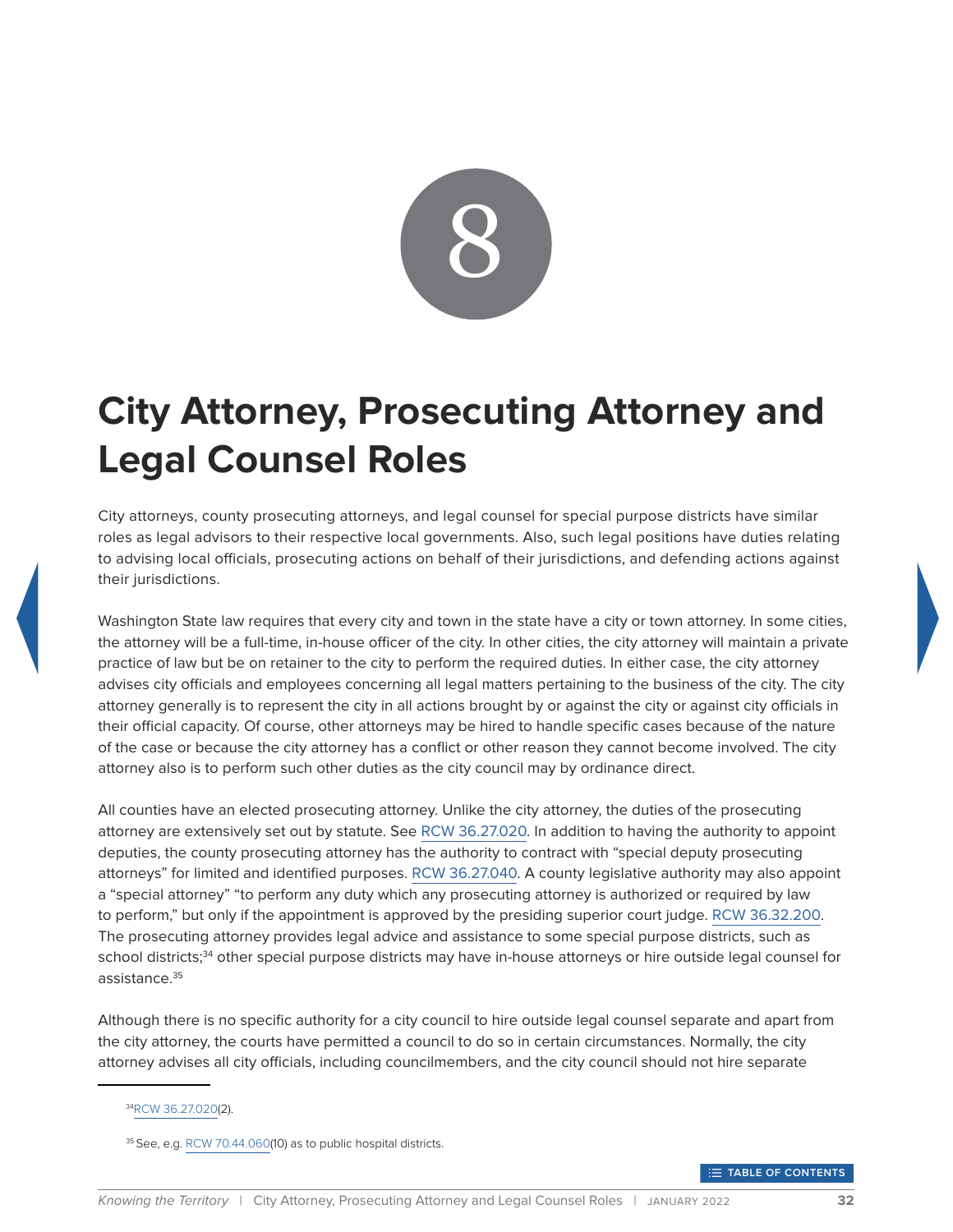outside council to receive advice on city affairs. In rare cases, the city attorney may have a conflict and not be in a position to advise both the city council and the mayor. In *[State v. Volkmer](http://courts.mrsc.org/mc/courts/zappellate/073wnapp/073wnapp0089.htm)*, 73 Wn. App. 89, 95 (1994), the court of appeals held:

If extraordinary circumstances exist, such that the mayor and/or town council is incapacitated, or the town attorney refuses to act or is incapable of acting or is disqualified from acting, a court may determine that a contract with outside counsel is both appropriate and necessary.

See also a discussion of this issue in the *[Koler v. Black](https://scholar.google.com/scholar_case?case=1597842461942789313&q=koler+v+black+diamond&hl=en&as_sdt=6,48)  [Diamond](https://scholar.google.com/scholar_case?case=1597842461942789313&q=koler+v+black+diamond&hl=en&as_sdt=6,48)* (2021), *[Tukwila v. Todd](http://courts.mrsc.org/mc/courts/zappellate/017wnapp/017wnapp0401.htm)* (1977) and McQuillin, *Municipal Corporations*, § 29.16.

Recognize also that there are situations where the city attorney, county prosecutor, or the attorney for a special purpose district will not be in a position to advise all the officials who are or may be involved in a case or hearing. As an obvious example, if the police chief has been terminated by the city and requests a hearing before the civil service commission, the city attorney cannot ethically advise the city administration, the civil service commission, and the police chief. When analyzing a problem, the legal practitioner should always ask if there is more than one "client" involved (council, mayor, commissioners, board, and city manager) and whether there is a conflict between these "clients."36

It is beyond the scope of this publication to review these issues in detail. For more information, see the *Public Law Ethics Primer for Government Lawyers*, Washington State Association of Municipal Attorneys (1998), which is available on the MRSC website. There have been a number of articles written on aspects of this subject that have been presented at meetings of the Washington State Association of Municipal Attorneys and the Washington Association of Prosecuting Attorneys over the years. Any of these articles may be obtained from MRSC on request.



**THABLE OF CONTENTS** 

<sup>&</sup>lt;sup>36</sup>The city attorney's client is actually the city as an entity. Similarly, the county prosecutor's client is the county as an entity. In both cases, the public attorney's relationship to the local government is similar in a number of respects to that of an attorney who represents a corporation. See *[Upjohn Co. v. U.S.](http://scholar.google.com/scholar_case?case=5153750416071396937&hl=en&as_sdt=6&as_vis=1&oi=scholarr)*, 449 U.S. 383, 66 L.Ed.2d 584, 101 S. Ct. 677 (1981) for a model of who is the lawyer's client for purposes of the attorney-client privilege in the corporate context.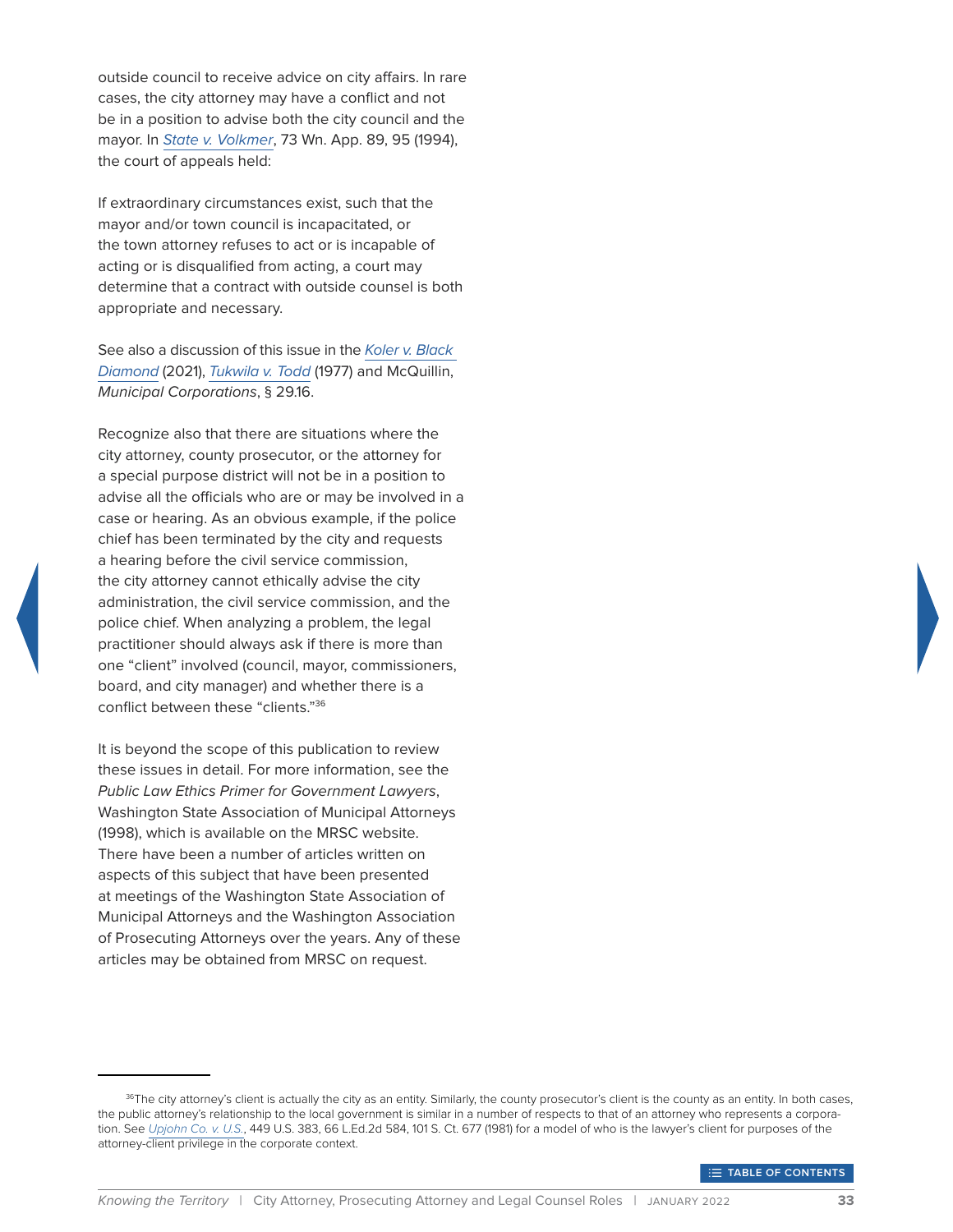

# <span id="page-38-0"></span>**Conclusion**

The purpose of this publication is to help avoid certain trouble areas most frequently encountered by local officials. Although it is meant to be comprehensive, it does not necessarily include all statutes and regulations that possibly may apply. Furthermore, as is indicated at the outset, the law frequently changes with new enactments and interpretations, and even legal interpretations may vary depending upon the facts of a particular case. Do not hesitate to seek information and advice, especially on legal matters. The result may make the difference between success or failure in asserting a claim or defense, particularly when the good faith of the official may be an issue in the lawsuit.

We emphasize, in addition, that the legal and other professional staff of the Municipal Research and Services Center are constantly available to serve city attorneys, county prosecutors, attorneys representing special purpose districts, and all other city, county, and district officials and employees in this important work.

We are grateful for the continuing interest of public officials in this publication. We hope that these updated guidelines will continue to be a useful source of information and benefit.